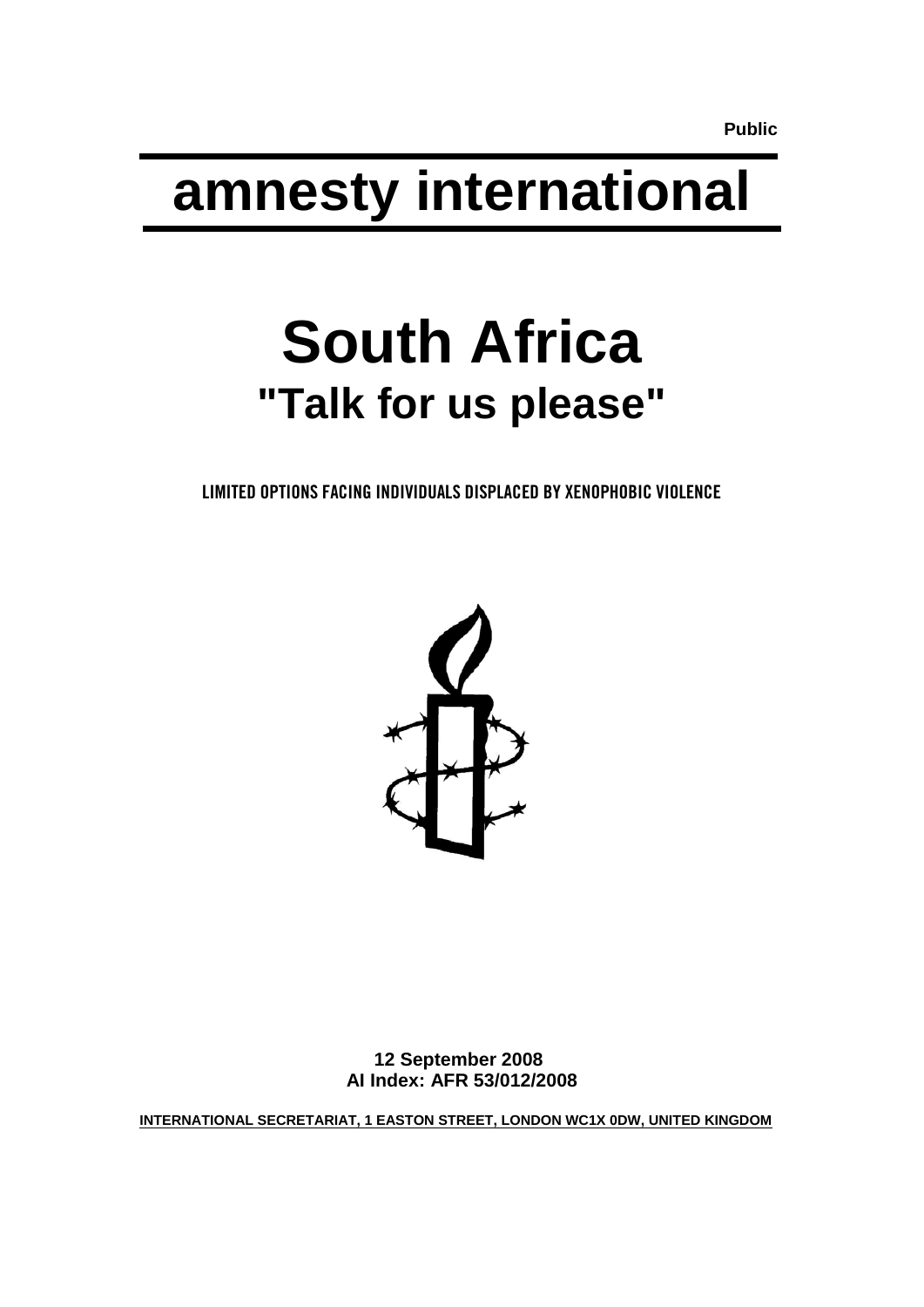#### TABLE OF CONTENTS

| Harassment and misuse of force by agents of the state following the May           |
|-----------------------------------------------------------------------------------|
|                                                                                   |
|                                                                                   |
|                                                                                   |
|                                                                                   |
|                                                                                   |
|                                                                                   |
|                                                                                   |
|                                                                                   |
|                                                                                   |
|                                                                                   |
|                                                                                   |
| Determining who is eligible for protection against refoulement 15                 |
|                                                                                   |
|                                                                                   |
|                                                                                   |
|                                                                                   |
|                                                                                   |
|                                                                                   |
|                                                                                   |
|                                                                                   |
|                                                                                   |
|                                                                                   |
|                                                                                   |
|                                                                                   |
|                                                                                   |
| To the South African authorities at national, provincial and local levels: 34     |
|                                                                                   |
|                                                                                   |
| APPENDIX: International, regional and domestic legal obligations and standards 38 |
| Generally Applicable Standards (including to refugees, asylum-seekers and         |
|                                                                                   |
|                                                                                   |
| Standards applicable to asylum-seekers, refugees and other persons in need of     |
|                                                                                   |
| Additional protection classes: Zimbabweans and the need for a temporary           |
|                                                                                   |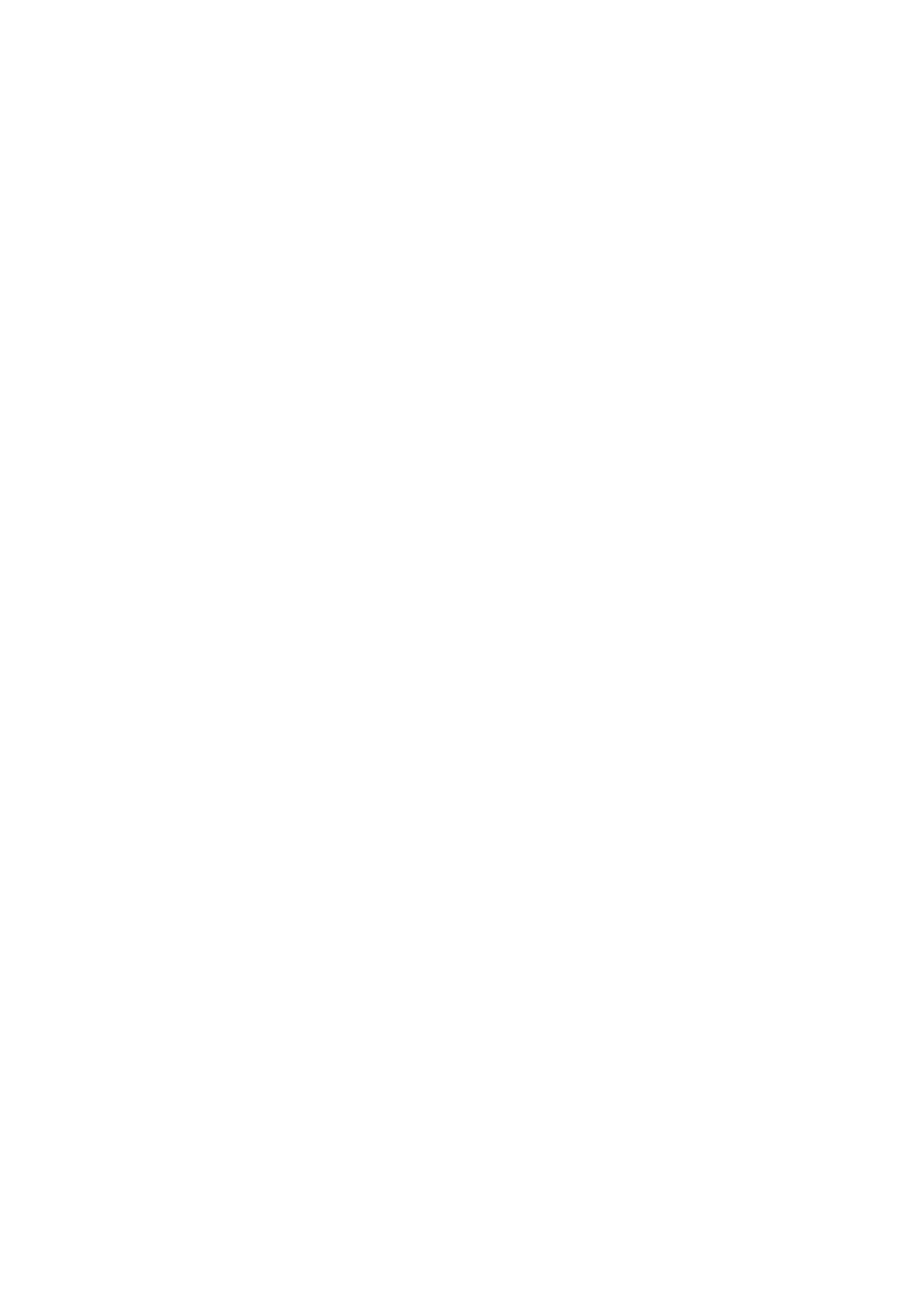## SOUTH AFRICA "TALK FOR US PLEASE" LIMITED OPTIONS FACING INDIVIDUALS DISPLACED BY XENOPHOBIC VIOLENCE

"Talk for us please"

(A Burundian asylum-seeker, displaced by the violence in May  $2008$ )<sup>[1](#page-3-1)</sup>

## <span id="page-3-0"></span>*Introduction*

Over several weeks in May 2008 a wave of violent attacks against individuals - identified on the basis of their perceived nationality, ethnicity or migrant status - led to the displacement of tens of thousands of people from their homes and communities. Over 60 were killed and more than 600 others were injured. The attacks, which may have had an organized component, began in Alexandra Township in Johannesburg, and spread rapidly to other townships, informal settlements and inner-city areas in Gauteng province. The violence flared briefly in Durban and led to the flight of an estimated 20,000 people from their homes in the greater Cape Town area. Over 30,000 people fled to Mozambique or to other countries of origin. Although the areas affected geographically were relatively small, as observed by the Task Team of Members of Parliament, the "impact of the violence and attacks was severe as many people were gripped by fear and experienced the trauma of people being evicted from their homes, being physically assaulted, killed and in some instances burnt".<sup>[2](#page-3-2)</sup>

The scale and intensity of the violence in May 2008 was unusual and caused widespread shock, but there had been sporadic incidents of attacks on refugees and migrants earlier in 2008, including in Mamelodi, Attridgeville, Shoshanguve and Cape Town, as well as a number of serious incidents of violence in previous years in the Eastern Cape and the Western Cape.<sup>[3](#page-3-3)</sup> Inquiries by parliamentary bodies, research institutions and human rights organizations have highlighted, as contributing factors, strong xenophobic sentiments amongst the South African population; feelings of resentment towards and competition with foreigners over jobs, housing and social services, combined with anger and frustration over the slow pace of delivery of these services and the persistence of high unemployment levels particularly amongst younger people; perceptions of corruption amongst the police service and Department of Home Affairs officials in relation to refugees and migrants, and of a lack of effective policies on migration. The role of criminality, of an organized (politically-motivated) element behind the violence, and limits on the police services' organizational capacity to respond to large-scale violence have also been considered in official inquiries and government comments on the May violence.<sup>[4](#page-3-4)</sup>

 $\overline{a}$ <sup>1</sup> Interviewed by Amnesty International at Akasia camp, near Pretoria, 29 August 2008.

<span id="page-3-2"></span><span id="page-3-1"></span><sup>2</sup> Report of the Task Team of Members of Parliament Probing Violence and Attacks of Foreign Nationals, May 2008 <http://www.parliament.gov.za/content/Tast%20Team%20Report%20Xenophobic%20Attacks.pdf>

<span id="page-3-3"></span><sup>&</sup>lt;sup>3</sup> Report of the Parliamentary Task Team, p.1; UNHCR News Stories, "Xenophobic attacks drive hundreds from homes in South African suburb", 28 March 2008; "Refugees in South African city tell UNHCR they need help", 7 November 2006; Report on Open hearings on Xenophobia and problems related to it, Hosted by the South African Human Rights Commission and the Parliamentary Portfolio Committee on Foreign Affairs, November 2004 AI interview with Somali Community Board, Johannesburg, 27 August 2008; Mail&Guardian, 5 September 2008 [Nafcoc calls for Somali purge, <http://www.mg.co.za/article/2008-09-05-nafcoc-calls-for-somali-purge>

<span id="page-3-4"></span><sup>4</sup> Citizenship, Violence and Xenophobia in South Africa, June 2008, se[e http://www.hsrc.ac.za/Document-2807.phtml](http://www.hsrc.ac.za/Document-2807.phtml)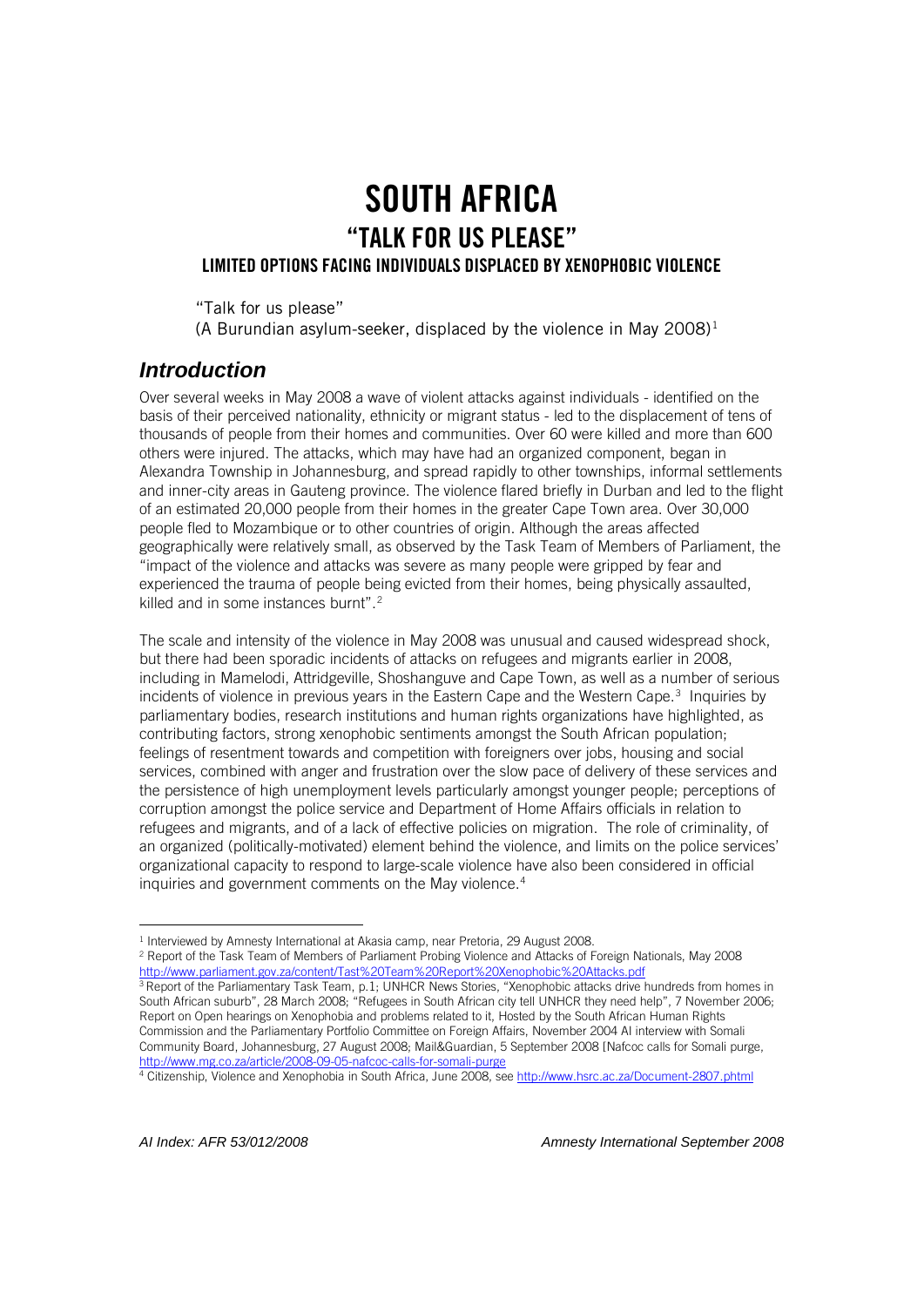While the national government's response was initially slow, members of the public, humanitarian and UN agencies, local charities and other civil society organizations provided immediate assistance to those displaced and sheltering at police stations, community halls, churches, mosques and other temporary shelters. Provincial and city governments mobilised the Disaster Management services to co-ordinate the humanitarian response. The situation was formally declared as a "disaster" in Gauteng and Western Cape provinces, eventually leading to the establishment of official sites [referred to in this report as camps] in both provinces to provide protection and safety for displaced individuals. Some of the officially-identified sites were unsuitable, such as the intended site near Wadeville in Gauteng and Soetwater on the Cape Peninsula. There was a need for training on standards and principles for the establishment of Displaced Persons camps, and development of a budget from the humanitarian community, but there was also political pressure to act quickly. In the Western Cape, there was also a difference of opinion for a period of time between the leadership of the Cape Town city government and the Office of the Provincial Premier which affected the delivery of essential services and other decision-making. The South African state, with the advice and support, including financial, of UN agencies<sup>[5](#page-4-0)</sup>, humanitarian and charitable organizations and a wide range of other civil society organizations, largely funded the response to this emergency. As one member of the Gauteng provincial government expressed it in a meeting with Amnesty International, it was a "good South African response" at a time when "brand South Africa" had been damaged. No international appeal was issued by UN agencies, although this option was discussed.<sup>[6](#page-4-1)</sup>



*UNHCR tents at Wit Road camp, Johannesburg. © AI, August 2008*

<span id="page-4-0"></span><sup>5</sup> There were problems in the coordination and effectiveness of the response within the UN community in South Africa partly due to the lack of a permanent Resident Coordinator and also the lack of clarity over the responsibilities of different agencies concerning the displaced population.

<span id="page-4-1"></span><sup>6</sup> Amnesty International interview with OCHA, Johannesburg, 26 August 2008; AI interview with the MEC (Minister) for Local Government Gauteng Provincial Government, Qedani Dorothy Mahlangu, Pretoria, 3 September 2008.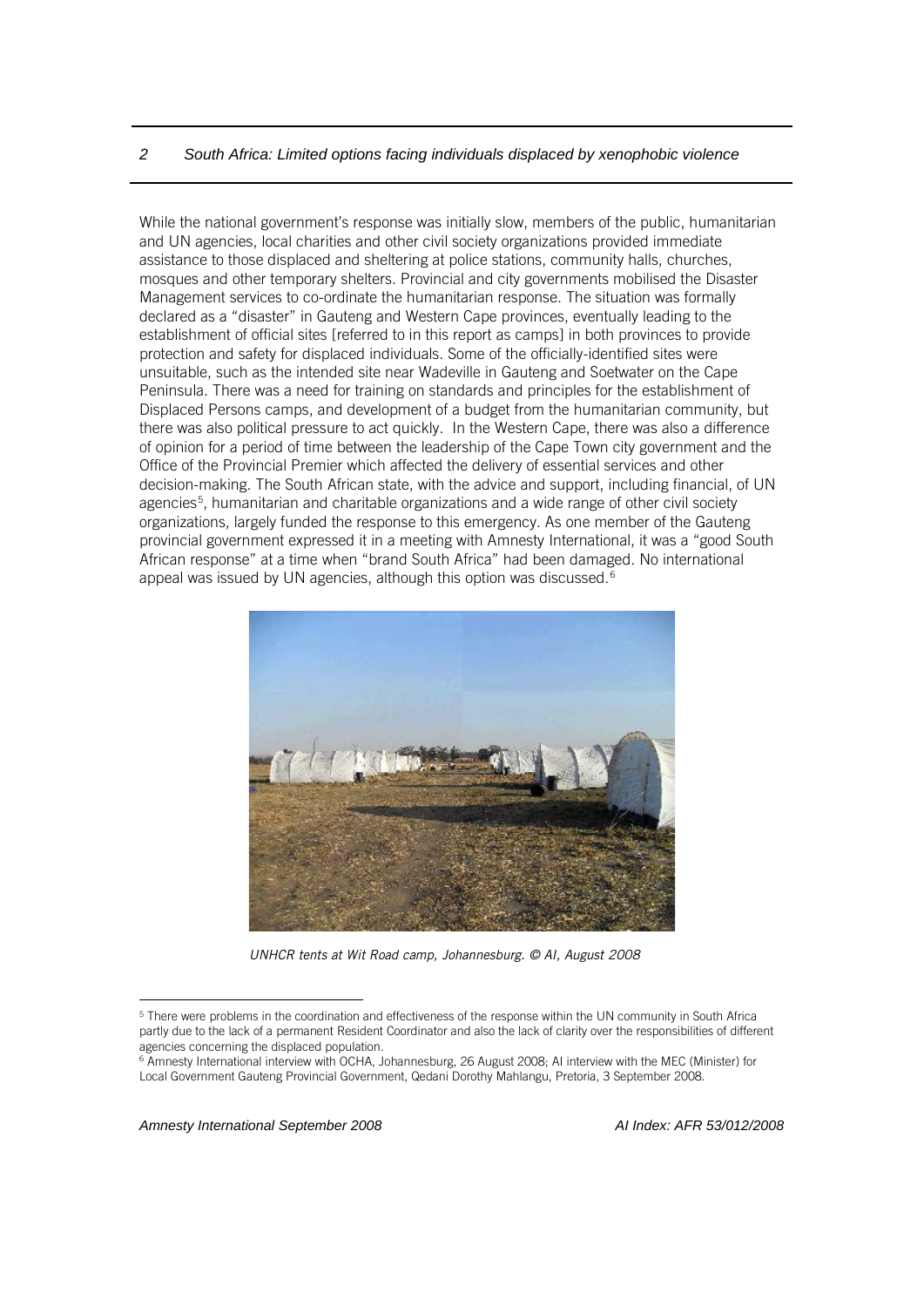Amnesty International is concerned, however, that since July certain trends have begun to emerge in the government's response to this crisis which are threatening to or have violated the rights of affected individuals, including refugees and others in need of international protection. The trends, particularly in Gauteng province, include:

- the implementation of accelerated asylum procedures, without sufficient procedural safeguards and consequently creating the possibility of forcible return to countries where the person may be at risk of persecution (refoulement);
- the misuse of criminal charges, unlawful detention and threats to deport individuals who failed to co-operate with administrative procedures at the camps;
- obstruction from time to time of access by humanitarian, legal and other support organizations;
- threats of premature closures of camps and
- the reduction in the level of essential services, including access to food.

The threats and reduction in essential services amount to a coercive influence that risks leading to "constructive refoulement", particularly while the conditions for safe and sustainable return to local communities are not present and other options such as resettlement are yet to be adequately provided.[7](#page-5-1)

Amnesty International is not advocating for the permanent establishment of camps for internally displaced persons and is not opposed to 'consolidation' of sites - a process which is currently underway in Gauteng and the Western Cape - provided that it is conducted in a manner consistent with international human rights and humanitarian law.<sup>[8](#page-5-2)</sup> There is currently great sensitivity on the part of government not to appear to be "privileging" "foreigners" in terms of access to essential services in the context of high levels of poverty and unemployment in South Africa. In its continuing response to the circumstances of those displaced by the violence, however, the government must uphold its international, regional and domestic human rights obligations towards refugees, asylum-seekers, migrants and internally displaced persons.[9](#page-5-3)

## <span id="page-5-0"></span>*Population of concern*

 $\overline{a}$ 

The May 2008 violence was targeted at non South African nationals, including refugees, asylumseekers, and migrants from a range of African countries including Zimbabwe, Somalia, Mozambique, Ethiopia, Democratic Republic of Congo, Kenya, Tanzania, Burundi and Rwanda. In addition, a small number of South African nationals were also reportedly caught up in the violence.

[4945a95d6397/afr530072008eng.pdf](http://www.amnesty.org/en/library/asset/AFR53/007/2008/en/faa3ac36-2bdd-11dd-9841-4945a95d6397/afr530072008eng.pdf) ; South Africa: Displaced people should not be forcibly removed from temporary camps, Amnesty International, 23 July 2008 [http://www.amnesty.org/en/for-media/press-releases/south-africa-displaced](http://www.amnesty.org/en/for-media/press-releases/south-africa-displaced-people-should-not-be-forcibly-removed-temporary-c)[people-should-not-be-forcibly-removed-temporary-c](http://www.amnesty.org/en/for-media/press-releases/south-africa-displaced-people-should-not-be-forcibly-removed-temporary-c) and South Africa: Fear that closure of camps will result in human rights violations, Amnesty International. 14 August 2008

http://www.amnesty.org/en/library/asset/AFR53/010/2008/en/41dc4f1e-6aa8-11dd-8e5e-

43ea85d15a69/afr530102008en.pdf

<span id="page-5-1"></span><sup>7</sup> See in this connection proceedings in Constitutional Court of South Africa, In the matter between Odinga Mamba and others Applicants and Minister of Social Development and others Respondents Constituional Court case number cct 65/08, order dated 21 August 2008.

<span id="page-5-2"></span><sup>&</sup>lt;sup>8</sup> See further below for information on the applicable standards.

<span id="page-5-3"></span><sup>9</sup> See previous public statements on these issues: South Africa: Amnesty International calls on government to protect those at risk of "xenophobic" attack, Amnesty International, 23 May 2008

[http://www.amnesty.org/en/library/asset/AFR53/007/2008/en/faa3ac36-2bdd-11dd-9841-](http://www.amnesty.org/en/library/asset/AFR53/007/2008/en/faa3ac36-2bdd-11dd-9841-4945a95d6397/afr530072008eng.pdf)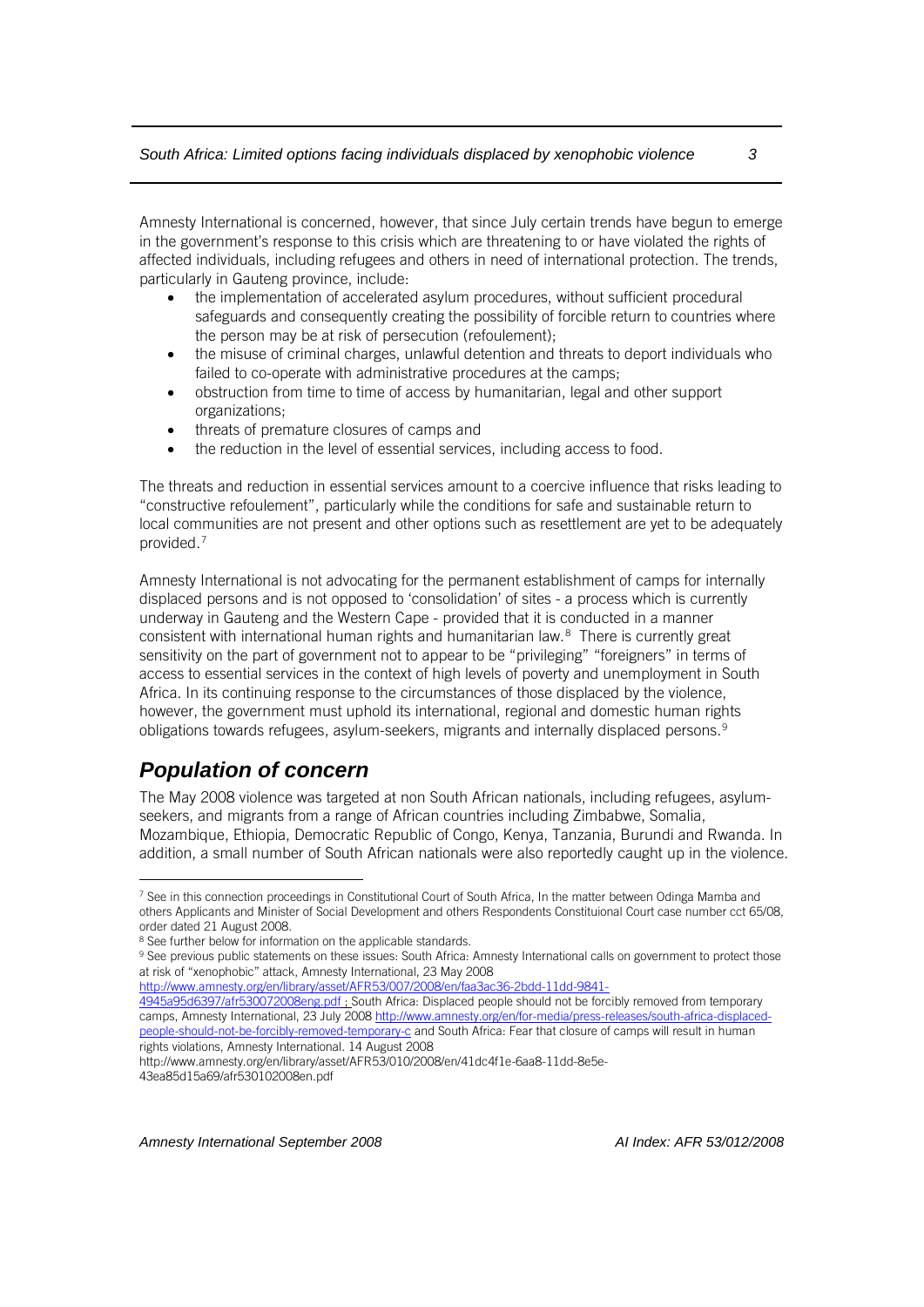Whilst many individuals with differing entitlements to enter and remain in the country were affected by the violence, all affected individuals are entitled to a range of protections under international law and the South African Constitution. Certain protections apply to all regardless of legal status, while other protections, including for internally displaced persons, refugees and asylum-seekers, also apply.

In particular, all of those displaced by the violence are properly regarded as internally displaced persons.[10](#page-6-1) National authorities have the primary duty and responsibility to provide internally displaced persons protection and humanitarian assistance, including essential food and potable water, basic shelter and housing, appropriate clothing and essential medical services and sanitation. National authorities also have the primary duty to establish conditions and provide the means to allow displaced individuals either to return voluntarily, in safety and with dignity, to their homes or places of habitual residence or to resettle voluntarily in another part of the country.

In addition, displaced individuals who are refugees and asylum-seekers hold additional rights under international, regional and domestic refugee law. These rights include the absolute prohibition on the return of a refugee "in any manner whatsoever to the frontiers of territories where his life or freedom would be threatened on account of his race, religion, nationality, membership of a particular social group or political opinion"[11](#page-6-2) and a similar prohibition on the return of an individual where there are substantial grounds for believing that the individual would be in danger of being subjected to torture or other cruel, inhuman or degrading treatment or punishment.[12](#page-6-3)

A more detailed overview of South African's obligations towards these groups appears in the appendix to this report.

## <span id="page-6-0"></span>*Research Methodology*

 $\overline{a}$ 

Amnesty International gathered information for this report through field research, interviews, meetings, reports by other organizations working directly on the issues covered in this report, press reports, legal pleadings as well as public statements made by various state officials. Amnesty International conducted two research missions to look at the situations of those displaced by the May xenophobic attacks, one in June/July and the second in August/September. During their visits, Amnesty International delegates visited and conducted interviews in the following displacement camps in the provinces of Gauteng, KwaZulu-Natal and the Western Cape: Glenanda (Rifle Range Road),<sup>[13](#page-6-4)</sup> Rand Airport,<sup>[14](#page-6-5)</sup> Wit Road,<sup>[15](#page-6-6)</sup> DBSA<sup>[16](#page-6-7)</sup> (Johannesburg), Akasia<sup>[17](#page-6-8)</sup>

<span id="page-6-4"></span>

<span id="page-6-6"></span><span id="page-6-1"></span><sup>&</sup>lt;sup>10</sup> The UN Guiding Principles on Internal Displacement defines internally displaced persons as "persons or groups of persons who have been forced or obliged to flee or to leave their homes or places of habitual residence, in particular as a result of or in order to avoid the effects of armed conflict, situations of generalized violence, violations of human rights or natural or human-made disasters, and who have not crossed an internationally recognized State border."(Introduction, para 2)

<span id="page-6-8"></span><span id="page-6-7"></span><span id="page-6-2"></span><sup>&</sup>lt;sup>11</sup> UN Convention relating to the Status of Refugees, art. 33(1).

<span id="page-6-3"></span> $12$  See Convention against Torture and Other Cruel, Inhuman or Degrading Treatment of Punishment, art. 3(1); International Covenant on Civil and Political Rights, art. 7. 13 Camp visited by Amnesty International on 5 July 2008

<span id="page-6-5"></span><sup>&</sup>lt;sup>14</sup> Camp visited by Amnesty International on 25 August 2008.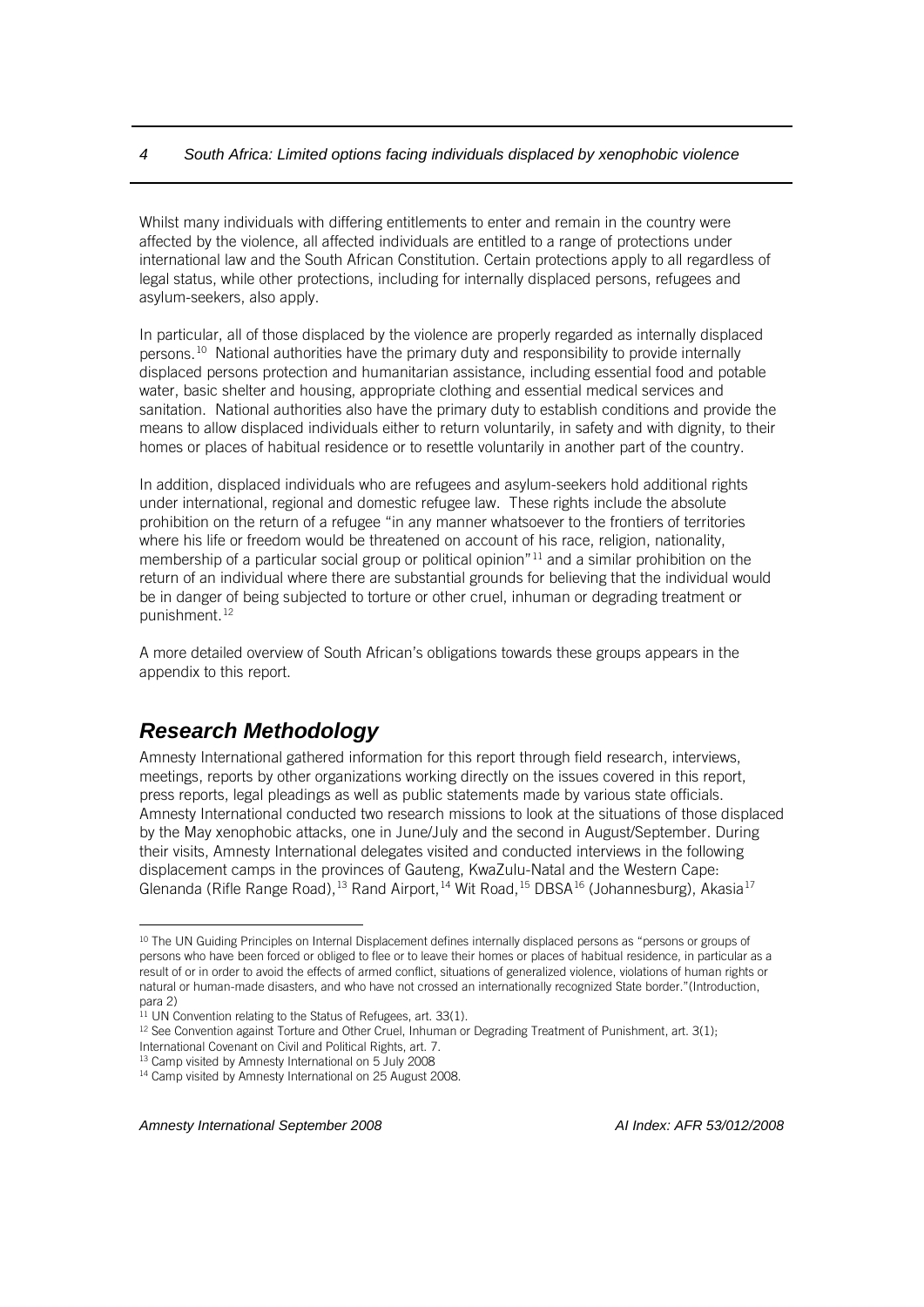(Pretoria), Albert Park<sup>[18](#page-7-1)</sup> (Durban), Soetwater<sup>[19](#page-7-2)</sup> and Blue Waters<sup>[20](#page-7-3)</sup> (Cape Town).<sup>[21](#page-7-4)</sup> Amnesty International conducted one-to-one and group interviews with over 150 individuals affected by the violence.<sup>[22](#page-7-5)</sup> Amnesty International also interviewed provincial and national government officials, various UN agencies and non-governmental organizations (NGOs) and others involved in the humanitarian, medical, psycho-social, legal, monitoring and human rights responses to the violence and subsequent displacement.

## <span id="page-7-0"></span>*Harassment and misuse of force by agents of the state following the May displacement*

Amnesty International received reports of several incidents of misuse of force by law enforcement officials. On 30 August Amnesty International delegates interviewed a number of individuals displaced by the violence in Durban and sheltering at Albert Park. The group, originally about 186 adults and children, had initially been sheltered at a local church for about four weeks. When the church could no longer assist them, they sought assistance from the Durban municipality on 25 June. The municipal authorities arranged for their transfer to another shelter and paid for their accommodation for five days. After 15 days the manager asked them to leave as the situation was financially unsustainable. On 10 July the group went to Durban's City Hall and were able to speak briefly to a manager from Disaster Management, but he could not assist them. The group stayed near the City Hall area overnight. On 11 July members of the Durban metro police and security guards forced the group into police vans. Film footage of the incident showed security personnel repeatedly pushing a pregnant woman from the group, throwing her to the ground and at one point violently slapping her in the face. Amnesty International delegates interviewed her, several days after she had been discharged from hospital. She was seven months pregnant, and was still experiencing bleeding in the nose and mouth area from the assault. Amnesty International has been informed by medical experts that the results of the medico-legal examination were consistent with the alleged assault. Another woman, G, from the Democratic Republic of Congo, told Amnesty International that during the incident on 11 July she had fallen to the ground and the security personnel had deliberately stamped on her hands and kicked her in the chest and that police used pepper spray on her eyes. Her medical records indicated soft tissue injuries and treatment to reduce swelling in her hands and wrists.

In July, Amnesty International had expressed concern to the government at the forcible removal of more than 700 people, including refugees and asylum-seekers, from the Glenanda (Rifle Range Road) camp to the Lindela Repatriation Centre. The removals happened after officials began to implement the camp registration and temporary resident permit system. Those removed from the camp on 22 July had failed or refused to register, apparently out of fear that to do so would jeopardise their rights as refugees or asylum-seekers. Five days previously the South African Police Service had intervened in response to a situation where the camp residents had

*Amnesty International September 2008 AI Index: AFR 53/012/2008*

<sup>&</sup>lt;sup>15</sup> Camp visited by Amnesty International on 26 August 2008.

<sup>&</sup>lt;sup>16</sup> Camp visited by Amnesty International on 27 August 2008.

<sup>&</sup>lt;sup>17</sup> Camp visited by Amnesty International on 29 August 2008.

<span id="page-7-1"></span><sup>&</sup>lt;sup>18</sup> Camp visited by Amnesty International on 30 August 2008.

<span id="page-7-2"></span><sup>&</sup>lt;sup>19</sup> Camp visited by Amnesty International on 4 July 2008.

<span id="page-7-3"></span><sup>20</sup> Camp visited by Amnesty International on 2 September 2008.

<span id="page-7-4"></span><sup>&</sup>lt;sup>21</sup> Several of the camps have since been closed and their residents transferred to other camps.

<span id="page-7-5"></span><sup>&</sup>lt;sup>22</sup> Including individuals who had been attacked, threatened, or fled violence.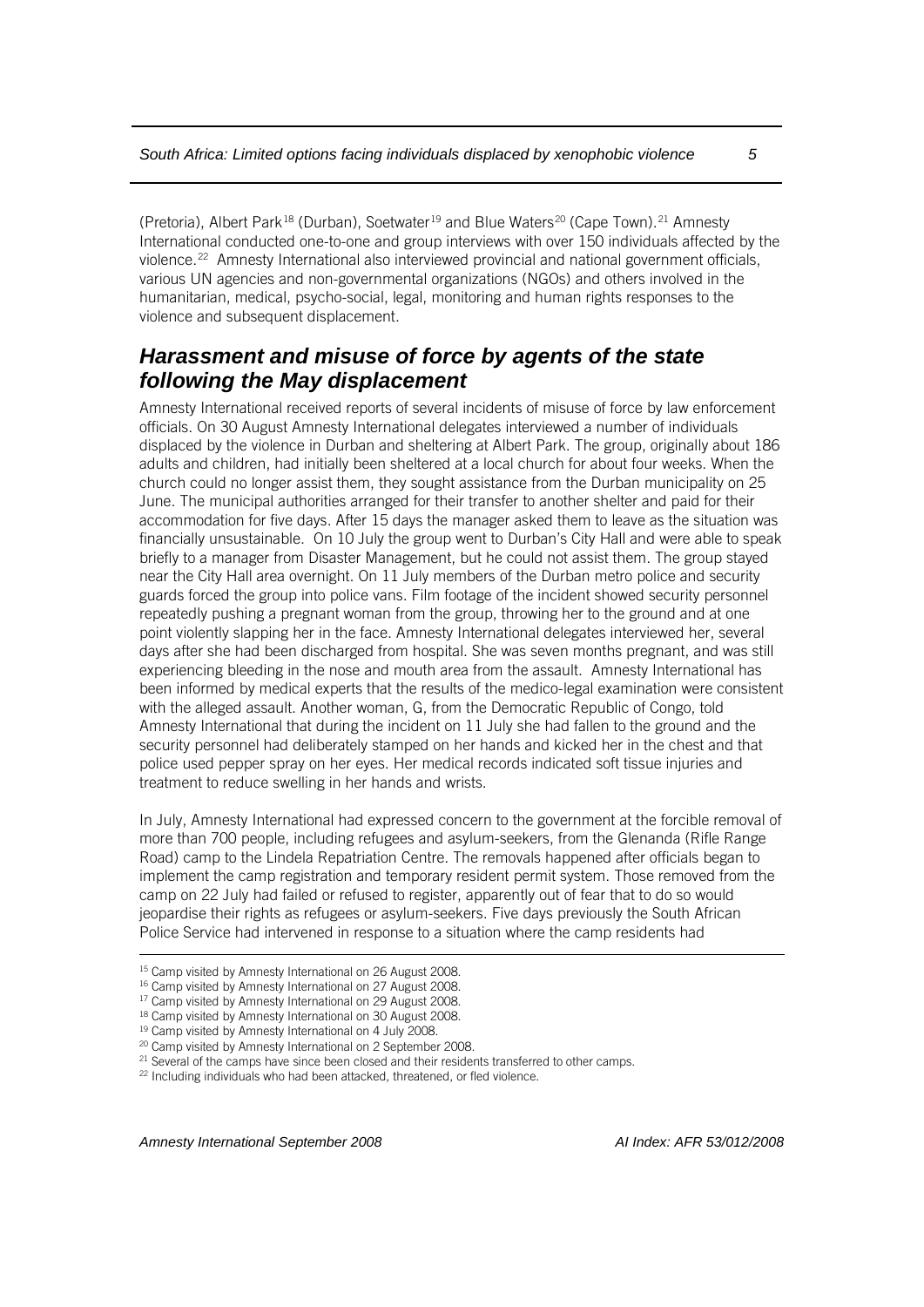surrounded five men who had entered the camp on the night of 16 July and prevented them from leaving. Only one of the men was known to the residents who were suspicious of their intentions. The men were released unharmed on 17 July, but during the tense situation police fired rubber bullets, injuring 23 people who were shot at close range.

While a number of residents of Glenanda (Rifle Range Road) camp were subsequently arrested on charges of kidnapping, Amnesty International reiterates its call to the government to conduct a full investigation into the circumstances of the police use of force on 17 July.

## <span id="page-8-0"></span>*Situation of displaced persons camps as of August-September 2008*

In the wake of the violent attacks in May, many of those who were displaced initially sought shelter and safety with friends and family, while others sought refuge at various sites including police stations, churches and mosques.  $23$  At the height of the displacement in May, there were nearly 40,000 internally displaced persons at 140 sites in the Gauteng, KwaZulu-Natal and Western Cape provinces.<sup>[24](#page-8-2)</sup> Temporary shelters or camps were then set up in various locations across South Africa to provide protection and safety for displaced individuals.<sup>[25](#page-8-3)</sup>

By mid-August 2008, prior to the threatened closure of camps by the Gauteng provincial authorities, the number of displaced individuals residing in camps had reduced to some 8,500: There were 4,340 in 10 locations in Gauteng province, 3,958 in 40 locations in the Western Cape province, and 258 in 3 locations in KwaZulu-Natal province.<sup>[26](#page-8-4)</sup> By the end of August, a total of 5,999 individuals remained in 35 locations in the three provinces.<sup>[27](#page-8-5)</sup> On the first of September, DBSA, River Road and Wit Road camps were consolidated into Glenanda (Rifle Range Road) camp[28](#page-8-6) with residents being moved to the latter; two other camps remained open in the Johannesburg area: Rand Airport and Boksburg.<sup>[29](#page-8-7)</sup> There are several sites also in the Pretoria area, including Akasia; the management of which has been under dispute. By the end of August, displaced persons in the Western Cape province were being relocated to two sites: Blue Water and Harmony Park;<sup>[30](#page-8-8)</sup> this process was interrupted by severe weather but resumed thereafter and at the time of publishing was yet to be completed. A third camp in Western Cape province, at Youngsfield Military base, was set to remain open at the time of publishing this report.<sup>[31](#page-8-9)</sup> In KwaZulu-Natal, internally displaced persons remained in three locations.<sup>[32](#page-8-10)</sup>

 $\overline{a}$ 

<span id="page-8-1"></span><sup>23</sup> UNHCR briefing notes, *South Africa: UNHCR aid provided to displaced*, 30 May 2008. Online at: <http://www.unhcr.org/news/NEWS/483fef5b2.html> last visited on 9 September 2008.

<span id="page-8-2"></span><sup>24</sup> UN Office of the Resident Coordinator, Situation Report 12 – Violence against Foreigners in South Africa, 5 September 2008, see http://ochaonline.un.org/<br><sup>25</sup> These locations will hereafter be referred to as camp(s).<br><sup>26</sup> Centres of Safe Shelter and Ad Hoc Shelters in South Africa - Monitoring of Sites for Needs & Gap, Analysis Report No.

<span id="page-8-4"></span><span id="page-8-3"></span>United Nations Office for the Coordination of Humanitarian Affairs (OCHA), 12 August 2008, see http://ochaonline.un.org/<br><sup>27</sup> Ibid.

<span id="page-8-5"></span><sup>28</sup> All four camps are in Gauteng Province.

<span id="page-8-8"></span><span id="page-8-7"></span><span id="page-8-6"></span> $29$  Ibid. <sup>30</sup> Ibid.

<span id="page-8-9"></span><sup>31</sup> 12 September 2008

<span id="page-8-10"></span> $32$  Ibid.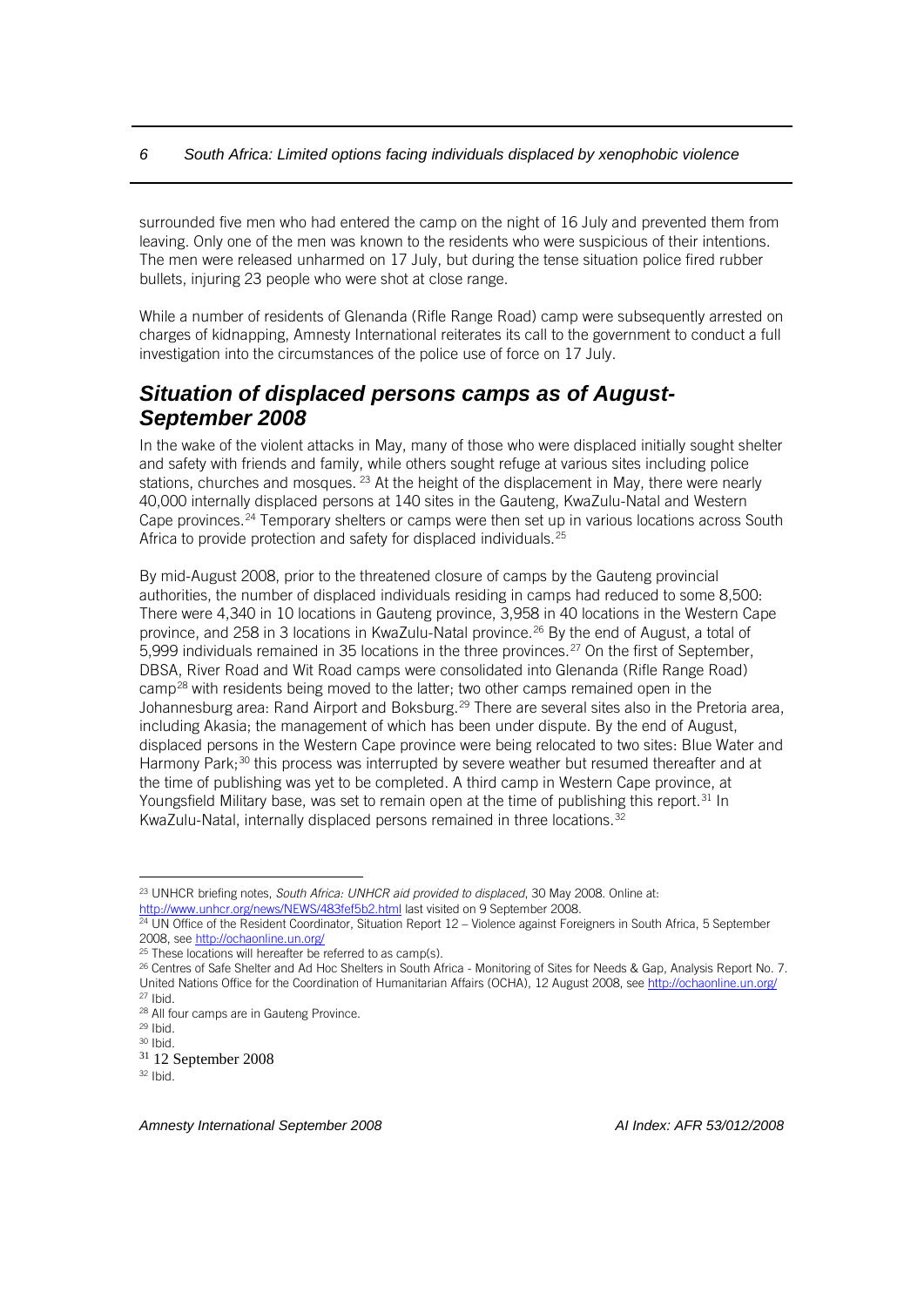#### <span id="page-9-0"></span>**Access to services in camps**

The official safety sites for displaced persons, which were set up after the May violence, provided adequate shelter in most cases and access to essential services. NGOs also played a vital role in the provision of food and other basic assistance as well as psycho-social support.<sup>[33](#page-9-1)</sup> In addition, particularly in the Western Cape, NGOs monitored the conditions in the various camps and pressed for improvements where necessary.[34](#page-9-2)



*NGOs were particularly concerned by the exposed and isolated conditions of Soetwater camp, Cape Peninsula. © AI, July 2008*

Amnesty International is concerned, however, by a recent trend of reducing access to services in camps. The organisation views such a practice as both an inappropriate response to the present situation and the consequences of this practice as potentially unlawful.<sup>[35](#page-9-3)</sup>

In Guateng province, authorities decided in August to close the camps, by force if necessary. A legal challenge prevented provincial authorities from carrying out these closures as planned. Even so, a series of operational decisions by provincial authorities has reduced the services provided to the camps with the likely aim of encouraging the departure of displaced individuals. Such actions,

 $\overline{a}$ 

<span id="page-9-1"></span><sup>33</sup> For example charities like Gift of the Givers provided rapid and comprehensive humanitarian assistance and the Centre for the Study of Violence and Reconciliation, the Trauma Centre for the Survivors of Torture and Violence and Médecins Sans Frontières assisted with medical support and counselling.<br><sup>34</sup> See for instance the report of the South African Human Rights Commission, *SAHRC Report on Refugee Camps: Blue* 

<span id="page-9-2"></span>*Waters, Harmony Park, Silverstroom, Soetwater, and the Youngsfield Military Base*, 22 July 2008; the web-based reports of the *eMzantsi Ubuntu Coalition* and *Hirsi and Another v Provincial Government of the Province of the Western Cape and Others* a[t http://www.tac.org.za/community/node/2387](http://www.tac.org.za/community/node/2387)

<span id="page-9-3"></span><sup>&</sup>lt;sup>35</sup> See above note 7.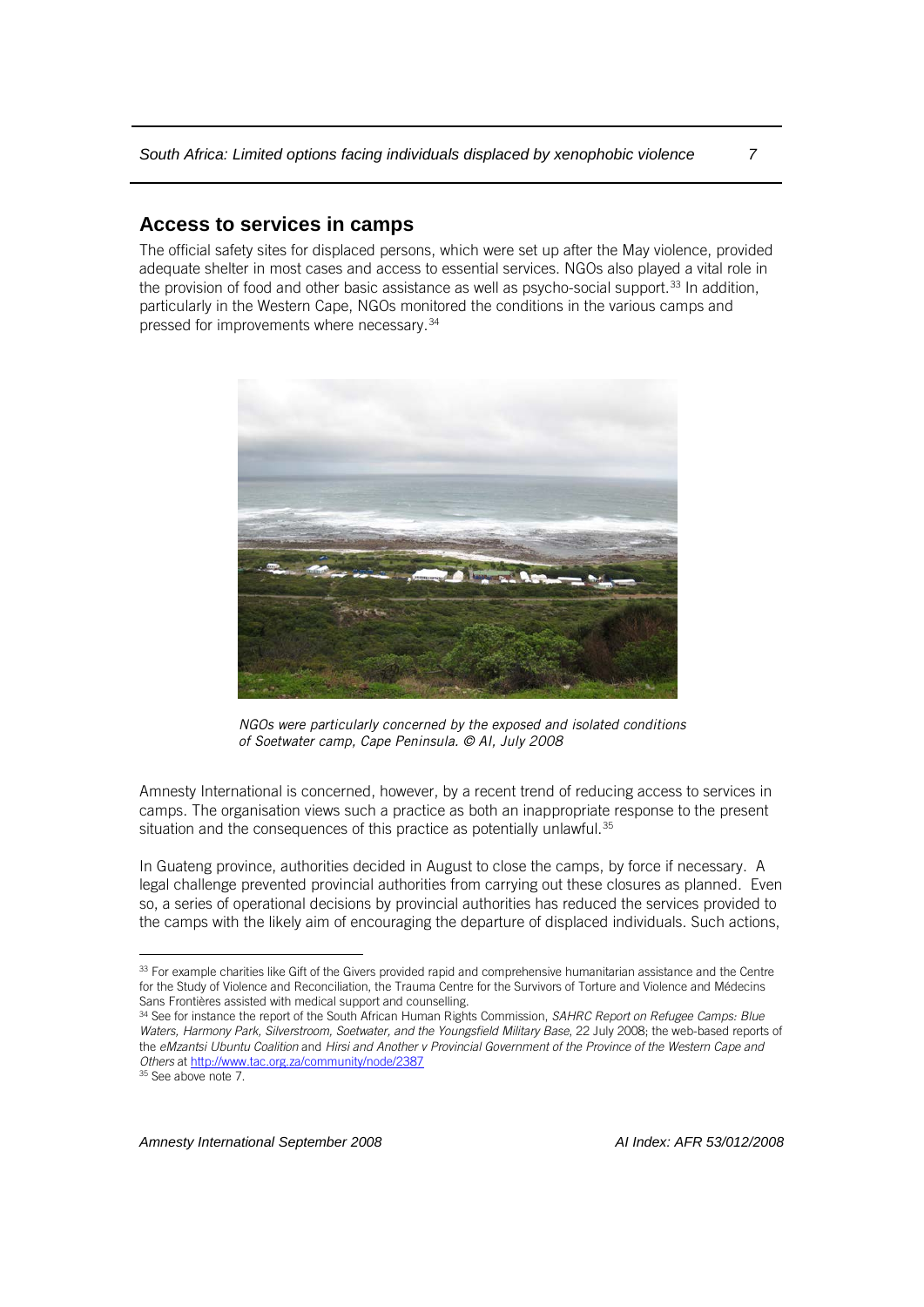undertaken without plans for safe and sustainable re-integration, or other options as outlined below, risk further human rights violations, including situations of constructive refoulement*,* and as such violate South Africa's legal obligations.

#### <span id="page-10-0"></span>**Access to food**

In the initial period following the setting-up of the camps, residents predominately received three regular meals every day. By August when Amnesty International visited camps in Gauteng province, residents of several camps reported that meals had then been reduced to two and in some cases ceased, or only irregularly provided by virtue of donations from private individuals of charities. In some camps, for example, Wit Road, DBSA and Akasia, milk for infants had stopped being provided around mid-August.



*Food being distributed in Akasia camp on 29 August following a period of almost two weeks in which humanitarian organisations were denied access to the camp to provide food assistance. © AI*

In Akasia camp residents informed Amnesty International that food assistance had ceased as of 15 August, which is the date on which the Gauteng provincial authorities had intended to close the camps prior to the Constitutional Court order of 21 August that temporarily interdicted their closure. This absence of food assistance lasted for at least a week. During this time, residents told Amnesty International that they had mixed sugar and water together to try and sustain themselves. Some residents also sold their clothes in a local township to obtain money to purchase food. A local faith-based charity was able to provide some food on several occasions at the end of August.

The provision of essential services for Akasia camp was being affected by continuing disputes regarding responsibility for the camp between the Gauteng provincial government and Tshwane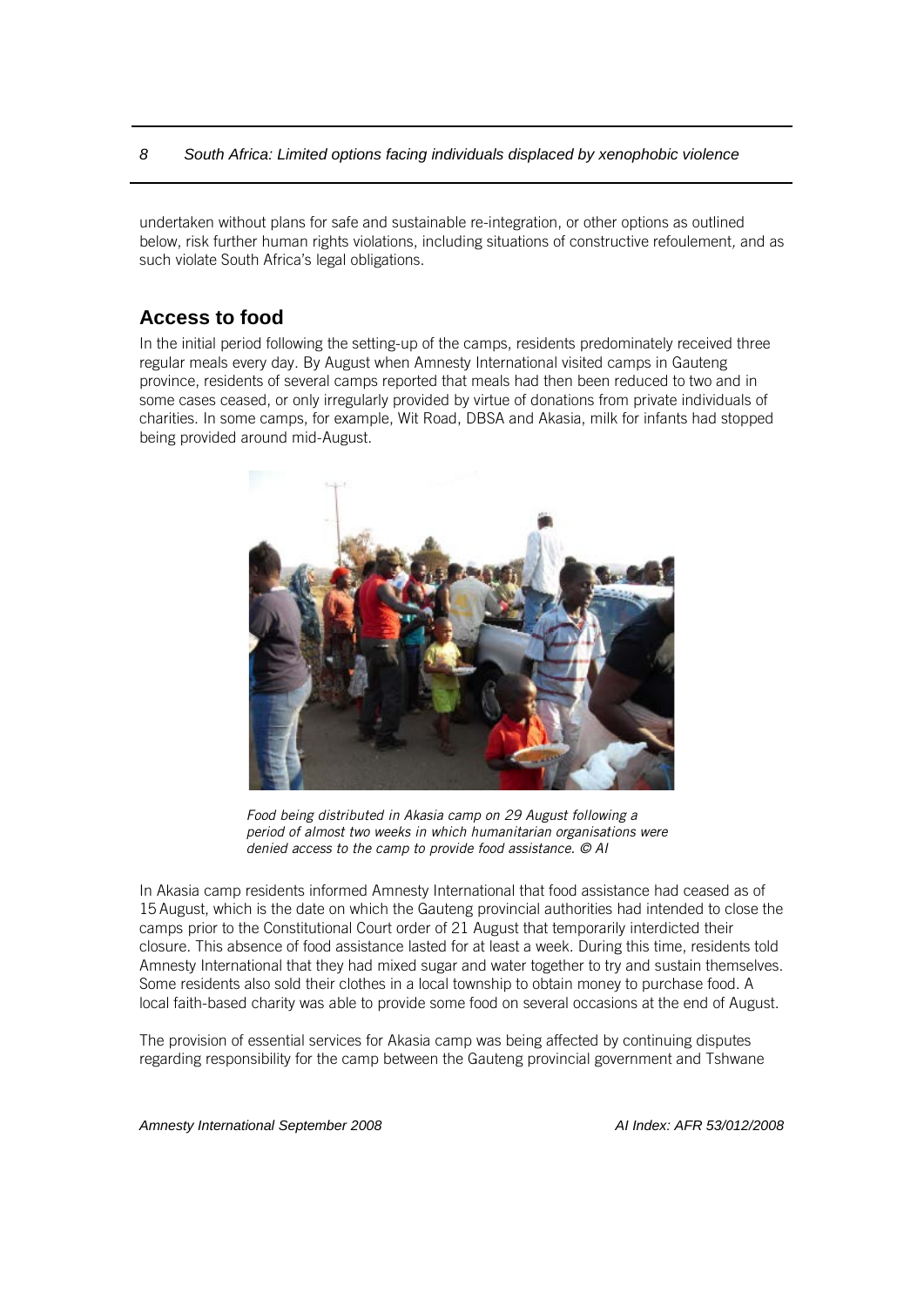(Pretoria) municipal authorities. Amnesty International was told by the MEC for Local Government for Gauteng province on 3 September that the provincial government did not accept that the displacement site at Akasia was their responsibility. The MEC told Amnesty International, "We did not want to deal with them". In early September the UN-coordinated protection working group began to develop a plan for addressing the immediate humanitarian needs, as well as a staged process for the humane closure of the camp.[36](#page-11-2)

#### <span id="page-11-0"></span>**Humanitarian assistance**

During August, humanitarian organizations and organizations providing legal advice and other forms of support were prevented on a number of occasions from entering the camps in Gauteng province. This occurred particularly when the Department of Home Affairs (DHA) officials, with police support, were visiting the sites. At Wit Road camp, for instance, residents told Amnesty International that the camp management did not allow journalists and some NGOs to visit the camp and that on 25 August, the camp manager had ordered the camp committee, made up of camp residents, to be disbanded. They reported that the camp manager threatened them that they would be arrested if they talked to NGOs. It is worth noting that Amnesty International delegates met camp residents outside the camp and that when they asked to visit the camp, the camp manager told them they could walk around the camp but not interview any of the residents. Security personnel accompanied them during their presence in the camp.

It is vital that humanitarian organizations are able to maintain contact with people being affected by the closures and to ensure continuity of care and follow-up support after the closures. This is in accordance with the UN Guiding Principles which specify that "All authorities concerned shall grant and facilitate for international humanitarian organizations and other appropriate actors, in the exercise of their respective mandates, rapid and unimpeded access to displaced persons to assist in their return or resettlement and reintegration". It is also consistent with South Africa's human rights obligations to respect and protect the rights of refugees, asylum-seekers and others requiring international protection.

## <span id="page-11-1"></span>**Adequate shelter and access to medical and psycho-social support**

While most camps had UNHCR, military or Disaster Management tents,<sup>[37](#page-11-3)</sup> the situation differed in some locations. The site in Albert Park, Durban, when Amnesty International visited it, consisted of two large tents pitched in a public park where the displaced people had been moved by police. While there were initially 186 people at the site, by the end of August this number was down to 97, including 42 children under the age of 18. Camp residents did not initially have tents and slept in the open. A tent was set up by a private individual but she was reportedly pressured to take it down after ten days. Two tents were then set up by a local organization, but camp residents reported to Amnesty International that the organization was being pressured by the local authorities to take the tents down. The tents as well as the nearby portable toilets were removed

<span id="page-11-2"></span> $36$  Amnesty International meeting with UNDP representatives, Johannesburg 3 September 2008.  $37$  The Western Cape authorities also utilised established holiday camp buildings.

<span id="page-11-3"></span>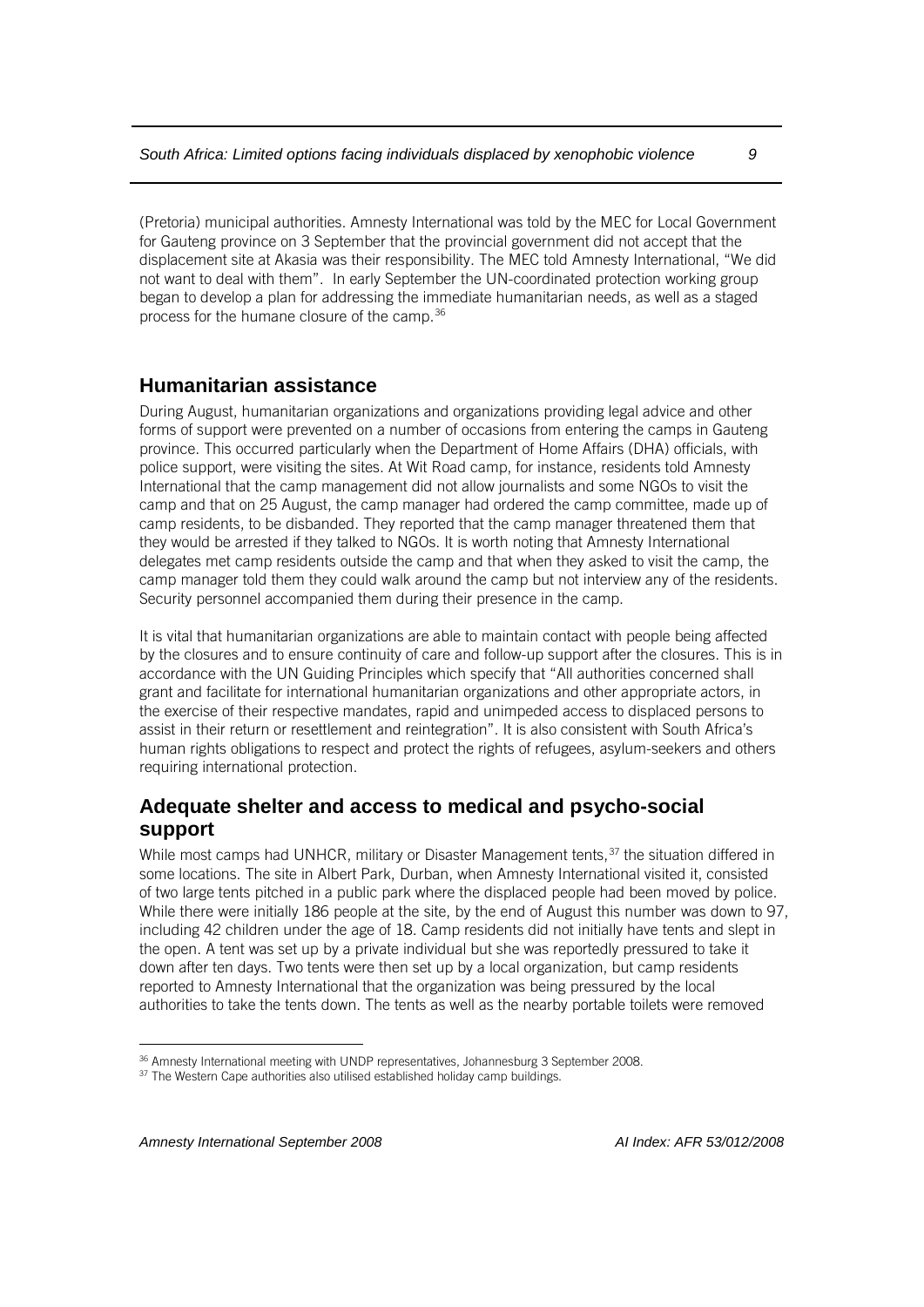on the morning of 8 September. At the time of publishing of this report, the group was without any shelter.

At Akasia which in early September had about 900 residents, most displaced persons were housed in army-provided tents that appeared adequate. Somali refugees and asylum seekers, however, were housed in a smaller part of the camp, separated from the main camp by a small empty plot of land. They predominantly had makeshift tents, mostly made of plastic sheets and blankets set up on thin pieces of wood. This part of Akasia was in a markedly worse condition that the other, larger part of the camp. Overcrowding in the tents increased after the authorities took down a large tent that was used as both shelter and as a mosque; 40 people who slept in this tent had to relocate to the smaller, overcrowded tents in the camps. Camp residents reported that the authorities had told them that they had to take the tent down as the lease on the tent had expired.



*Makeshift tents separated from the rest of the Akasia camp housed Somali asylum seekers and refugees. © AI, August 2008*

Medical assistance in the camps has been provided by the Department of Health clinics as well as by NGOs, in particular Médecins Sans Frontières which has been providing emergency and ongoing medical and mental health services using mobile clinics for the displaced communities in Gauteng and Western Cape provinces.

On 29 August Amnesty international interviewed O, a 29 year old wife and mother from Burundi living in Akasia camp with her husband and three children aged 7 months, 4 years and 6 years. O told Amnesty International that life was increasingly difficult for her as she battled with medical problems while trying to care for her children in the difficult camp conditions. She told Amnesty International that she and her family came to South Africa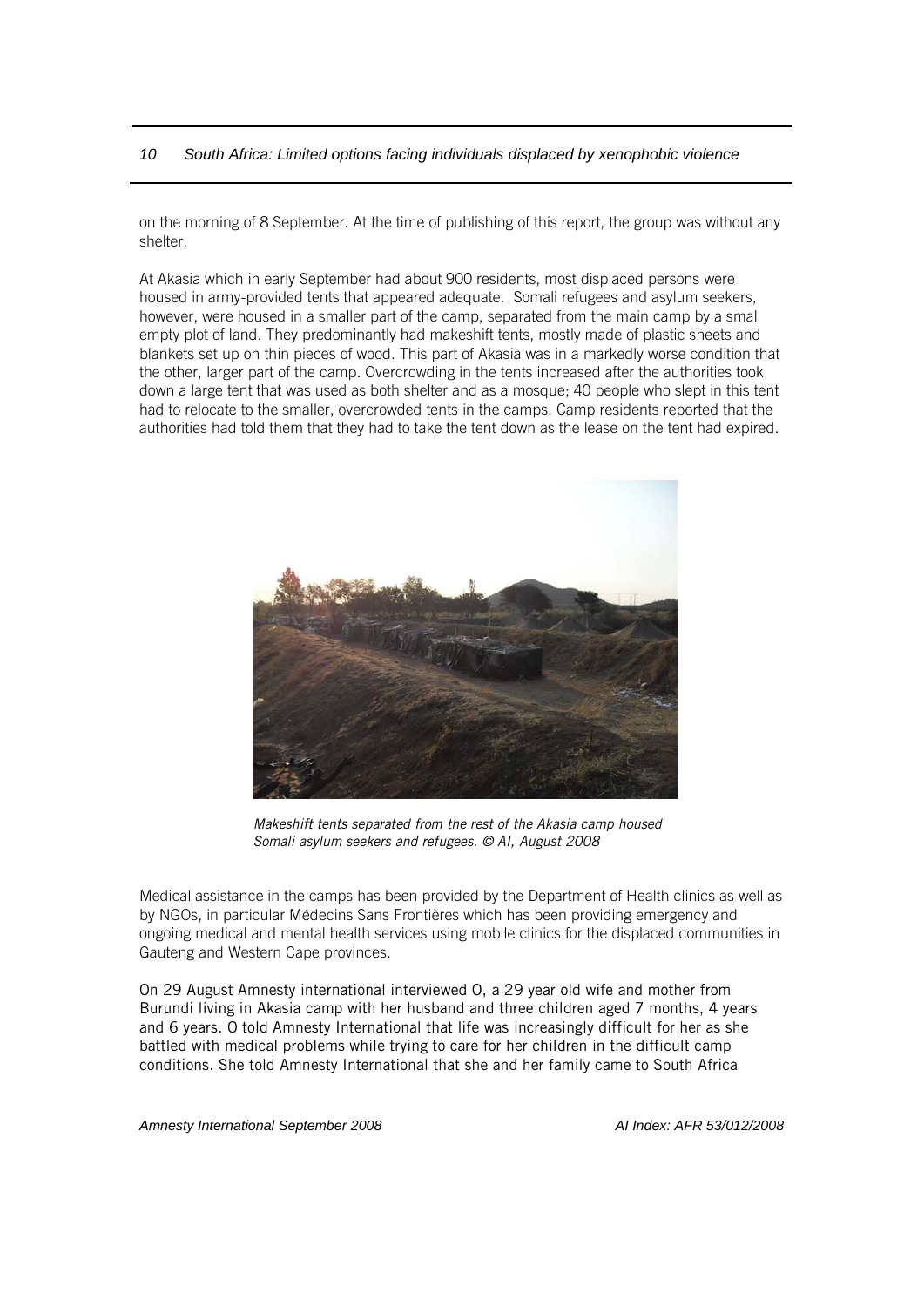seeking asylum, and had been living in Mamelodi township near Pretoria. They fled in May fearful for their safety in light of the xenophobic attacks. She and her family continued to fear for their safety and felt it was still not safe for them to leave the camp. O had recently been diagnosed with tuberculosis and also suffered from a heart problem. O had had difficulty getting access to medical assistance. She worried about her children, about their education and their future as they were not attending school at the moment. She also worried about how she could provide the basics of life for them, such as food, which had recently been cut-off in Akasia camp for a period of nearly two weeks.<sup>[38](#page-13-1)</sup>

There is a clear need for psycho-social support for those displaced by the May violence, both inside and outside the camps. The displaced have been affected in different ways by the attacks: some were direct victims, having been physically assaulted; others have lost friends or family and many have lost property. The common element to all is that their sense of safety and security has been severely affected. It is crucial to recognize that many of these displaced persons have come to South Africa having fled wars, violence and persecution in their own countries and that the xenophobic violence may have aggravated their sense of vulnerability and their need for safe accommodation and psycho-social support. Issues identified by mental health professionals as affecting the displaced included a sense of deprivation, feelings of exclusion and lack of care, stress related illness and suicidal thoughts, as well as fears for safety and vulnerability to crime arising from the May violence. Amnesty International delegates were told by camp residents of Akasia that one Somali man who had struggled with depression died after he walked into traffic in July, in an apparent suicide.<sup>[39](#page-13-2)</sup>

Amnesty International was informed by NGO service providing organizations in the Gauteng and the Western Cape provinces that they have struggled to obtain sufficient support for mental health services from the state sector. Amnesty International believes that re-integration will be facilitated and made more durable if adequate psycho-social support or funding for such support is provided to the displaced population.

## <span id="page-13-0"></span>**Access to information relating to asylum procedures**

Displaced persons, including asylum-seekers interviewed by Amnesty International, had little information on their rights including those relevant to processing of their asylum applications, legal advice or appeal rights.[40](#page-13-3)

At the end of August, Lawyers for Human Rights, a non-profit NGO providing legal assistance to asylum-seekers and a UNHCR implementing partner, started attempting to distribute leaflets explaining the appeal procedures and information on how to obtain legal assistance in camps in Gauteng and KwaZulu-Natal provinces.[41](#page-13-4) A state official at a camp in Western Cape province told Amnesty International that there had been no information provided by the government, especially

 $\overline{a}$ 38 Interviewed by Amnesty International delegate, 29 August 2008, Akasia camp, Gauteng province.

<span id="page-13-2"></span><span id="page-13-1"></span><sup>39</sup> Interview with residents of Akasia, 29 August 2008.

<span id="page-13-3"></span><sup>40</sup> For more information see below.

<span id="page-13-4"></span><sup>&</sup>lt;sup>41</sup> See below for further information about limitations in legal access which affected the distribution of the pamphlet.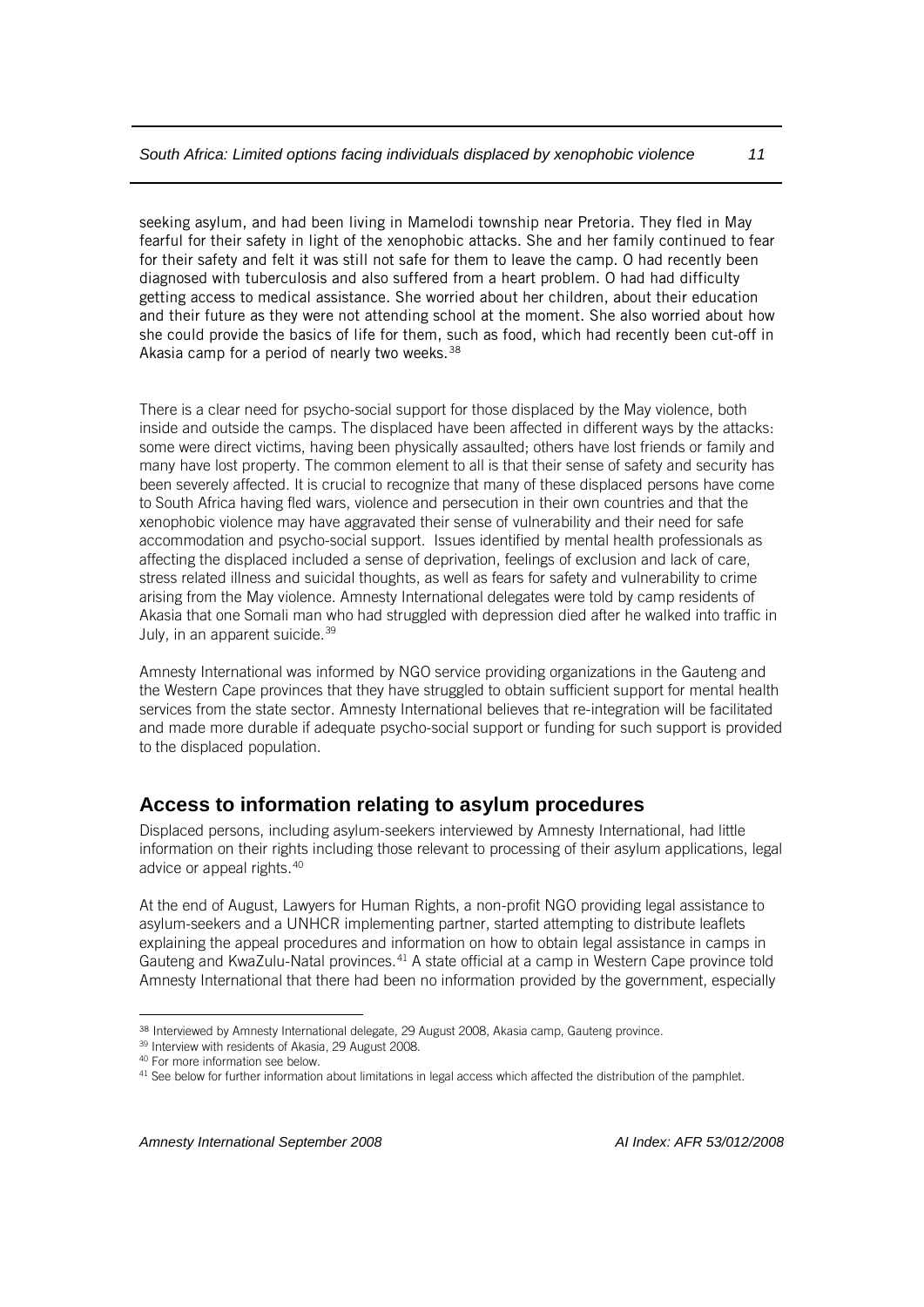the DHA, regarding the asylum procedures and the timing of any visits by DHA officials to the camps.

The provision of sufficient and clear information in a language the displaced persons can clearly understand is essential for the enjoyment of their rights, including procedural rights relating to their asylum claims. It is also crucial that any information provided is unambiguous and does not contradict other information provided to those who are seeking asylum. In this regard, Amnesty International believes that the South African authorities have an obligation to provide such information and that UNHCR has a responsibility under its protection mandates for refugees, asylum-seekers and displaced persons, to ensure that these groups have access to such information.

#### <span id="page-14-0"></span>**Safety and Security in the camps**

Whilst Amnesty International is not aware of reports of xenophobic attacks occurring in the camps, certain camps were noticeably lacking any security personnel or perimeter fencing, for example at Albert Park and a section of Akasia, leaving the residents feeling vulnerable to potential attacks. Other camps, for example Glenanda (Rifle Range Road) and Rand Airport, had low fences which could be easily crossed.

## <span id="page-14-1"></span>*Right to remain in South Africa*

In South Africa all individuals, regardless of their legal status, are entitled to various protections under domestic and international law, including protection of civil and political rights, <sup>[42](#page-14-2)</sup> and certain economic and social rights including basic health care and education.[43](#page-14-3) As displaced persons they also receive additional protections in line with the UN Guiding Principles on Internal Displacement (see appendix). However, the right to enter and lawfully remain in the country is either granted through an immigration status<sup>[44](#page-14-4)</sup> or provided through human rights and refugee law in the form of the principle of non*-*refoulement.

<span id="page-14-2"></span><sup>42</sup> Under the South African Constitution's Bill of Rights civil and political protections under sections 9-21 and 32-35 including the right to be free from all forms of violence and not to be arbitrarily detained, unequivocally apply to everyone

<span id="page-14-3"></span>in the country. These apply whether they have a legal right to remain in the country like a refugee or not.<br><sup>43</sup> South African Constitution's Bill of Rights provides: Section 27. Basic health care in South Africa is fee-ba Africans and foreigners alike. Emergency health care is free and section 27.3 states that "no one may be refused emergency medical treatment."

<span id="page-14-4"></span><sup>44</sup> For example temporary or permanent residence permits as provided for under South African immigration law. Relevant temporary permits include permits, cross-border trading permits, work permits, and special permits issued under the corporate permit system (used to employ large groups of people mostly on farms as provided for in sections 10-24 of the Immigration Act, 2002, No. 13 of 2002[, http://www.info.gov.za/gazette/acts/2002/a13-02.pdf](http://www.info.gov.za/gazette/acts/2002/a13-02.pdf) (accessed March 9, 2008), as amended by the Immigration Amendment Act, 2004, No. 19 of 2004[, http://www.dha.gov.za/legislation\\_admin.asp](http://www.dha.gov.za/legislation_admin.asp) (accessed March 9, 2008), and the Immigration Regulations adopted under the 2002 Act, Immigration Regulations No. R616, June 2005, http://llnw.creamermedia.co.za/articles/attachments/02112\_regulation616.pdf (accessed April 23, 2008). Together they set the conditions for entry and residence of all non-nationals who are not asylum seekers or refugees (who are covered by the 1998 Refugees Act). Immigration Regulation 21(1) establishes Cross Border Permits.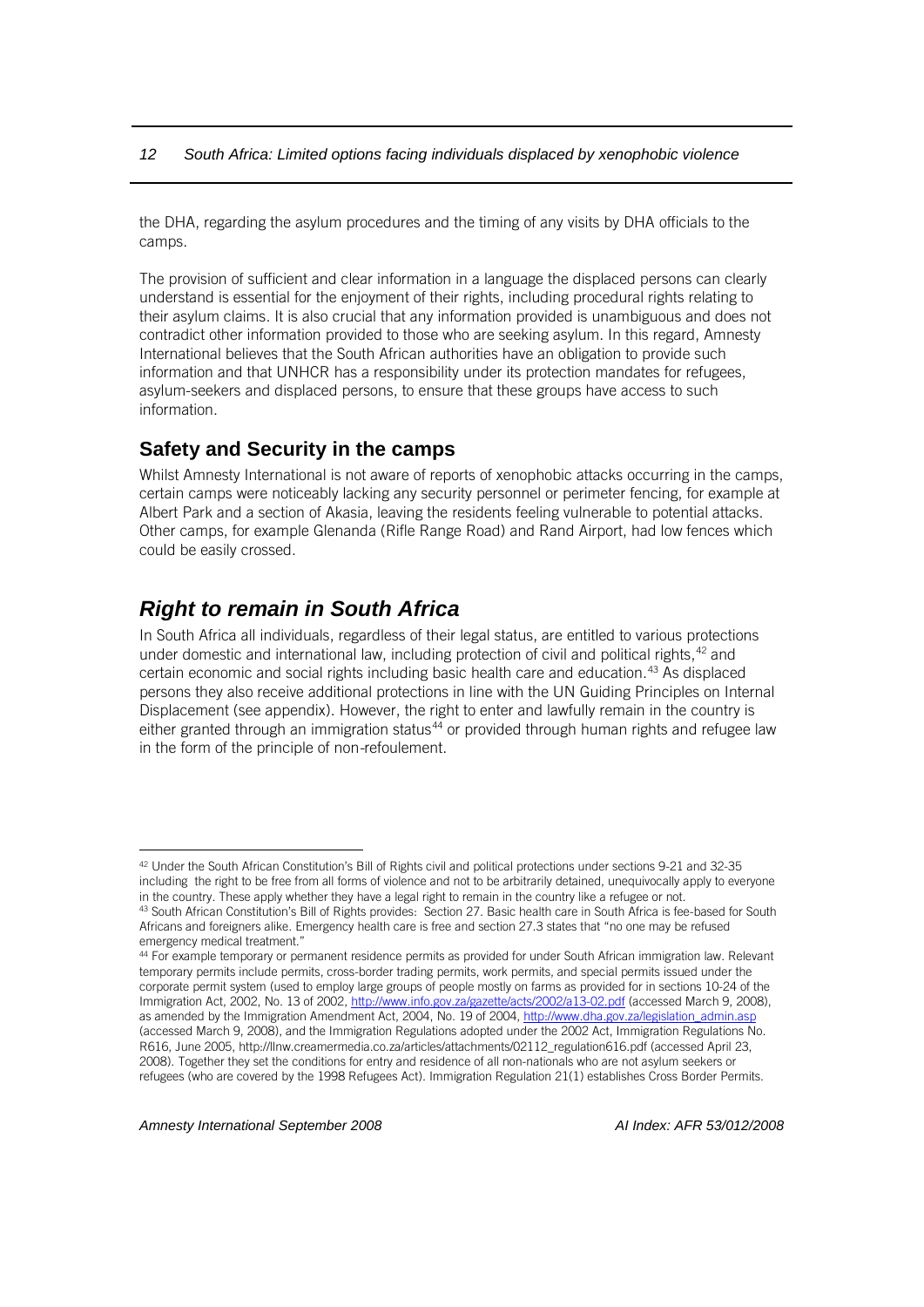#### <span id="page-15-0"></span>**Six-month temporary immigration status in camps**

Under South African immigration law, individuals are permitted to enter and remain lawfully in the country if they are granted an immigration permit. In addition to the standard temporary residence permits such as visitor or work permits,  $45$  under section  $31(2(b)$  of the Immigration Act the state may grant exemption permits for a specific period. It was using this provision that, in a positive development, the South African government, responding to calls from UNHCR and others, decided in July to issue a six-month temporary exemption permit to residents of the displacement camps. This was introduced to ensure the immediate protection, including against deportation, for displaced individuals and to allow for them a period of time in which to make decisions about their options and/or replace or extend documents lost in the violence. In Amnesty International's view there was poor communication about the implications of camp residents signing the "Individual Data Collection Form"[46](#page-15-2) which stated that *"[a]s a holder of an exemption certificate issued by the Department of Home Affairs, I understand that I cannot apply for the following: Social Grants, Government Housing, South African Identity Documents and Passports."* Residents were advised that the registration exercise was compulsory. In at least one instance, in Glenanda (Rifle Range Road) camp, residents were explicitly warned verbally and in a circulated notice by officials,<sup>[47](#page-15-3)</sup> that *"[f]ailure to register [would] have negative consequences including the termination of assistance and protection by government, and may lead to your removal from the Republic of South Africa."* Such a statement constitutes a clear threat on the part of the South African state to breach its legal obligations. Many residents who had status as refugees or asylum-seekers, and as such are ordinarily entitled to register for certain social grants and the right to remain in the country for time periods greater than six months,<sup>[48](#page-15-4)</sup> were concerned about the implications of signing a document and the effect this would have on such rights. With very little information available to individuals about the consequences of signing such forms,<sup>[49](#page-15-5)</sup> and faced with the invidious choice to register for camp benefits and curtail their period for lawfully remaining in the country; or refuse to register and forego the camp services<sup>[50](#page-15-6)</sup> many did not wish to sign the documents. In the case of Glenanda (Rifle Range Road) camp, a group of such individuals were forcibly removed from the camp and taken to the Lindela Holding Facility with the stated aim of verifying their legal status.<sup>51</sup>

<span id="page-15-2"></span><span id="page-15-1"></span>

<sup>&</sup>lt;sup>45</sup> Ibid.<br><sup>46</sup> Whilst it is acknowledged that the Minister for Home Affairs and UNHCR did visit Glenanda (Rifle Range Road) camp to verbally reassure residents that the registration process would not have implications for their rights, this information was not clearly understood, and the signing a document to the contrary was the only option presented to individuals.<br><sup>47</sup> Notice on file with Amnesty International and entitled "Attention: All Residents of Rifle Range Site".<br><sup></sup>

<span id="page-15-4"></span><span id="page-15-3"></span>stipulated on their permits as renewed from time to time. Refugee permits are subject to renewal every two years and asylum-seeker permits are subject to renewal on a one-month to six-monthly basis pending finalisation of the asylum process which is usually far in excess of six months. See Founding Affidavit in proceedings in the matter between Lawyers for Human Rights and Minister for Home Affairs, Director-General Home Affairs, Bosasa (PTY) LTD T/A Leading Prospects Trading and Director of Deportations, in the High Court of South Africa Transvaal Provincial Division, Case No. 41276/08<br><sup>49</sup> For example NGOs were restricted from accessing Glenanda (Rifle Range Road) camp on or about 17 Home Affairs, Bosasa (PTY) LTD T/A Leading Prospects Trading and Director of Deportations, in the High Court of South Africa Transvaal Provincial Division, Case No. 41276/08.

<span id="page-15-7"></span><span id="page-15-6"></span><span id="page-15-5"></span><sup>&</sup>lt;sup>51</sup> See below in Detention and Deportation section for further information on this group of refugees and asylum-seekers.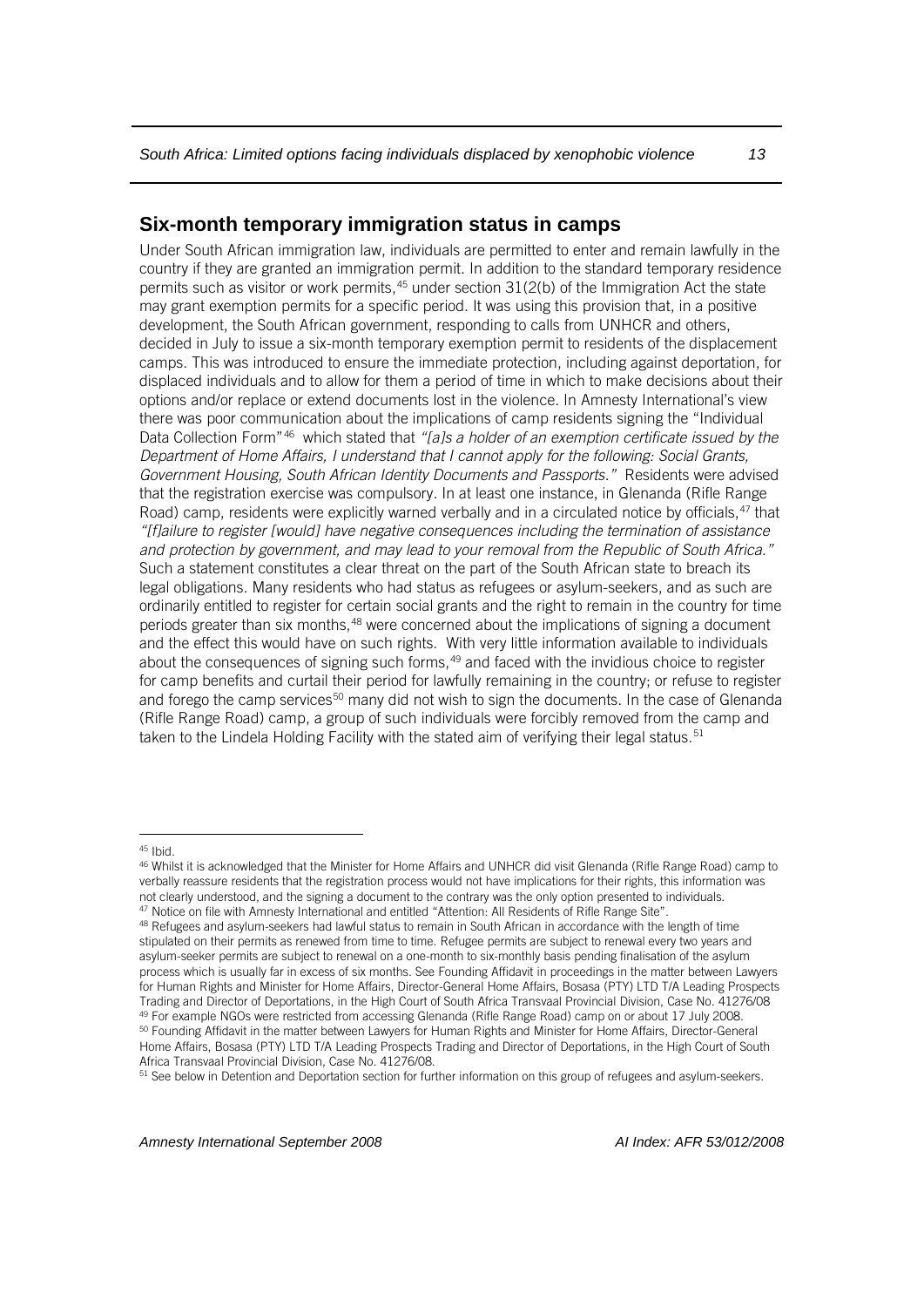

*Notice provided by the South African government to residents of Glenanda (Rifle Range Road) camp regarding the registration process for the six-month temporary permit, July 2008.*

Despite the temporary permit providing for the lawful stay for up to six months for holders of the permit, in August government authorities publicly stated that the purpose of the six-month exemption permit was not to necessarily allow individuals protection against deportation and the right to remain in the country for the full six months, but to only allow time to enter another process, for example the asylum process. As is highlighted below, real concerns exist about the way in which asylum cases have been assessed in the accelerated procedures used in camps, and the potential for breaches of the principle of non-refoulement occurring. As such, Amnesty International calls for those displaced to be allowed to remain in South Africa at a minimum until the end of the six-month period of the exemption permit, irrespective of whether a person is in the asylum process or not.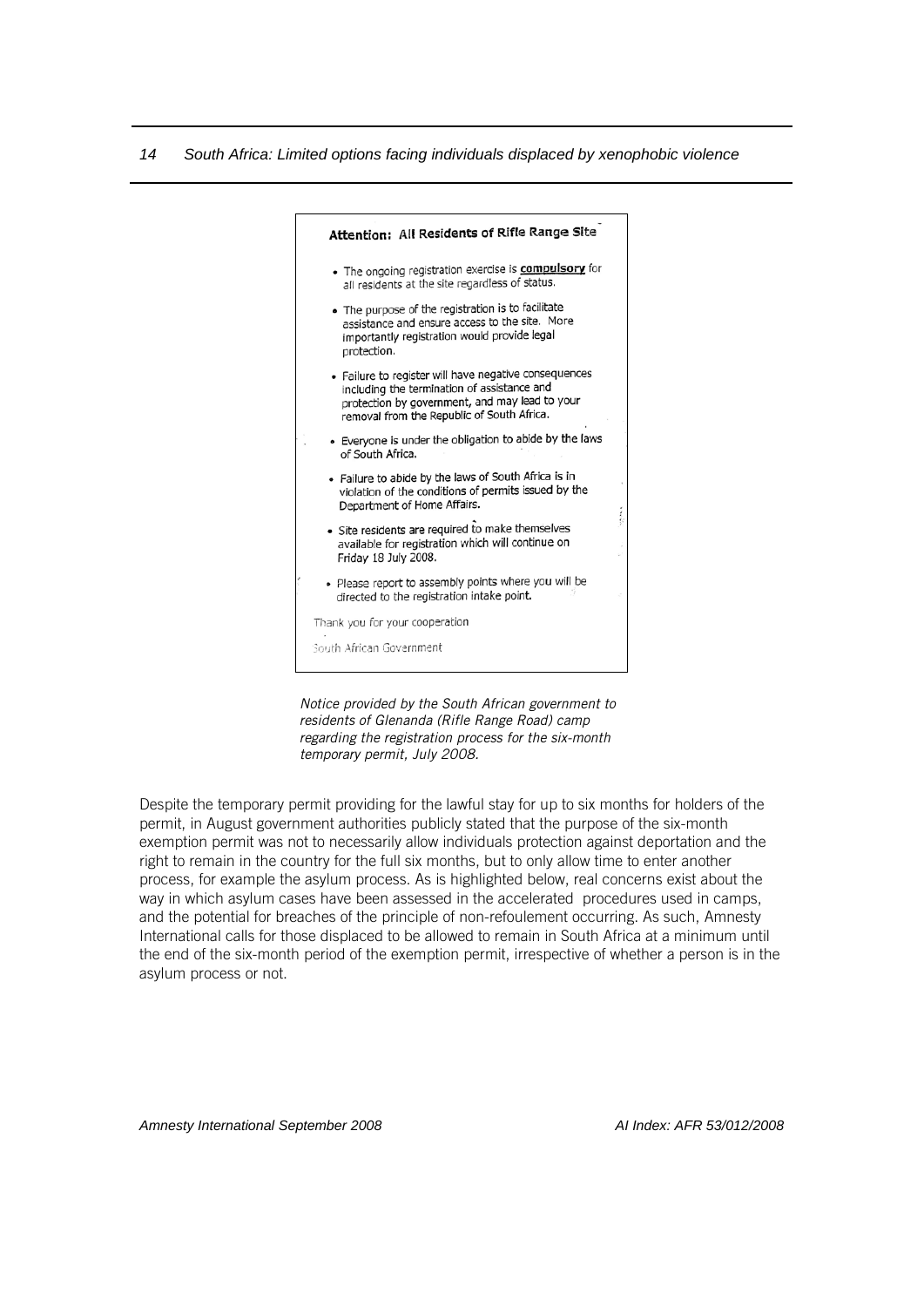## <span id="page-17-0"></span>**Principle of non-refoulement**

As noted above the right to enter and lawfully remain, receiving protection against forcible return, is also found under the principle of non-refoulement. This principle, which is contained in international, regional and South African domestic law attaches to a specific group of individuals considered in need of international protection. This group contains refugees,<sup>[52](#page-17-3)</sup> asylum-seekers, and others protected under the non-refoulement provisions of the International Covenant on Civil and Political Rights (ICCPR),  $53$  the UN Convention Against Torture<sup>[54](#page-17-5)</sup> and customary international law.[55](#page-17-6)

## <span id="page-17-1"></span>**Determining who is eligible for protection against refoulement**

Amnesty International is gravely concerned that individuals in need of international protection have not been adequately identified in the accelerated processing procedures conducted by DHA officials on-site in camps in Gauteng. Amnesty International considers that due to the severe procedural irregularities in the processing of these asylum applications, if not rectified, a real risk exists that South Africa may breach its obligations under domestic, regional and international refugee and human rights law, in particular the fundamental principle of non-refoulement.

In particular Amnesty International is concerned about the following inadequacies in the accelerated procedures used in Gauteng camps:

- the lack of legal advice or assistance
- absence of interpreters
- very high rejection rate (98 per cent)
- inability to claim asylum
- quality of decisions including mistakes of fact
- lack of effective access to appeals

During the first two weeks of August, DHA officials conducted first instance refugee status determinations in camps in the Gauteng province. It is understood these officials arrived at the camps without prior notification to undertake the interviewing. Interviews were conducted with most asylum-seekers in the camps and have resulted in a rejection rate of 98 per cent.<sup>[56](#page-17-7)</sup> At the time of writing, processing of asylum applications had not taken place in Western Cape and Durban, however Amnesty International understands that it is planned.

## <span id="page-17-2"></span>**Lack of legal advice or assistance**

Interviewees did not have effective access to legal advice or assistance either prior or during interviews. Due to the complexities of refugee status determination (RSD), access to legal advice is

 $\overline{a}$ 

<span id="page-17-3"></span><sup>52</sup> As provided for under article 2 1998 Refugees Act, article 33 of the 1951 Convention relating to the status of refugees, article 2(3) of the 1969 Organisation of African Unity (OAU) Convention Governing the Specific Aspects of Refugee Problems in Africa.

<span id="page-17-4"></span> $53$  Article 7.<br> $54$  Article 3.

<span id="page-17-7"></span><span id="page-17-6"></span><span id="page-17-5"></span><sup>&</sup>lt;sup>55</sup> The protection provided by article 7 of the ICCPR and article 3 of CAT against refoulement is broader than the protection provided in the 1951 Refugee Convention and the Refugees Act 130 of 1998. Non-refoulement as contained in these instruments does not require nexus to a convention ground, or limiting clauses.<br><sup>56</sup> Amnesty International meeting with UNHCR, Pretoria, 28 August 2008.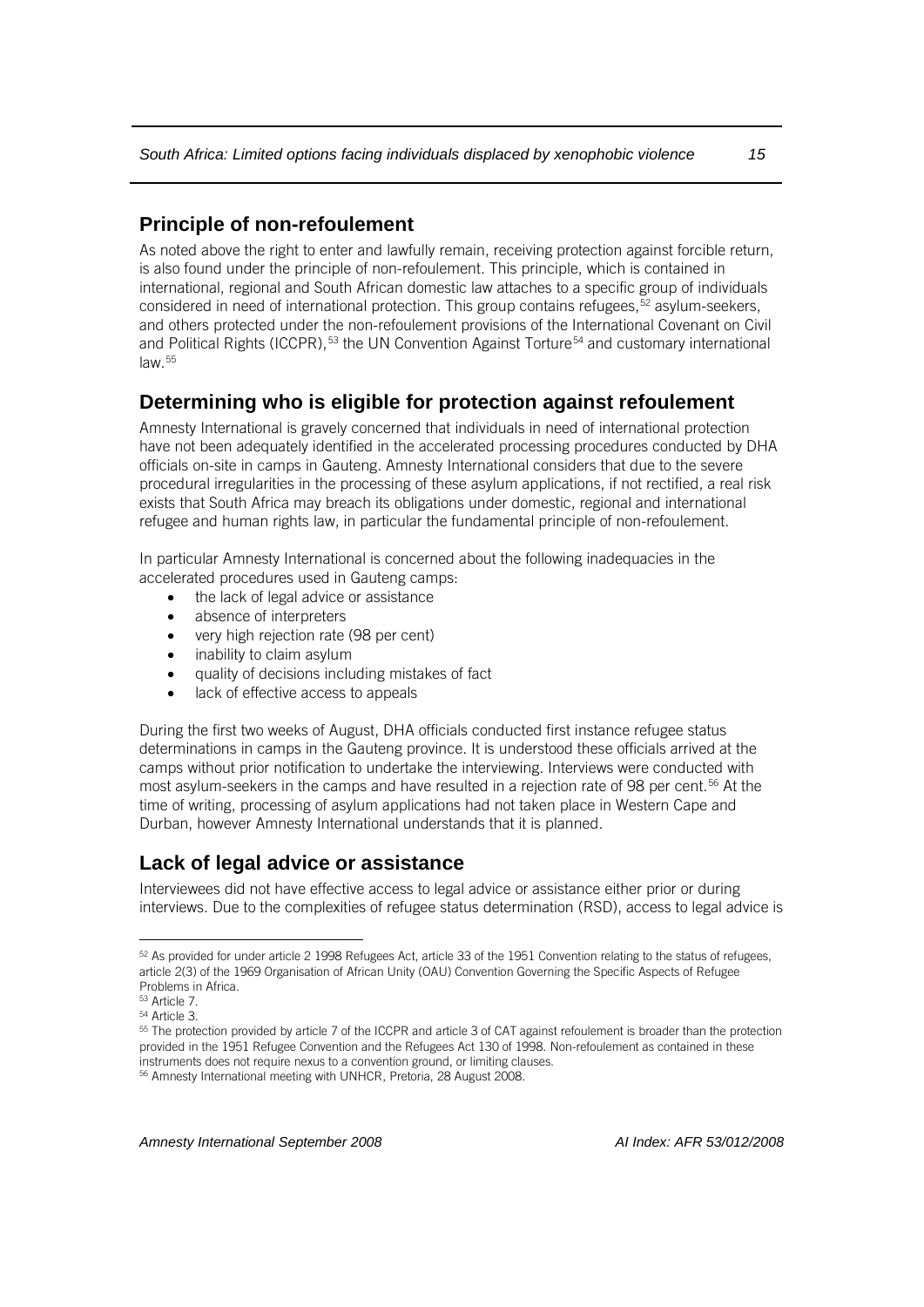of utmost importance. Amnesty International understands that the absence of legal advice in this circumstance exists due a number of compelling factors:

- the limited capacity of legal advice provision for refugee applicants in South Africa.
	- o At present, asylum-seekers in South Africa only have access to a very small number of legal advisors. This is due to the inability of many to pay for legal assistance rendering them unable to access the services of private practitioners. Moreover, there are currently no legal aid board providers doing refugee work and only a very small number of NGOs doing legal service provision in this area. Such low numbers mean that both generally and in the specific setting of the camps the capacity to provide legal advice and assistance to individuals in need is far from meeting the demand.
	- o UNHCR, whose mandate requires it to oversee and ensure protection of refugees, asylum-seekers and internally displaced persons, is responsible for ensuring respect for refugee rights by *inter alia* overseeing that correct decisions on refugee status are made, refoulement does not occur and refugees and asylum-seekers have their rights respected.<sup>[57](#page-18-0)</sup> At times, UNHCR ensures their role in relation to this is met by implementing partners. Amnesty International delegates were told by UNHCR that this is the situation they currently operate. However the severe lack of funding for increasing the capacity of legal service providers as implementing partners at present means the needs are not being met to the degree required. For example, Amnesty International was informed that Lawyers for Human Rights, who work as an implementing partner for UNHCR in Gauteng, however has only 4 positions funded by this program. Similarly in Western Cape only a few positions are funded for the University of Cape Town law clinic to perform this role.
	- o While UNHCR does have a hotline available, Amnesty International delegates were informed by camp residents that when they have attempted to phone the hotline they have not been able to get through, which suggests that the hotline is unable to meet the needs of individuals attempting to receive assistance from UNCHR.
- the limited access to camps.
	- o Amnesty International has been advised that legal service providers have had great difficulty in accessing residents in the camps and have been prohibited from entering to speak to residents in Gauteng province. This has meant that access to legal advice has become increasingly dependent on individuals accessing the offices of a legal service provider. Due to the location of camps, costs in reaching the offices and lack of understanding about their existence, this

<span id="page-18-0"></span><sup>&</sup>lt;sup>57</sup> UNHCR recognises that access to legal advice is an important part the RSD process. UNHCR policy governing its own mandate RSD procedures explicitly allows asylum-seekers to obtain their own counsel, either as advisors or legal representatives. UN High Commissioner for Refugees, *Procedural Standards for Refugee Status Determination Under UNHCR's Mandate (Procedural Standards)*, 20 November 2003, § 4.3.3.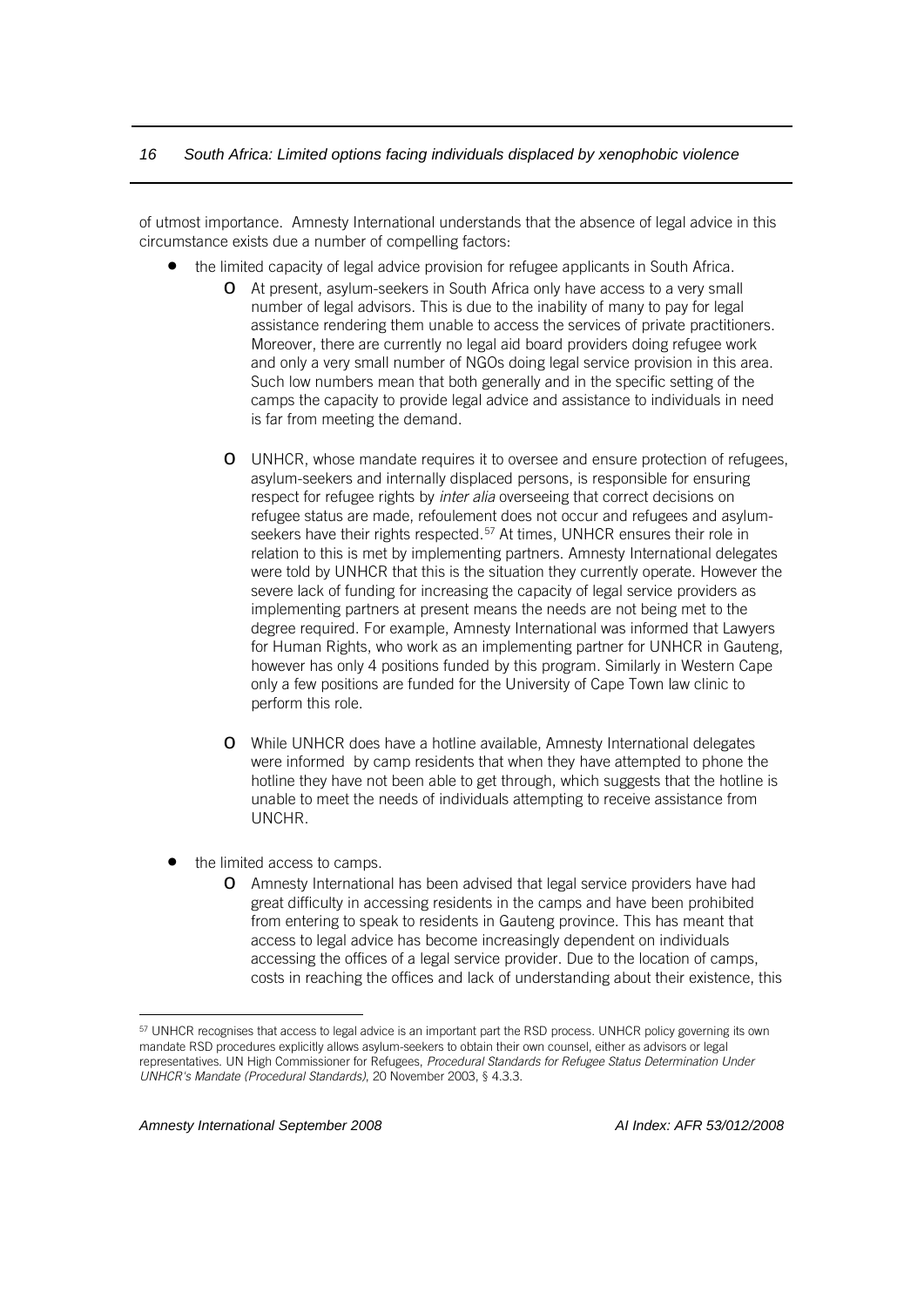has effectively resulted in an inability to access legal assistance for those in camps.

## <span id="page-19-0"></span>**Absence of interpreters**

Interpreters were not adequately provided to assist with the accelerated asylum determinations in the camps despite many of the residents not speaking English. Amnesty International delegates were informed by individuals interviewed at Wit Road camp that no interpreters were present for the processing of their claims. Residents of Akasia told Amnesty International that in the fast track processing of their claims one interpreter was brought for the whole group. The absence of providing interpreters or adequate interpreting services places the state in a position of potentially breaching its obligations towards refugees, asylum-seekers and others in need of international protection. While it is the individual who arrives seeking protection, the state stands as the body obliged to provide protection. The state remains obliged to not forcibly return individuals to situations of persecution, and as such the state must ensure it makes the correct decision. Where an individual is unable to communicate with a refugee status determination officer (RSDO) in a language they are comfortable with, the state may miss vital information and make an incorrect decision. The absence of state-provided interpreters is an issue not limited to determination in displacement camps. It is a systemic issue of concern that Amnesty International considers as creating a real risk that South Africa is in breach of its obligations to people in need of international protection.

In Wit Road camp and Akasia camp for example, other camp residents did ad-hoc interpretation during interviews. Those interviewed received rejection letters approximately three to four days later. Amnesty International interviewed one Ethiopian man who is a recognized refugee and was not interviewed as he already had status. However, he received a rejection letter with other residents of his camp.

## <span id="page-19-1"></span>**Inability to claim asylum**

Some individuals who had lost their asylum-seeker permit having fled the May xenophobic violence and wished to claim asylum again have faced difficulty in doing so. Amnesty International spoke with individuals who, due to the location of camps -for example Blue Waters, found it difficult to travel to the Refugee Reception Office (RRO) for Cape Town. Once there, they faced severe difficulties in gaining access due to extremely long lines. As such some had been unable to obtain or replace asylum-seeker permits, making them undocumented and vulnerable. In one situation Amnesty International interviewed an individual who feared persecution upon return to his country but whose asylum-seeker permit had been lost in the violence. He attempted to claim asylum again and be interviewed by DHA officials when they visited Wit Road camp, but however was refused the ability to do so and as such was left without an asylum-seeker permit.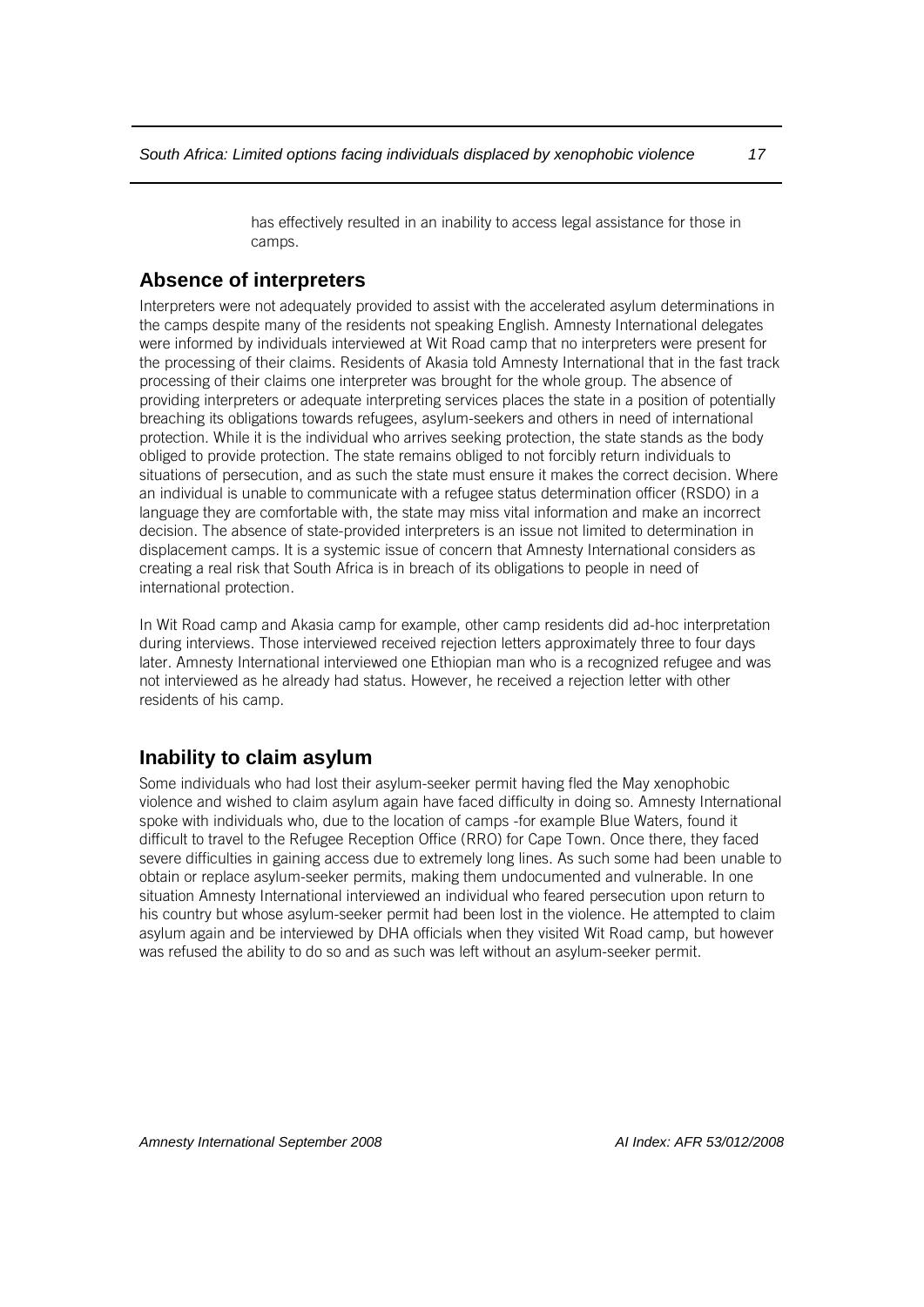<span id="page-20-0"></span>

*Asylum seekers waiting outside the Refugee Reception Office in Pretoria. Often individuals wait for hours or overnight due to severe problems in accessing the asylum system. © AI, September 2008*

## **Quality of decisions and mistakes of fact**

Amnesty International is concerned that irregularities in the accelerated procedures in camps have contributed to incorrect determinations being made on refugee applications. This concern is supported by a number of rejection letters seen by Amnesty International during research conducted in camps in Gauteng. Some of these decisions had what appeared to be a standardized analysis of the law, a very brief statement on conditions in the country of origin, and a very short statement of the claim (only a few lines in statements). Amnesty International saw rejection letters that had the following statement at the beginning of the reasoning section: *"You have no objections in retuning to your country of origin. It is therefore clear that you did not leave [relevant country] as a result of fearing persecution in any sense."* One of those rejection letters was for an asylum-seeker from Ethiopia whose claim was based on a fear of persecution due to his status as a student opposed to the government and the killings of his brother and sister. The applicant had very poor English and had not had access to any proper interpretation during his interview. He confirmed to Amnesty International that he did have an objection to returning to Ethiopia due to his fear of persecution and this is what he had tried to communicate in the interview. The reasoning did not appear to be supported by any other elements in the rejection letter and the credibility of the applicant's claims was not disputed. As such, Amnesty International considers this rejection to include a serious mistake of fact which, if not rectified through access to a new hearing or on appeal, may lead to a breach of the principle of nonrefoulement should he be deported from South Africa.

Amnesty International also saw a rejection letter from a Zimbabwean individual (see section on Zimbabweans in the appendix) at Rand Airport camp who fears persecution based on imputed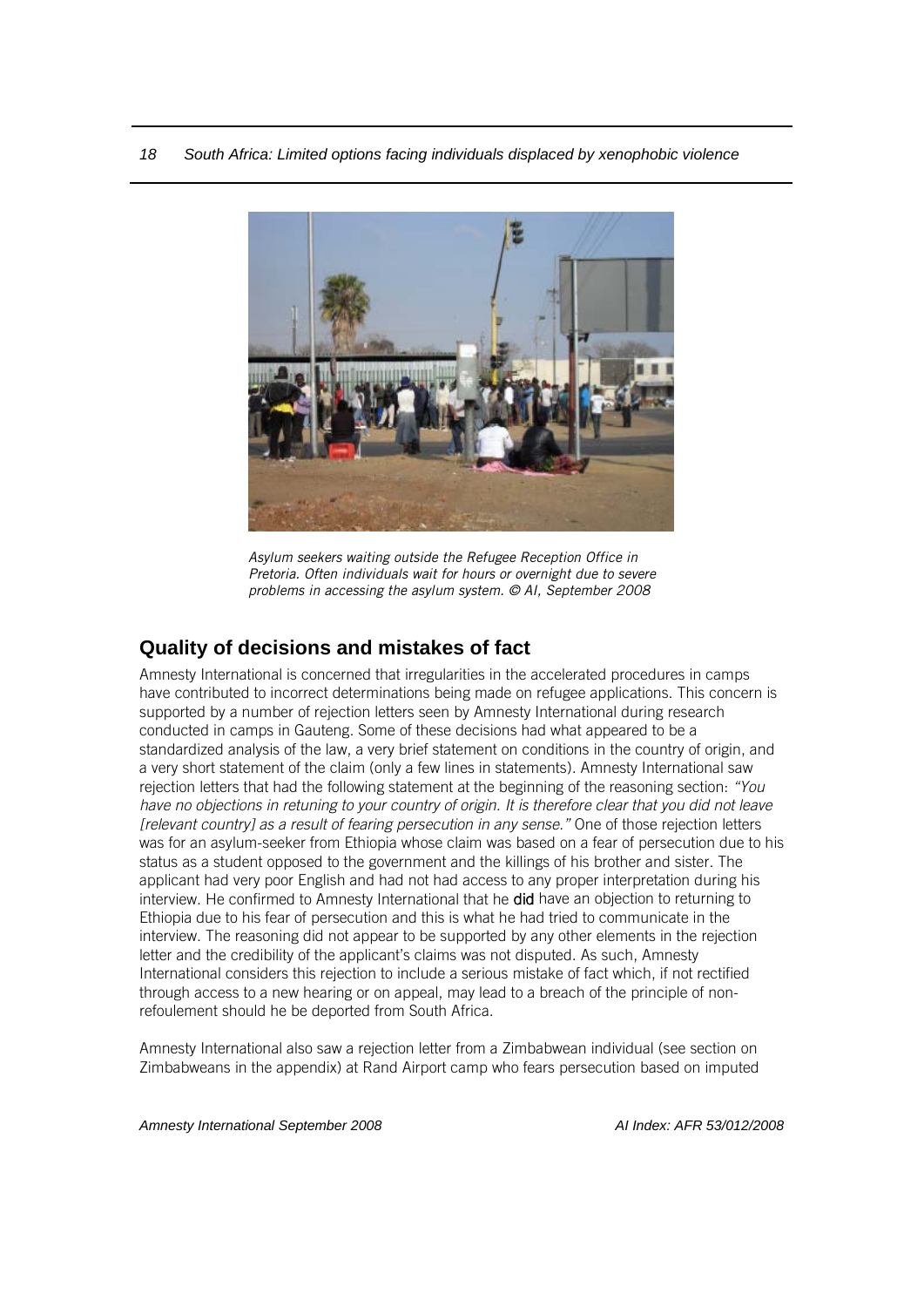political opinion grounds at the hands of ZANU-PF. This fear stems from his father's support of the Movement for Democratic Change (MDC), the awareness of his relationship to this father and threats he personally received. The decision cited a country guidance note indicating that not every MDC supporter, or perceived supporter, was known, or at risk and as such the profile of the applicant was not sufficiently high to make him a target. The decision did not dispute his credibility or the fact that he was perceived to be an MDC supporter. Amnesty International considers that the reasoning and country guidance information is at odds with its most recent research on Zimbabwe. Findings from a recent Amnesty International research mission to the country[58](#page-21-1) has identified that the human rights situation has deteriorated since the 29 March 2008 election and the targeting of supporters and those perceived to support MDC is much more widespread. There is now unprecedented targeting of low-level members, or perceived supporters of the MDC and their families. During its research Amnesty International identified 165 people who had been killed and 5000 injured by ZANU-PF members or its supporters. The majority of people affected by the violence were low level MDC activists. MDC activists continue to experience threats of violence and within the country 30,000 have been internally displaced. Amnesty International interviewed perceived MDC activists and members of their families who were tortured or ill-treated by state security agents as well as by ZANU-PF supporters. The police are either unwilling or unable to offer protection. Many perpetrators enjoy state protection and the victims live in constant fear of abduction. As such, Amnesty International considers this asylum determination, and others like it, to have been made erroneously and if not corrected will put South Africa in the position of breaching its non-refoulement obligations.

Amnesty International is also concerned more generally about the overall standard and quality of refugee determinations made at first instance level, specifically in relation to:

- the extremely high workload of the RSDOs and the failure to provide for suitable time to make assessments in this complicated area of law<sup>[59](#page-21-2)</sup>
- concerns about the limited training provided to RSDOs; UNHCR does provide training to RSDOs, however this is reportedly limited to training on international instruments
- high rate of overturned RSDO decisions once they are heard *de novo* on appeal by the Refugee Appeal Board
- concerns about the quality of decisions at first instance level.

#### <span id="page-21-0"></span>**Appeals of rejections from accelerated processing in camps**

Of the asylum-seekers whose applications were processed in the Gauteng camps, 98 per cent received rejection letters (either manifestly unfounded or unfounded).

While formally South African law does provide for a right to appeal, or to a review of the decision,<sup>[60](#page-21-3)</sup> the actual ability to exercise this right has been severely restricted for individuals residing in

<span id="page-21-3"></span>

<span id="page-21-2"></span><span id="page-21-1"></span><sup>&</sup>lt;sup>58</sup> August 2008. Report forthcoming.<br><sup>59</sup> Amnesty International was advised by a Refugee Reception Office and RSDOs present at the office that they dealt with approximately 10 applicants per day and were expected to make decisions as soon as possible after these interviews. <sup>60</sup> Under South African refugee law (as of September 2008) asylum seekers whose applications for refugee status are rejected either receive notification that their application has been found to be a) unfounded or b) manifestly unfounded. Following a rejection letter, a right to appeal the decision to the Refugee Appeal Board within 30 days of the date of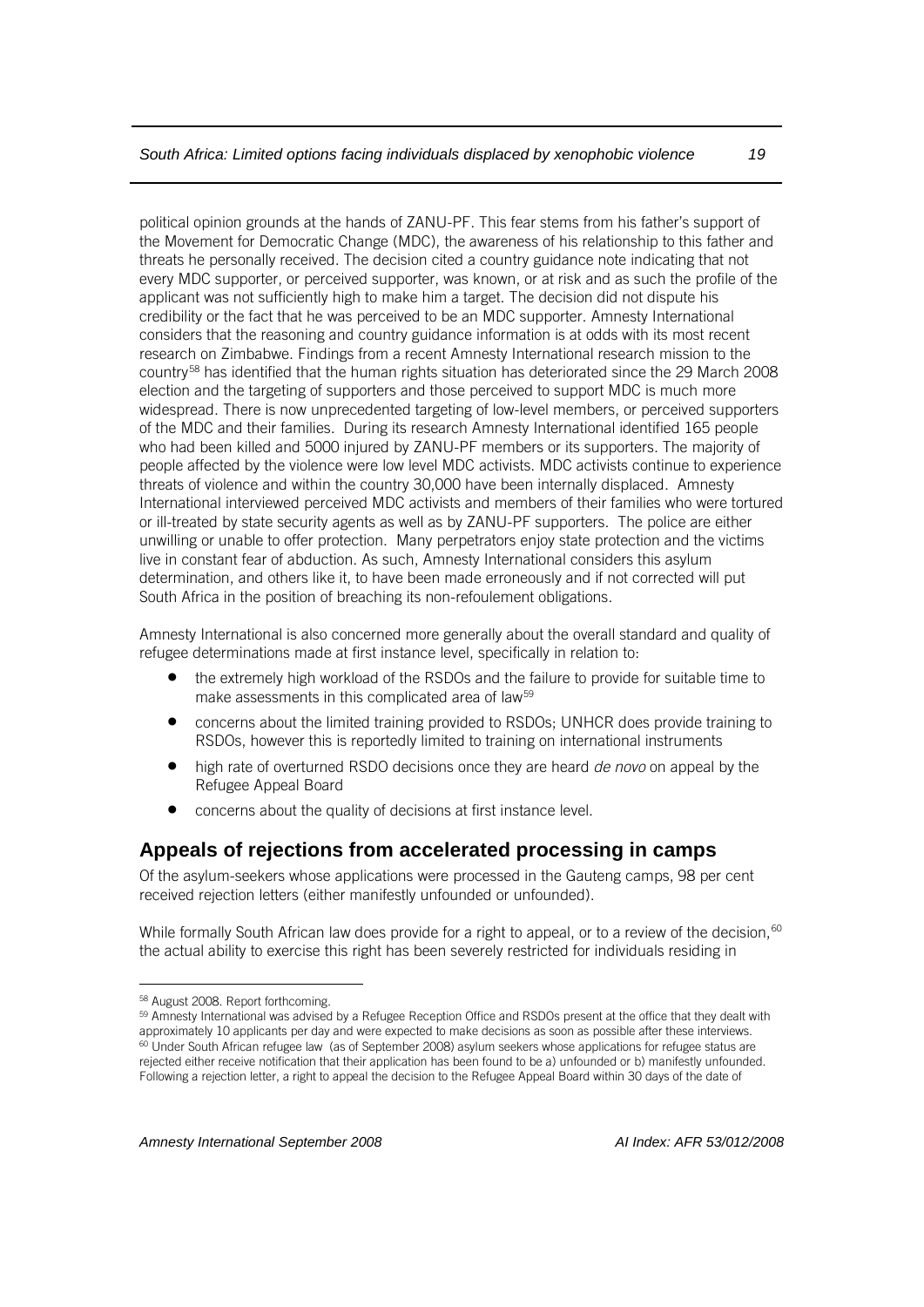camps rendering it unable to be effectively exercised. Practical obstacles such as the location of camps, a lack of clarity about where appeals needed to be lodged<sup>[61](#page-22-1)</sup> and the cost of travelling to an Refugee Reception Office stand as serious impediments to exercising this right. Furthermore the absence of available legal advice explaining both the procedural and substantive aspects of appeals has impacted on its ability to be exercised. Amnesty International was advised by Lawyers for Human Rights that they had been restricted from entering and advising residents in camps in Gauteng. In addition an attempt to reduce the time period for submitting further information to the Standing Committee on manifestly unfounded rejections from 14 days to two days occurred (See 'Review by the Standing Committee for Refugee Affairs' section below), compounding difficulties in the appeal or review process.<sup>[62](#page-22-2)</sup>

#### <span id="page-22-0"></span>**Appeals to the Refugee Appeal Board**

Amnesty International was informed by the Refugee Appeal Board (RAB) on 29 August that they had received eight appeals, but only from individuals detained at Lindela Holding Facility following the forcible removal from Glenanda (Rifle Range Road) Camp. $63$  At that stage they had not received any appeals from individuals in the camps. On 10 September Amnesty International was informed by the RAB that it had received about 300 appeals from the various Gauteng camps and that hearings would begin on 22 September and may take until late in the year to conclude. There are an estimated 870 "unfounded" cases which are appealable.

Amnesty International is concerned that the gap between potentially appealable cases and the actual number of appeals lodged with RAB as of 10 September may be indicative of the aforementioned obstacles to realising one's right to appeal. During its research, Amnesty International delegates found that those who have received rejection letters following accelerated procedures did not appear to fully understand the asylum procedures including the importance of lodging appeals. In addition most had not had access to any legal advice explaining to them the process or assisting with their individual cases. Some informed Amnesty International delegates that at the time of receiving the rejection letters they were told to sign a form that they thought may have been an appeal or an intention to appeal, but they were not sure what they were signing. In one camp, residents told Amnesty International that DHA officers informed those who wanted to appeal that they would return in 14 days to take their appeals and that they did not need to go to the Refugee Reception Office in Johannesburg to submit them. However, two weeks after they had received their rejection letters, the residents reported to Amnesty International that the DHA had still not returned.<sup>[64](#page-22-4)</sup>

<span id="page-22-4"></span><sup>64</sup> Interviews at Wit Road camp on 26 August 2008.

*Amnesty International September 2008 AI Index: AFR 53/012/2008*

decision exists for unfounded decisions. For applications determined to be manifestly unfounded a review by the Standing Committee for Refugee Affairs occurs automatically with the opportunity for the applicant to submit supplementary information within 14 days.

<span id="page-22-1"></span><sup>&</sup>lt;sup>61</sup> Under standard procedures appeals should be lodged where the rejection letter was served and the refugee status determination took place. This generally occurs in a Refugee Reception Office, however for residents of displacement camps the first instance refugee status determination took place in the camps and no provision for receiving appeals in the camps appears to have been established.

<span id="page-22-2"></span><sup>&</sup>lt;sup>62</sup> While the Standing Committee does have the option of providing for a different notice period, this must only be set by the Standing Committee.

<span id="page-22-3"></span> $63$  Decisions on appeal cases with the RAB are usually taken within 3-6 months. However, the RAB also has a large backlog and only four members who hear all "unfounded" cases. The recognition rate at the RAB is four times the rate at RROs, at approximately 40 per cent.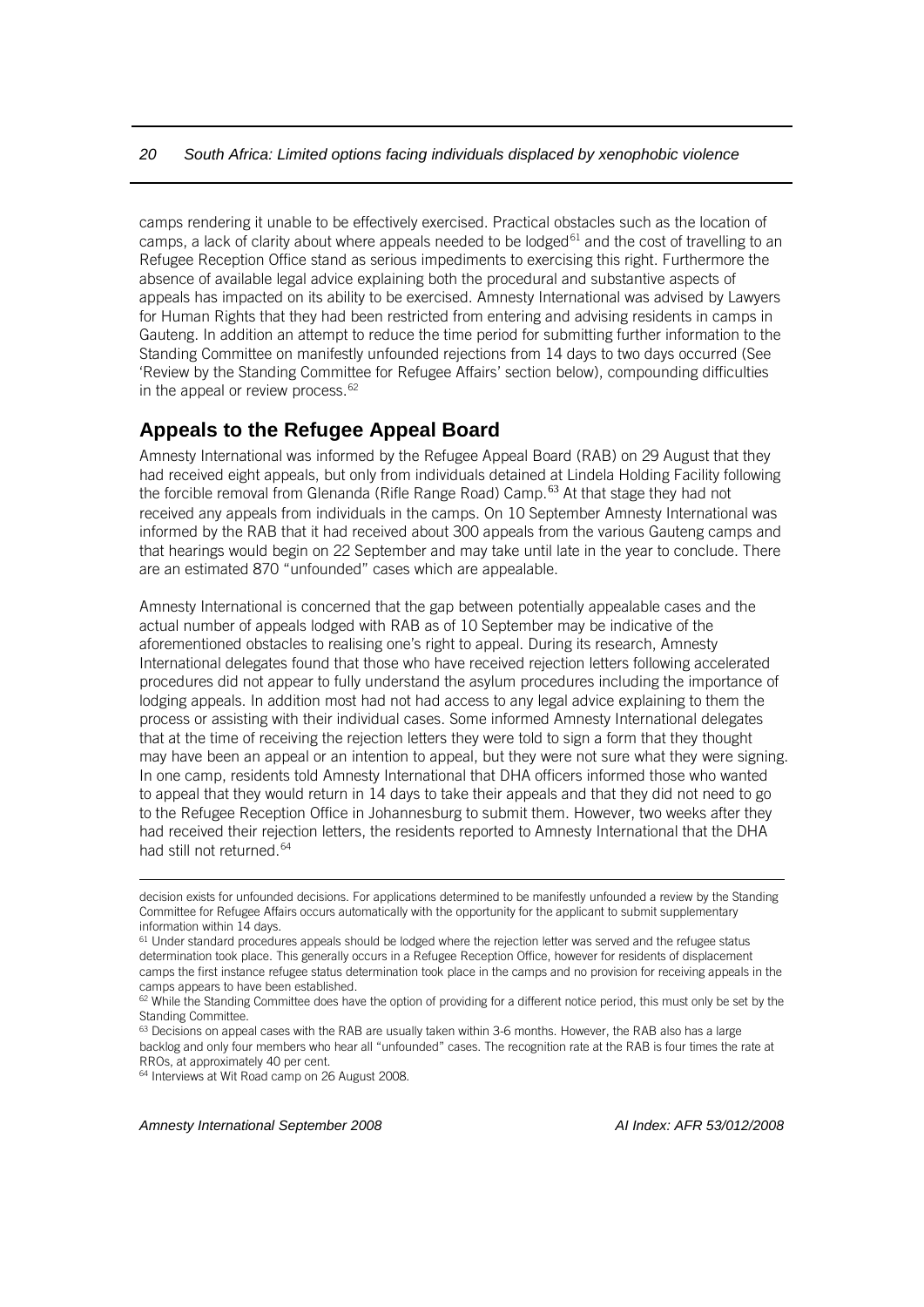## <span id="page-23-0"></span>**Review by the Standing Committee for Refugee Affairs**

While the review of manifestly unfounded decisions occurs automatically, it is very important that applicants understand the need for representations or new information to be submitted to the Standing Committee.<sup>[65](#page-23-2)</sup> If representations are not submitted the first instance rejection will generally be upheld. Following an unfavourable decision by the Standing Committee the only other available option is for a judicial review, a costly endeavour that is generally unaffordable to most applicants.

The opportunity for submission of additional information to the Standing Committee in the current circumstance was restricted through procedural irregularities in refugee status determination for individuals in the camps. Amnesty International has been advised that most individuals who received manifestly unfounded rejection letters were given only two days to submit further information to the Standing Committee as opposed to the standard 14 days. Upon receiving the approximately 800 cases the Standing Committee determined that the two-day time limitation had been imposed incorrectly by the DHA and restored the correct 14-day time period.

## <span id="page-23-1"></span>*Detention and Deportation*

Attempts to coerce or unfairly influence the options available to displaced individuals can be seen acutely through actions taken in relation to the group of displaced persons, including refugees and asylum-seekers, who were forcibly removed from Glenanda (Rifle Range Road) camp on 22 July. Amnesty International is concerned about alleged abuse of process that has occurred in relation to this group including allegations currently before the High Court of unlawful detention, refusal of asylum applications, attempts to coerce individuals to relinquish their asylum-seeker or refugee permits and the threat of refoulement flowing from these actions.<sup>[66](#page-23-3)</sup>

Following a series of incidents at Glenanda (Rifle Range Road) camp,  $67$  a group of approximately 700 individuals were arrested on 22 July for failing to register at the camp and taken to Lindela Holding Facility, ostensibly to verify their status. Initially Lawyers for Human Rights were denied access to the individuals. On the night of 23 July, those in possession of valid asylum-seeker or refugee permits were permitted to leave the centre. Uncertain of where to go, and waiting for family members or others to leave Lindela as the verification process continued, the group decided to establish a makeshift camp on the side of the R28 highway.<sup>[68](#page-23-5)</sup> On 28 July the men in the group were arrested by the South African Police Service (SAPS) under the National Road Traffic Act and taken to Krugersdorp police station, while the women and children were taken to Riet Family Guidance Centre. Whilst in detention, *inter alia*, the men were reportedly coerced to relinquish their rights as refugees and asylum-seekers. Affidavits to this effect were brought by

<span id="page-23-2"></span><sup>65</sup> It should be noted that under forthcoming legislation on refugee law in South Africa the Standing Committee and Refugee Appeal Board will cease to exist and be replaced by a new Refugee Appeal Authority. The function of reviewing manifestly unfounded decisions will go to the Department of Home Affairs, essentially removing the right to an independent review or appeal of first instance decisions.

<span id="page-23-3"></span><sup>66</sup> Amnesty International raised some of these concerns during a meeting with the Director of Deportations at DHA on 4 September 2008.

 $67$  For further information on the registration process see above at "6-month temporary immigration status in camps"

<span id="page-23-5"></span><span id="page-23-4"></span><sup>68</sup> It should be noted, around this time offers of assistance were reportedly made and refused by the group. It has been reported that certain leaders were directing decisions and that many may have been traumatised by the events since May.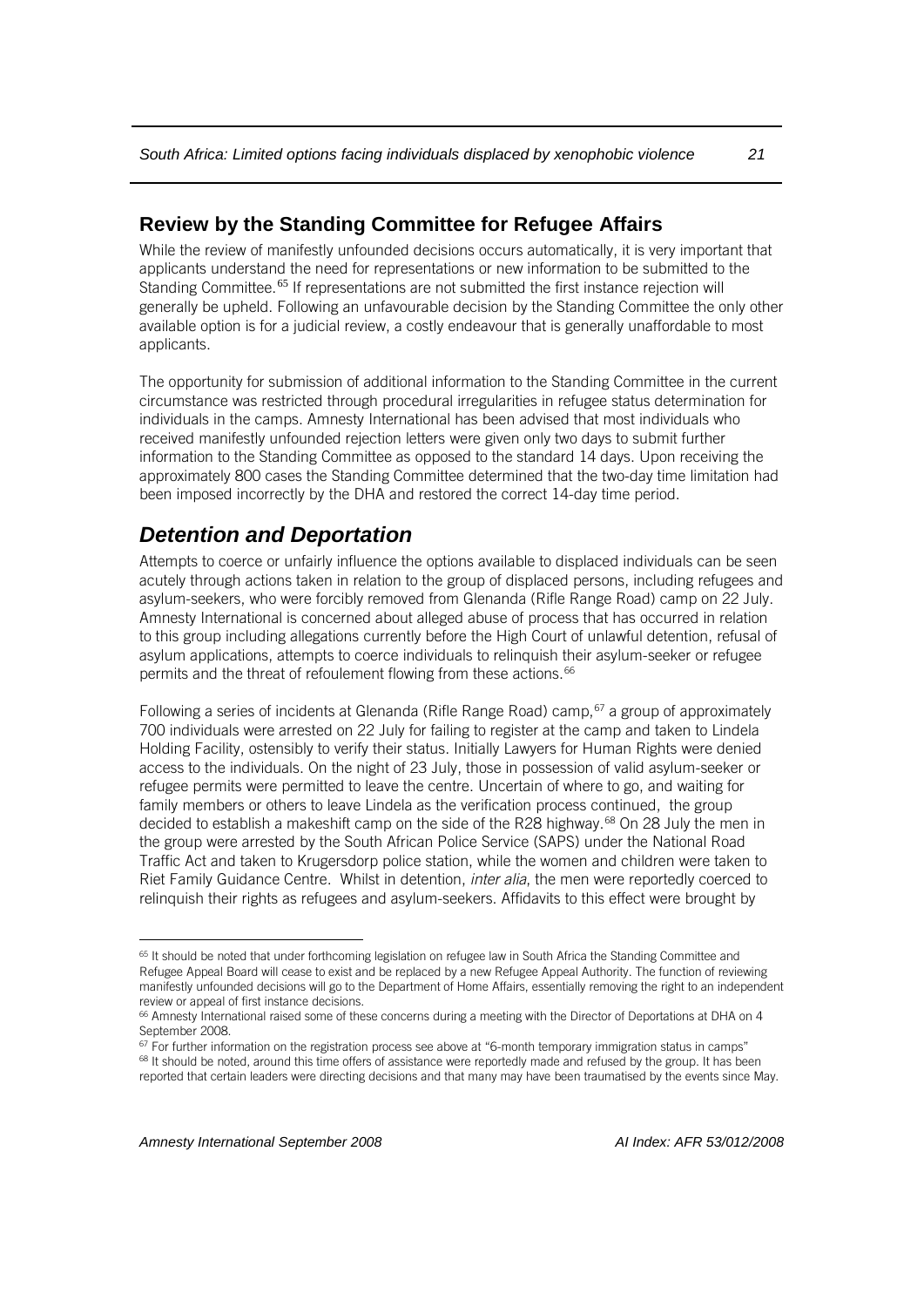SAPS and provided to interpreters who were asked to have people sign such documents.<sup>[69](#page-24-0)</sup> The detained individuals were told that if they signed the affidavit the charges against them would be dropped. On advice, none of the detainees is reported to have signed the affidavit. (The charges were later withdrawn in court (see below)).

While still in custody at Krugersdorp police station, some of the detainees were taken to Lindela where they were processed in an accelerated asylum determination procedure which was irregular and has been alleged to be unlawful. Irregularities are alleged to have occurred: the failure to explain the purpose of the proceedings, the failure to give an opportunity to contact or be accompanied by a legal representative, the timing and process of such interviews and indications of encouragement for individuals to return to their home countries, leading to them signing documents to this effect (not understanding this was to terminate their refugee or asylum-seeker status and lead to a deportation as opposed to a voluntary repatriation).

From 4 August decisions rejecting these asylum claims began to arrive. Detainees were at this point asked to acknowledge receipt of the decision. In some instances detainees refused to sign to acknowledge receipt, at which point an immigration official reportedly wrote "NO SIGN, NO APPEAL" in block letters on top of their decisions.

Attempts were also made to withdraw the asylum seeker permits of some of the detained individuals due to alleged breaches of their asylum-seeker permits. While a state can require asylum-seekers and refugees to meet certain conditions including to abide by the laws of their country, this cannot undermine the fundamental principle of non-refoulement as contained in international human rights law where an absolute prohibition on refoulement in certain circumstances exists under the Convention Against Torture. While exceptions to the principle of non-refoulement exist under refugee law, this is not applicable in this circumstance as it does not include withdrawing protection for minor offences.<sup>[70](#page-24-1)</sup>

On 6 August the road traffic charges against the group were withdrawn, however none were released. Instead they were transferred under police and immigration control for "administrative processing."

Finally, difficulties in accessing the appeal system appear to exist for this group. On 29 August Amnesty International was informed that the RAB had received eight appeals from this group. On 11 September Amnesty International learned that of these eight appeals, only three would be heard. These three would be heard in the Lindela Holding Facility, with determinations made immediately. Two other appellants had apparently left the country and another three appellants reportedly no longer wished to pursue their appeals and rather wanted to return to their countries of origin and were in the process of having their repatriation documents finalised.

<span id="page-24-0"></span><sup>69</sup> Founding Affidavit in the matter between Lawyers for Human Rights and Minister for Home Affairs, Director-General Home Affairs, Bosasa (PTY) LTD T/A Leading Prospects Trading and Director of Deportations, in the High Court of South Africa Transvaal Provincial Division, Case No. 41276/08.

<span id="page-24-1"></span><sup>70</sup> Article 33(2) of the 1951 Refugee Convention contains one exception to the principle of *non refoulement* as contained in the Convention "The benefit of the [ ] provision may not, however, be claimed by a refugee whom there are reasonable grounds for regarding as a danger to the security of the country in which he is, or who, having been convicted by a final judgement of a particularly serious crime, constitutes a danger to the community of that country."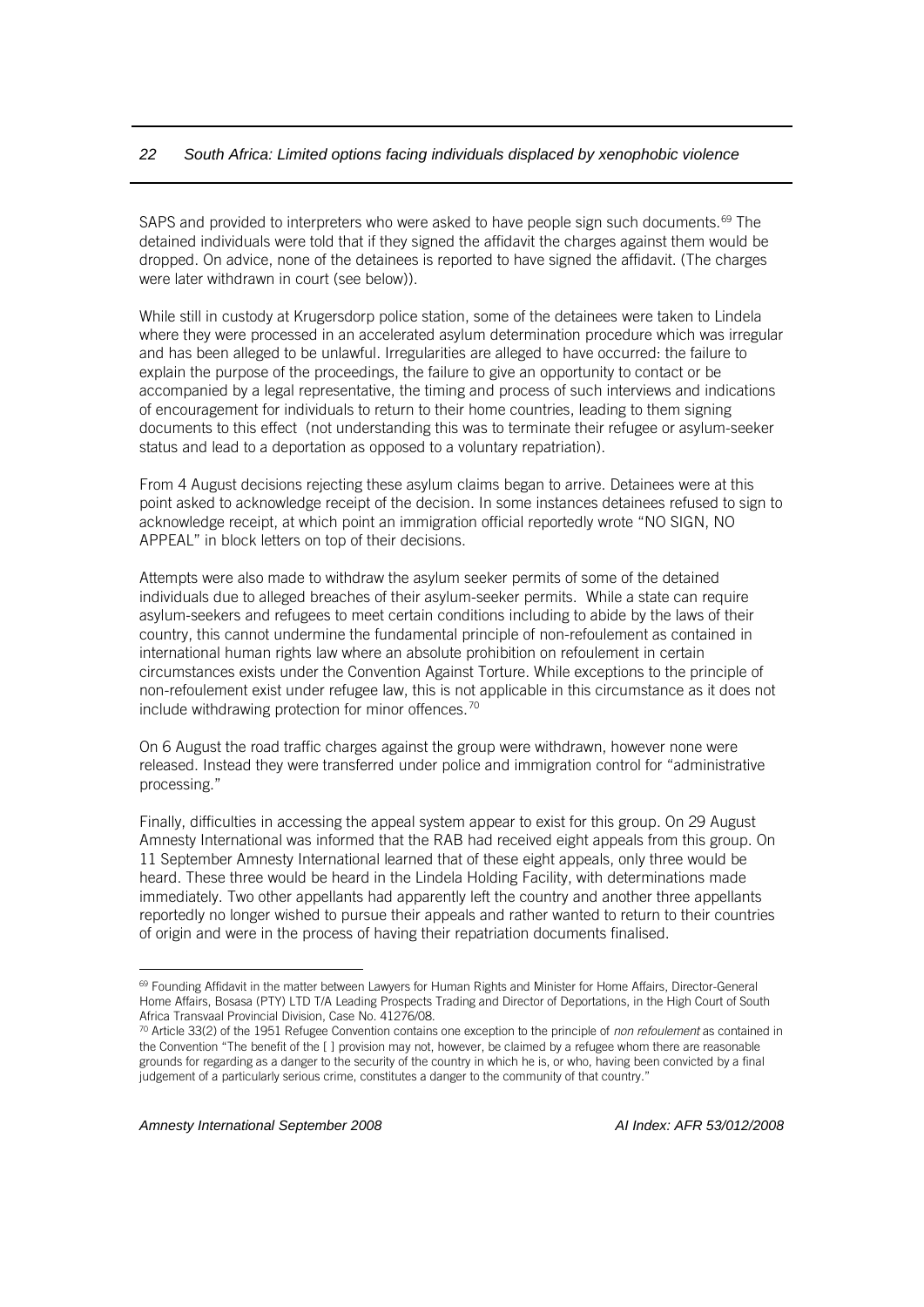Amnesty International regards the series of events and approaches taken towards this group of individuals since late July as aimed at compelling them to leave the country through a variety of coercive means, in breach of legal obligations. Amnesty International believes the irregularities in processing claims for asylum, and pressure to relinquish rights places South Africa in a position of breaching its non-refoulement obligations. As such, a halt on deportations should immediately be imposed. The detainees should be released from detention and given access to a new first instance determination of their asylum claims in a fair and satisfactory procedure with full procedural safeguards.

## <span id="page-25-0"></span>*Options facing displaced individuals*

An end to the situation of internal displacement through the availability of a durable solution is the preferred approach taken by Amnesty International and others including UNHCR. As already noted Amnesty International does not consider that camps should necessarily be a permanent solution to the situation of victims of the xenophobic violence, or refugees or asylum-seekers in South Africa.

Internally displaced persons should, under international standards, have the choice of a number of durable solutions available to them: return to the place of origin within the country, local integration in the areas in which displaced individuals initially take refuge or settlement in another part of the country.<sup>[71](#page-25-2)</sup> In addition, under international refugee law, persons recognised as refugees are commonly understood to have three durable solutions relevant to their circumstance: local integration, voluntary repatriation to their home country and resettlement to a third country.

Despite the provision for a variety of options under international standards for internally displaced persons and refugees, the reality for individuals in South Africa is that very limited options exist. Amnesty International considers that some individuals are in fact being coerced into certain options that are both unsafe and in breach of South Africa's international obligations.

## <span id="page-25-1"></span>**Re-integration**

 $\overline{a}$ 

South Africa, at national, provincial and local levels of government, has obligations to protect and to meet basic needs of all displaced, in addition to not forcibly returning refugees, asylum-seekers and others in need of international protection. Amnesty International is concerned that any closures of camps without the elaboration of a safe and sustainable alternative for refugees that fully protect their human rights would be a violation of South Africa's human rights obligations. While many of those displaced have returned to areas they were displaced from or re-integrated in other areas, the numerous reports of attacks against returnees indicate that a real risk against the safety of returning non-nationals exists. The promotion of re-integration must be accompanied by concrete steps from the South African authorities at all the appropriate levels of government to guarantee the safety of non-nationals against xenophobic attacks and the investigation and prosecution of attackers. Without a plan for the safe and sustainable re-integration of the

<span id="page-25-2"></span><sup>71</sup> (UN) Inter-agency Standing Committee Working Group (IASC), Benchmarks for Durable Solutions for Internally Displaced Persons, March 2007.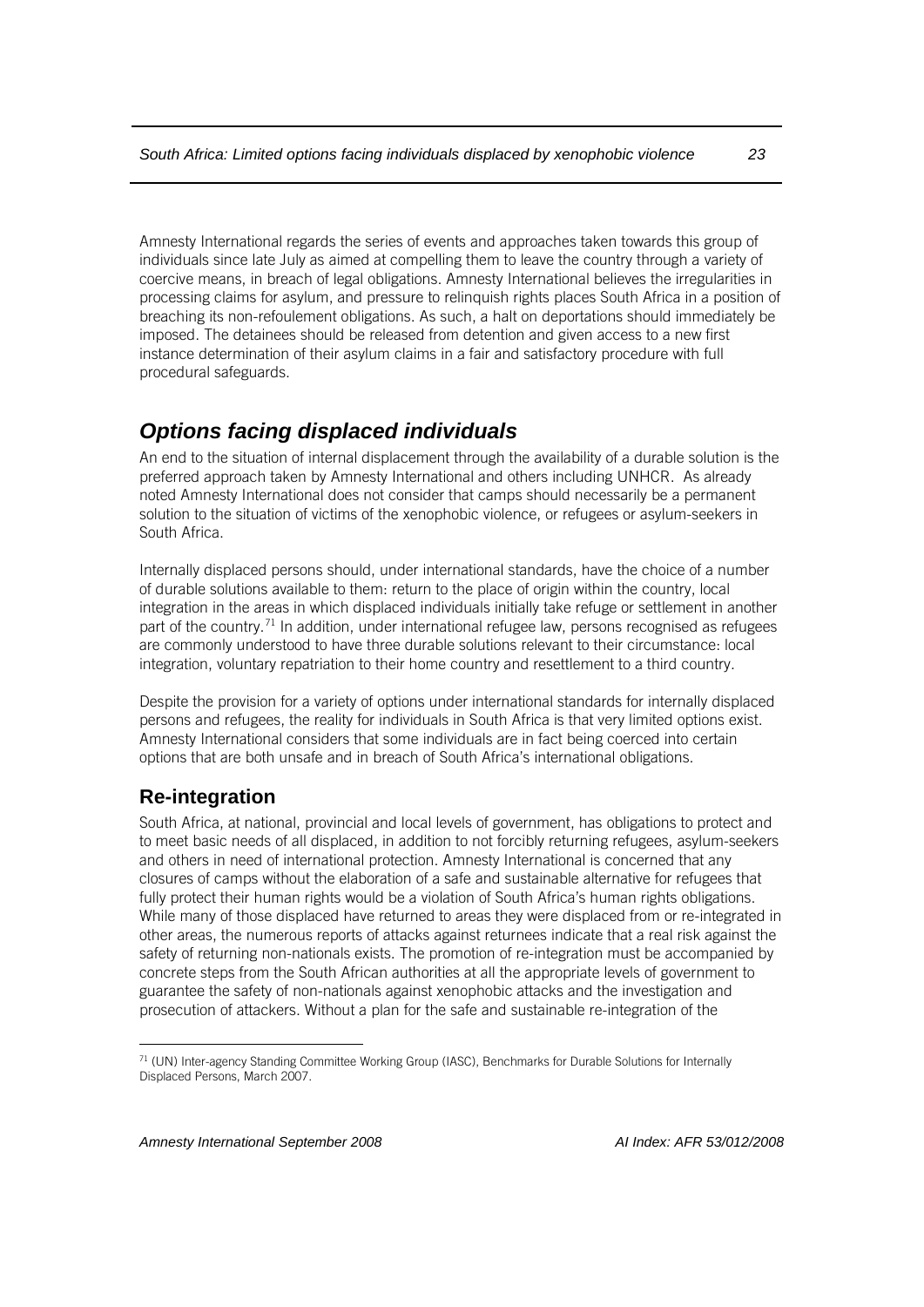displaced persons, they would still be at risk of further human rights abuses, including violations of their right to life and to physical and mental integrity.

In regard to re-integration with local South African communities, South Africa is obliged under international and domestic law to ensure the safety of all under its jurisdiction, including refugees, migrants and asylum-seekers. The right of internally displaced persons, including under these circumstances in South Africa, to make informed and voluntary decisions as to whether they want to remain in their current location, return to the local community where they had been residing in May or settling elsewhere in South Africa is one of the cornerstones of the Guiding Principles, which reflect international human rights law and obligations, and must be upheld. The Benchmarks for Durable Solutions for Internally Displaced Persons state clearly that "no coercion – including physical force, harassment, intimidation, denial of basic services, or closure of IDP camps or facilities without an acceptable alternative – has been used to induce or to prevent return [re-integration] or resettlement". The authorities are also required to ensure that the formerly displaced persons "do not suffer attacks, harassment, intimidation…or any other form of punitive action" upon their return to their homes. Protection against such acts is also required by South Africa's obligations under domestic<sup>[72](#page-26-0)</sup> and international law.<sup>[73](#page-26-1)</sup> Amnesty International urges South Africa to also provide safe access to essential services as part of any re-integration plan.

**Positive re-integration**<br>From the many thousands of displaced individuals who had sought shelter in South Africa after the May violence, by the end of August approximately 6,000 individuals remained in 35 locations in Gauteng, Western Cape and Kwazulu-Natal provinces.[74](#page-26-2) Reports have indicated that many of these individuals had returned to local communities. Information received by Amnesty International both from individuals who had re-integrated themselves, and from organisations working on this issue, suggests that such re-integration often occurred without any assistance from the government or UN agencies. For instance, the UNHCR funds provided through its implementing partner organization Jesuit Refugee Service (JRS) for people in the Gauteng sites to assist their search for accommodation only began to be provided in August.

A range of reasons appear to have compelled re-integration undertaken thus far. For some individuals interviewed by Amnesty International the living conditions in the camps had become increasingly difficult and uncomfortable. Other individuals had managed to re-integrate by moving to live in communities they had previously not inhabited or went to stay with friends. Some individuals had relocated to central urban areas where they felt they would be safer. Amnesty International was informed that relocation to new urban communities regarded as safer has required payment of rents significantly higher than those charged in townships or other previous arrangements in informal settlements.

<span id="page-26-0"></span><sup>72</sup> The Bill of Rights of the Constitution of South Africa Sections 9-21 and 32-35 provide the right to be free from all forms of violence and not to be arbitrarily detained, and unequivocally apply to everyone in the country.

<sup>73</sup> For example under Articles 6 and 7 of the ICCPR.

<span id="page-26-2"></span><span id="page-26-1"></span><sup>74</sup> UN Office of the Resident Coordinator South Africa, Situation Report 12-Violence Against Foreigners in South Africa – 5 September 2008.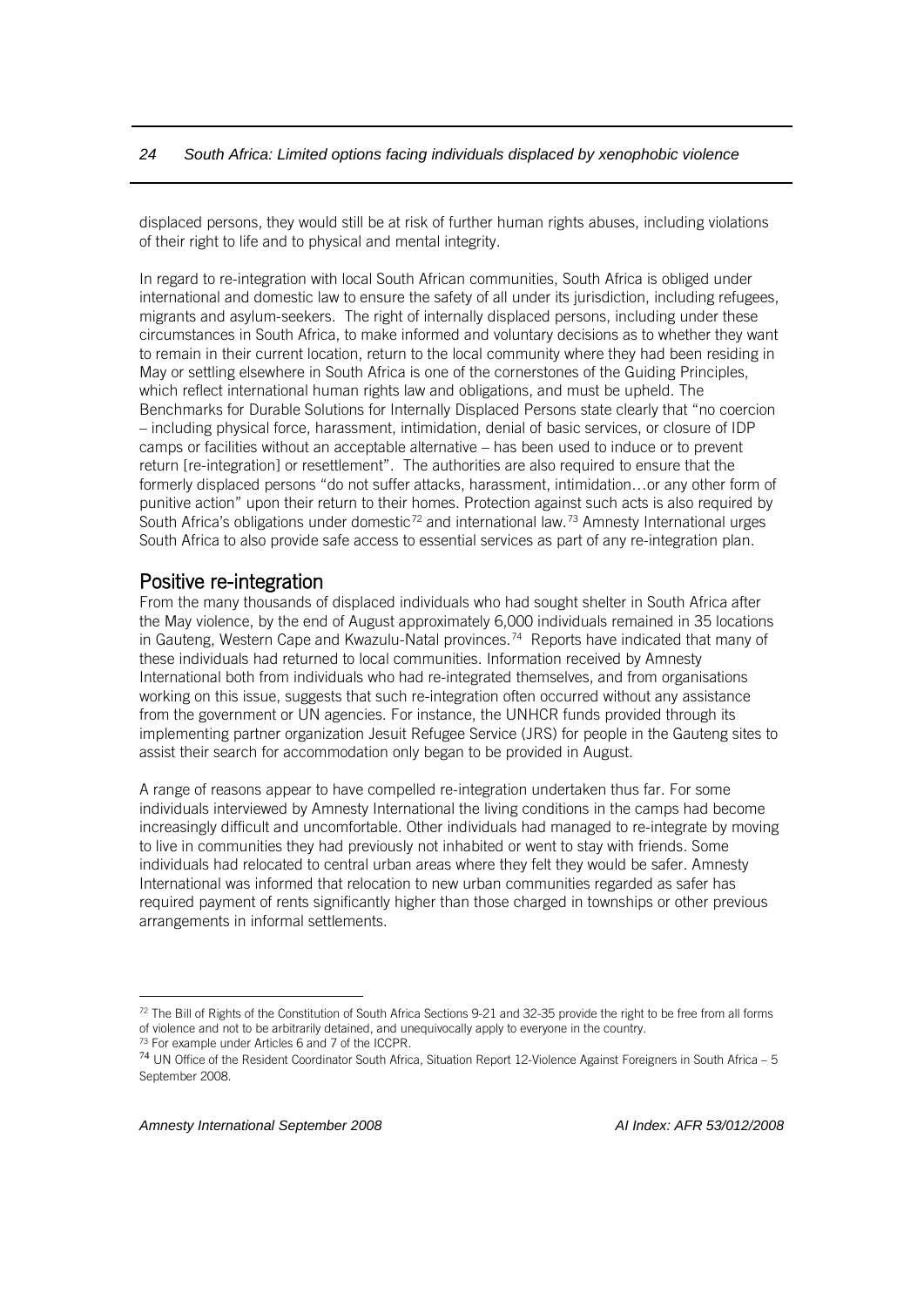In a meeting with the MEC for Community Safety for Gauteng provincial government, Mr Firoz Cachalia, on 3 September, Amnesty International was informed that certain initiatives promoted by his department had contributed to restoring peace in some communities, for instance Diepsloot, which had been affected by the May violence. The MEC referred to the activities of the Community Policing Forums, the "patrollers" and of African National Congress (ANC) structures in helping prevent further violence.

In Masiphumelele in the Cape Peninsula, a community driven approach, in co-operation with the police and the Western Cape provincial Premier's office, and the support of NGOs, faith-based organizations and local-level political structures led to the re-integration of some of those who had fled and taken shelter at Soetwater camp. In late May members of the community and the police together undertook a drive to recover stolen property.

The Somali Community Board informed Amnesty International that in Duduza there had been a combined effort for safe re-integration of displaced members of their community with the police station commissioner expressing commitment to ensure protection for the returnees, and involving the cooperation of the Community Police Forum, local councillors, faith leaders, traditional leaders and local political party representatives.

## Challenges in re-integrating: threats to life and physical integrity<br>Amnesty International is concerned that, notwithstanding these encouraging illustrations of

peaceful returns, the processes to ensure safe and sustainable re-integration have not and are not being developed on a systematic basis with full support of relevant provincial and local government departments and in the context of the country's human rights obligations.[75](#page-27-0) In addition, during interviews with individuals and groups in early July and late August and early September, Amnesty International was informed in all camps visited of instances whereby former residents who had attempted to return to local communities were driven away, verbally abused, threatened and in a few cases killed. They also expressed fears for their own safety.<sup>[76](#page-27-1)</sup> A range of organizations reported to Amnesty International their concerns about patterns and specific incidents of violence against foreign nationals, including people attempting to return to local communities.[77](#page-27-2) For example, Jesuit Refugee Services (JRS) noted that in Ramaphosa, an informal settlement near Johannesburg, there was still threats being made against displaced persons attempting to return and that in general there was evidence for threats against returnees in the Germiston and Ekurhuleni areas.[78](#page-27-3)

Local human rights monitors expressed concern that not all incidents were being reported. Various nationalities have been targeted in the continued violence, in particular members of the Somali

 $\overline{a}$ 

<span id="page-27-0"></span><sup>&</sup>lt;sup>75</sup> AI has been informed by UN and NGO sources that the process for re-integration in the Western Cape has been receiving focussed support by the Office of the provincial Premier.

<span id="page-27-1"></span><sup>76</sup> Interview notes from visits to Gauteng sites: Glenanda (Rifle Range Road) camp (5 July 2008); Rand Airport (25 August 2008), Wit Road (26 August), DBSA (27 August), Akasia (29 August); Durban: Albert Park (30 August); Cape Town: Soetwater (4 July 2008), Blue Waters (2 September); as well as interviews with some individuals who had returned to local communities.

<span id="page-27-2"></span><sup>77</sup> Jesuit Refugee Services, South African Human Rights Commission, AIDS Law Project, UNHCR, OCHA, Consortium on Refugees and Migrants in South Africa, Somali Community Board, Somali Association of South Africa, KwaZulu-Natal Refugee Council, Médecins Sans Frontières (MSF), among others.

<span id="page-27-3"></span><sup>78</sup> Meeting with JRS on 27 August 2008.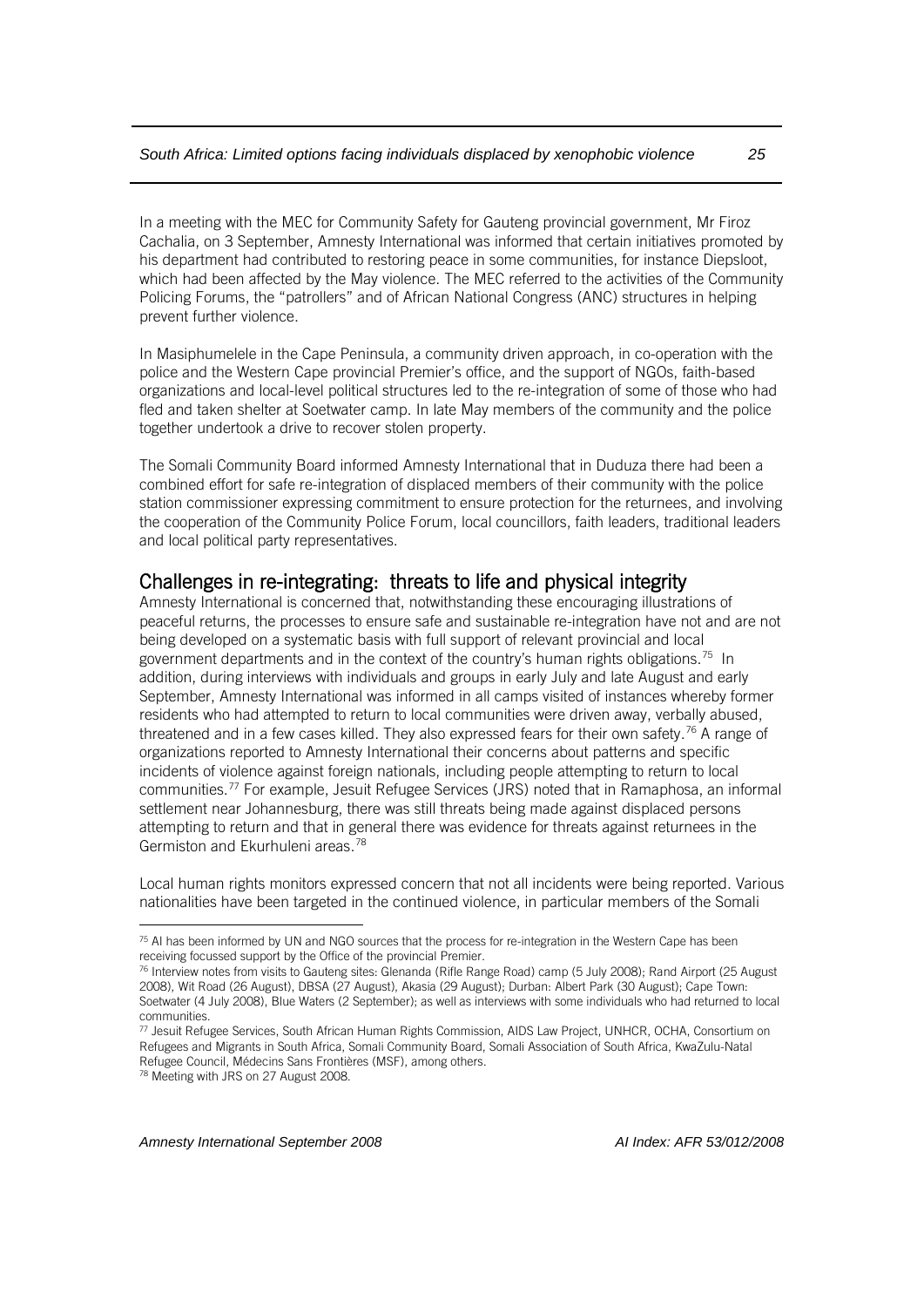community. The media have also carried reports of incidents including the case reported in the Johannesburg Star of Francisco Nobunga, a 57-year-old Mozambican man with a South African identity document. He was attacked and hacked to death three weeks after returning to his South African wife and children living in Ramamphosa. The men, armed with an assortment of weapons, had stormed into the family's shack looking for the "kwerekwere" and demanding to see his identity document which contained an address in Mozambique.<sup>[79](#page-28-0)</sup> As recently as 7 September an attack on eight shacks occupied by foreigners in Honeydew, Johannesburg, was reported; the occupants fled to the local police station for protection.[80](#page-28-1) These reports contribute to the fears and concerns of those still staying at the sites and who may be confronted by their closure on 30 September. In addition, some displaced persons feared that the police and other local authorities would not act impartially in response to reports of violence.

#### The Situation of Somalis

Amnesty International has a particular concern about the circumstances of Somalis displaced by the violence. A pattern of repeated attacks and an increasing trend of grave threats against Somalis appear to indicate a particular vulnerability for this group. Despite the clear risks currently being faced by Somalis, a failure to acknowledge these risks has been displayed by some governmental officials. During Amnesty International's meeting with the MEC for Local Government for Gauteng province, the latter expressed scepticism that the Somalis staying at Akasia camp faced real risks to their physical safety.

There have been persistent reports of attacks on Somalis and businesses after May. One organization, the Somali Community Board which monitors incidents affecting their compatriots, told Amnesty International that 310 Somali-owned shops were looted and 11 Somalis killed in May and that some landlords would not accept re-renting to Somalis for fear of further attacks on their properties. According to the Somali Association for South Africa nine Somali traders had been murdered between June and early September 2008 in three provinces, including some who had attempted to re-integrate back into the communities from which they had fled in May.<sup>[81](#page-28-2)</sup>

While in Johannesburg Amnesty International delegates received a report of an attack on a Somali-run shop in the Itwatwa area near Johannesburg.<sup>[82](#page-28-3)</sup> They were informed by a witness who had assisted one of the injured Somalis that four men, at least two of whom were armed with a pistol and a pump-action shotgun, came into the grocery shop on 27 August 2008. One pointed the shotgun at a Somali man behind the till, the other two beat a second Somali man to the ground. However the Somalis managed to wrestle one of the guns away from the attackers. The attackers fled, but not before firing into the shop and injuring one Somali man. A Somali community member took him to a hospital in Springs. However his injury was not life threatening and he was discharged from hospital the same day. The incident was reported to police and two of the attackers were arrested on the day of the attack. Reportedly they had been involved in previous attacks on Somali businesses.

<span id="page-28-0"></span><sup>79</sup> The Star, Johannesburg, 22 July 2008.

<span id="page-28-1"></span><sup>80</sup> Information received from MSF on 9 September 2008.

<span id="page-28-2"></span><sup>81</sup> Amnesty International received reports that attacks against Somalis, including Somali traders, have occurred during the post-May period in various areas including the Eastern Cape Province, Khayelitsha and Shoshanguve.

<span id="page-28-3"></span><sup>82</sup> Phone interview 27 August 2008.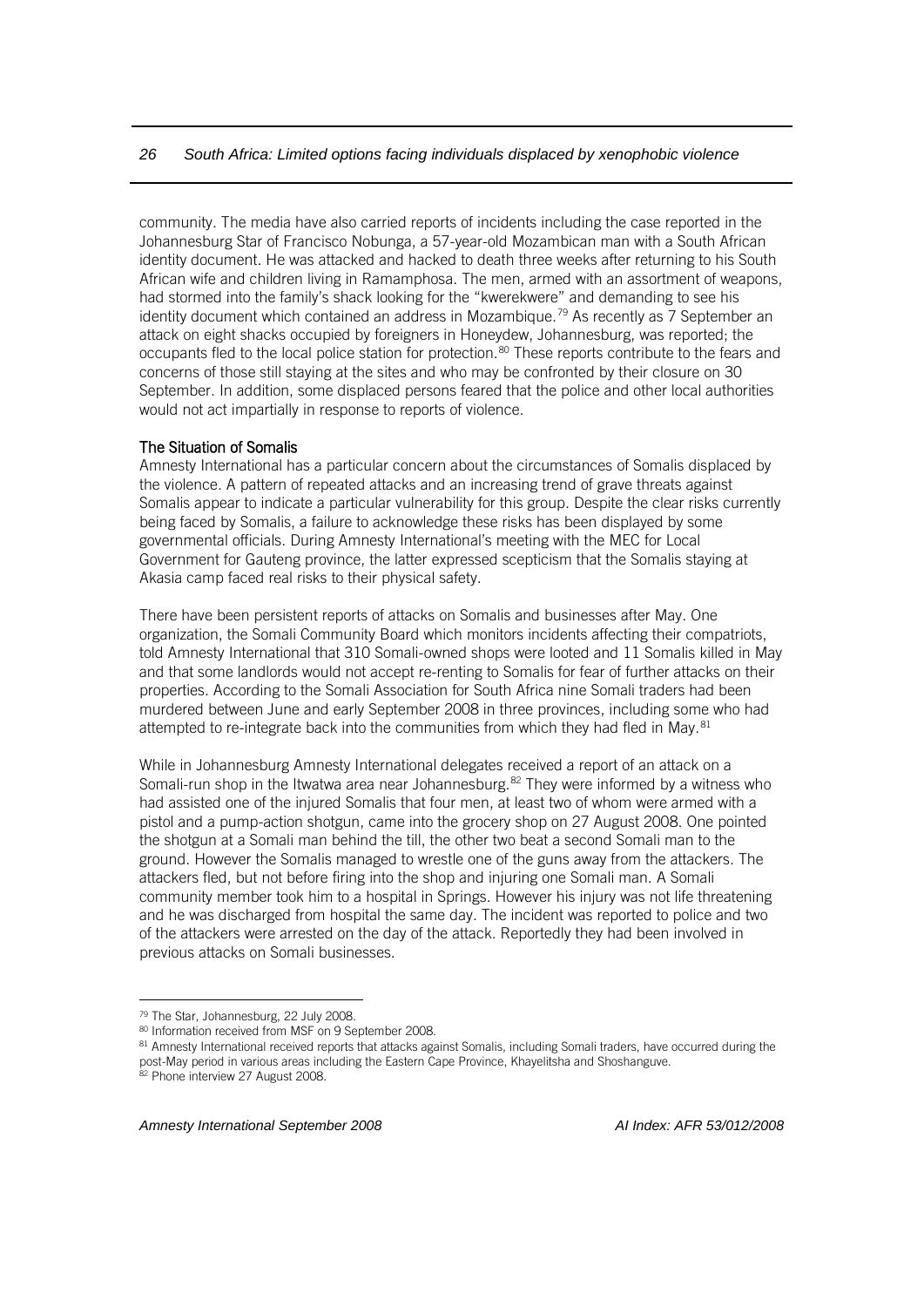Amnesty International interviewed K, a Somali woman and mother of seven school-aged children whose brother had been robbed and killed at his garage business in Johannesburg during the May violence. He had been living in South Africa since 1998. K is a recognized refugee and the certificate of status is current until January 2010. Fearing for their safety, she and her family moved to Akasia camp where, in late July, they went through the registration process and obtained the six month exemption permits as well. At the camp she helped with cooking for a charity providing food for the residents. In early August the family returned to their Johannesburg home, but they were facing economic difficulties and security concerns. Her husband, also a recognized refugee, had had his shop looted and the equipment he used as an electrician stolen during the May violence. He had experienced similar losses in 2005 when trying to make a living in the Durban area. The family continued to experience verbal threats and abuse after returning from Akasia. "We don't feel safe in South Africa. Our distinctive dress marks us out". K was depressed and tearful. She described to Amnesty International one incident, on 22 August, when she was waiting at a taxi rank to travel to the JRS office. Someone at the rank asked her where she came from and then called her *'makwerekwere'* (a derogatory term), '*you are not South African, you take our jobs, we are poor and you are rich, you have shops'*.



*Despite possession of refugee documentation, K and her family face difficulties re-integrating, Johannesburg. © AI, August 2008* 

Another Somali, M, who possessed a (UN Refugee) Convention Travel Document and was a recognized refugee in South Africa, told Amnesty International that he and his co-shareholders of a small shop they rented had had to flee for their lives after armed men threatened them, attacked one of them and looted the shop. The co-shareholders had worked and lived on the premises. M stayed briefly in one of the displaced persons' camps and then went to stay with a friend in Johannesburg and had fallen heavily into debt while trying to re-establish some form of new business. Before fleeing Somalia he had experienced being threatened with death and having his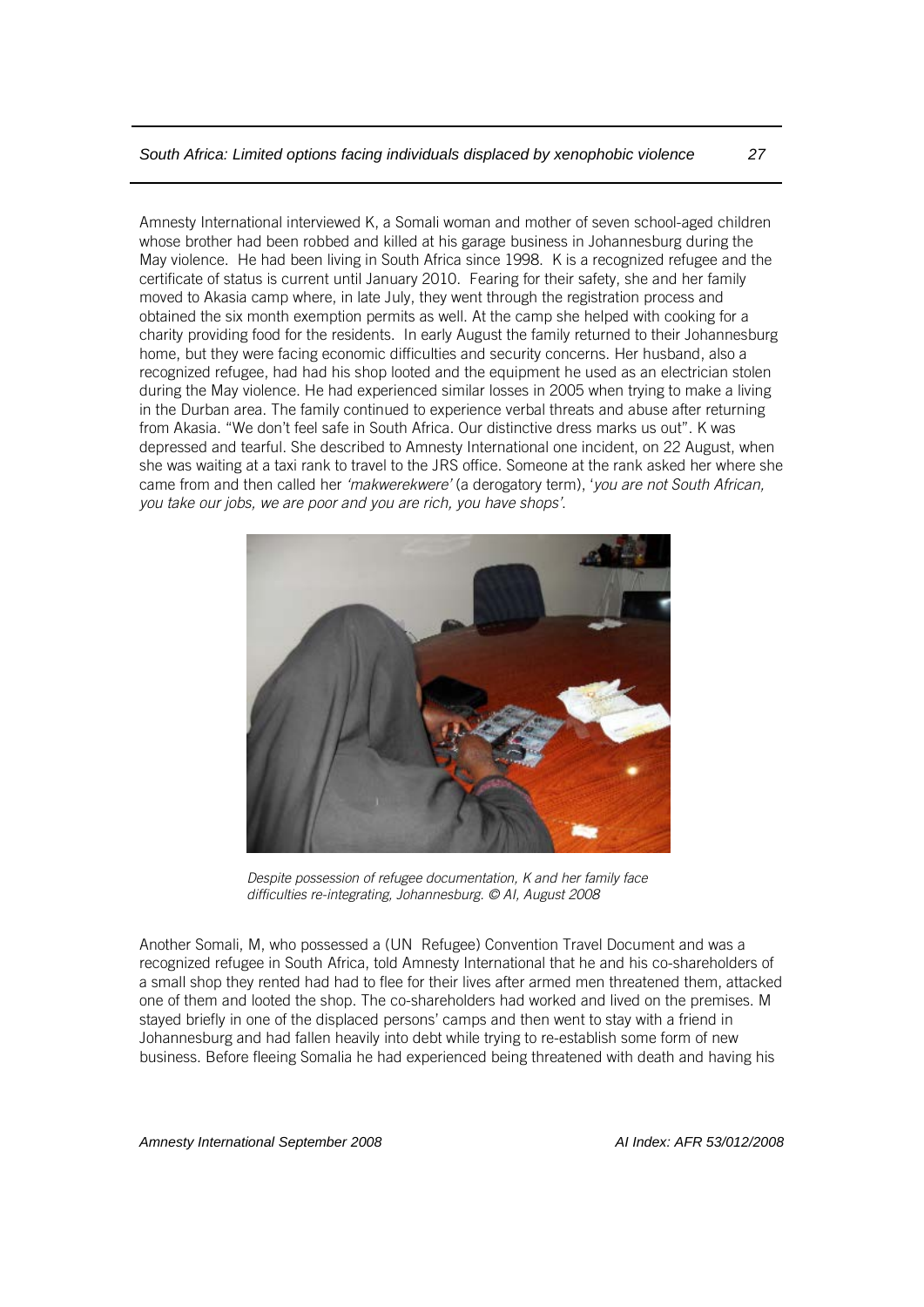business looted in Mogadishu. In South Africa he said that he had been physically attacked on four occasions and did not feel protected by the police who in his view had not done much to stop the violence in May. "They were with them [the attackers]." They say to us, "We don't want you in our country".

In early September a letter was distributed signed by a business organization based in Khayelitsha, Cape Town, threatening violence against Somali traders if they failed to leave the area. The letter stated that the organization was "under the banner of NAFCOC (the National African Federated Chamber of Commerce and Industry) Khayelitsha". Although the NAFCOC vice-president, Lawrence Mavundla, was reported to have repudiated the letter, the Western Cape Secretary of NAFCOC, Mandise Njoli, is reported to have accused Somalis of being illegally in the country, of undercutting wages and conducting unfair business practices. "Maybe we should start a civil war so that they will leave our communities".<sup>[83](#page-30-0)</sup> One Somali refugee, Muhamed Ali Omar, who had fled to Soetwater camp with his family after his shops were destroyed in May, had moved back to Khayelitsha at the end of August. In the wake of this threatening letter he and other Somali traders were now calling on the police for protection and seeking safety at the newly consolidated Blue Water camp. The Western Cape Premier, Lynne Brown, requested the police to investigate the threats. However local police stations in Khayelitsha did not appear to have received any instructions for preventative action by the following week. In addition a minority political party with representation in parliament, the African Christian Democratic Party, publicly supported the call for the removal of Somali traders from the area. Similar threatening letters began to appear in other areas including the Strand, Kraaifontein and Stellenbosch. Following a series of urgent meetings between Somali organizations, civil society organizations and the provincial authorities, the MEC for Community Safety for the Western Cape provincial government, Patrick McKenzie, issued a statement on 9 September stating that "such threats by local business owners are a display of xenophobia and a threat to peace and we condemn this." Amnesty International had appealed to the Western Cape authorities on 9 September for urgent steps to be taken to protect the life and physical integrity of the threatened individuals and welcomes the firm stance taken by the MEC. On 11 September, the press reported that the business association that had issued the threats had now publicly withdrawn them.

*Amnesty International September 2008 AI Index: AFR 53/012/2008*

<span id="page-30-0"></span><sup>83</sup> Mail&Guardian 05 September 2008, Pearlie Joubert.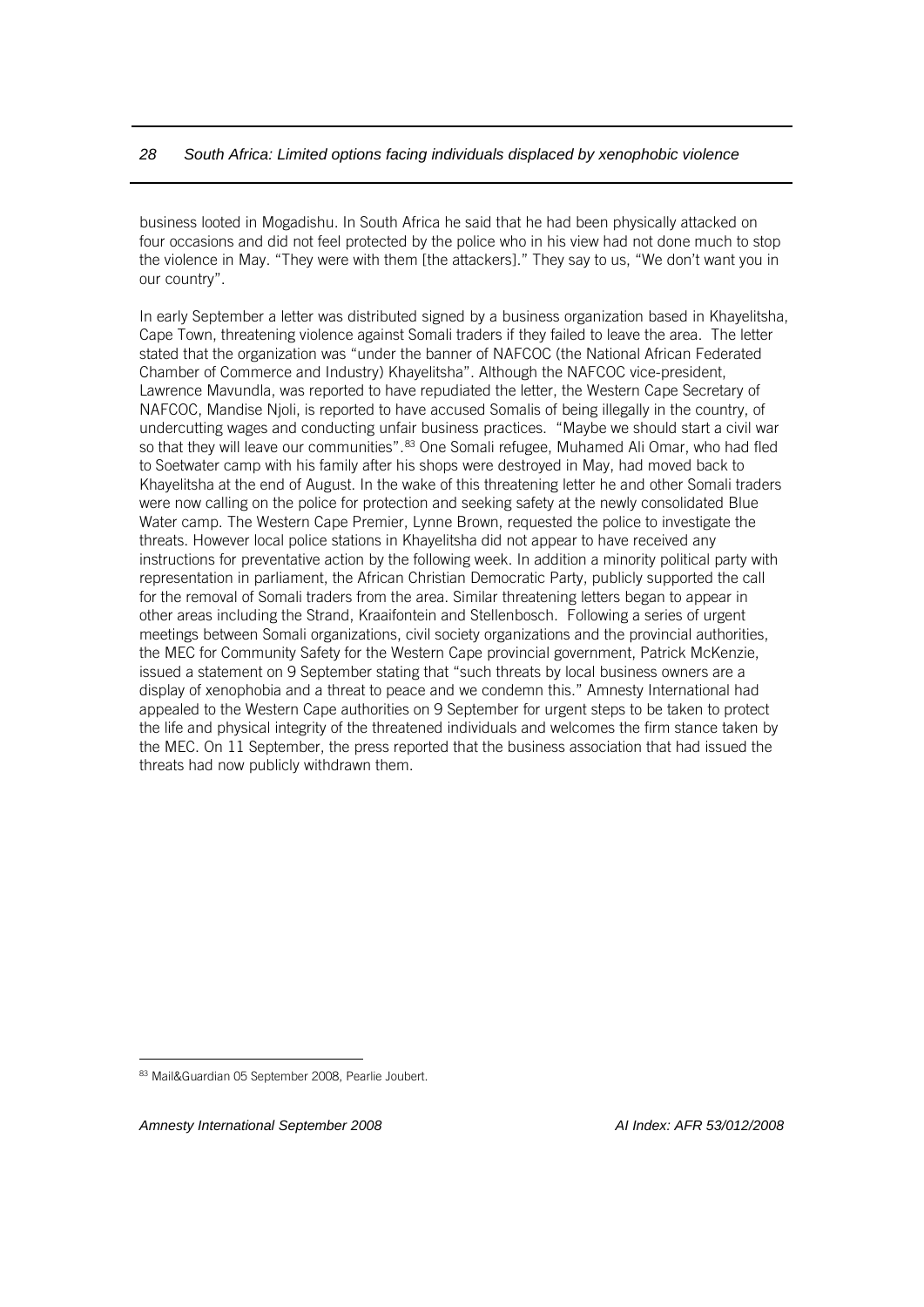

*A copy of a pamphlet shown to Amnesty International delegates illustrating an earlier example of threats to 'foreign' traders arising from business rivalry, Pretoria area. © AI, August 2008*

#### Challenges in re-integrating: Accommodation costs and assistance provided

Compounding concerns regarding security as an obstacle to viable re-integration at the present time, many individuals interviewed by Amnesty International cited economic constraints as impeding this process. Many of the individuals displaced in the May violence had their homes and possessions destroyed or damaged, and/or had been living in low-cost rent areas including townships and informal settlements. Individuals in Blue Waters camp near Cape Town, for example, described to Amnesty International how they had been living in areas where rent cost around 200 Rand, but no longer felt safe in these areas and needed to relocate to other areas where rents are higher, something out of their reach.

In response to a growing awareness of obstacles to re-integration including financial obstacles, UNHCR funded one of its implementing partners (JRS) to provide a one-off payment of financial assistance for the purposes of finding accommodation as part of the re-integration process. A oneoff payment for two months of accommodation of either 1,500 or 3,000 Rand, depending on whether for an individual or a family, has been paid to assist in locating accommodation in the re-integration process. These payments were being made directly to "landlords" accounts.<sup>[84](#page-31-0)</sup> The priority groups for these funds are recognized refugees, asylum-seekers and undocumented Zimbabweans. UNICEF funds were beginning to be made available in September for others outside of UNHCR's mandate, such as vulnerable Mozambicans, some of whom possessed South

<span id="page-31-0"></span><sup>84</sup> Amnesty International was informed that a flexible approach to "landlord" was being adopted to facilitate locating accommodation. Interview with JRS 28 August 2008, Pretoria.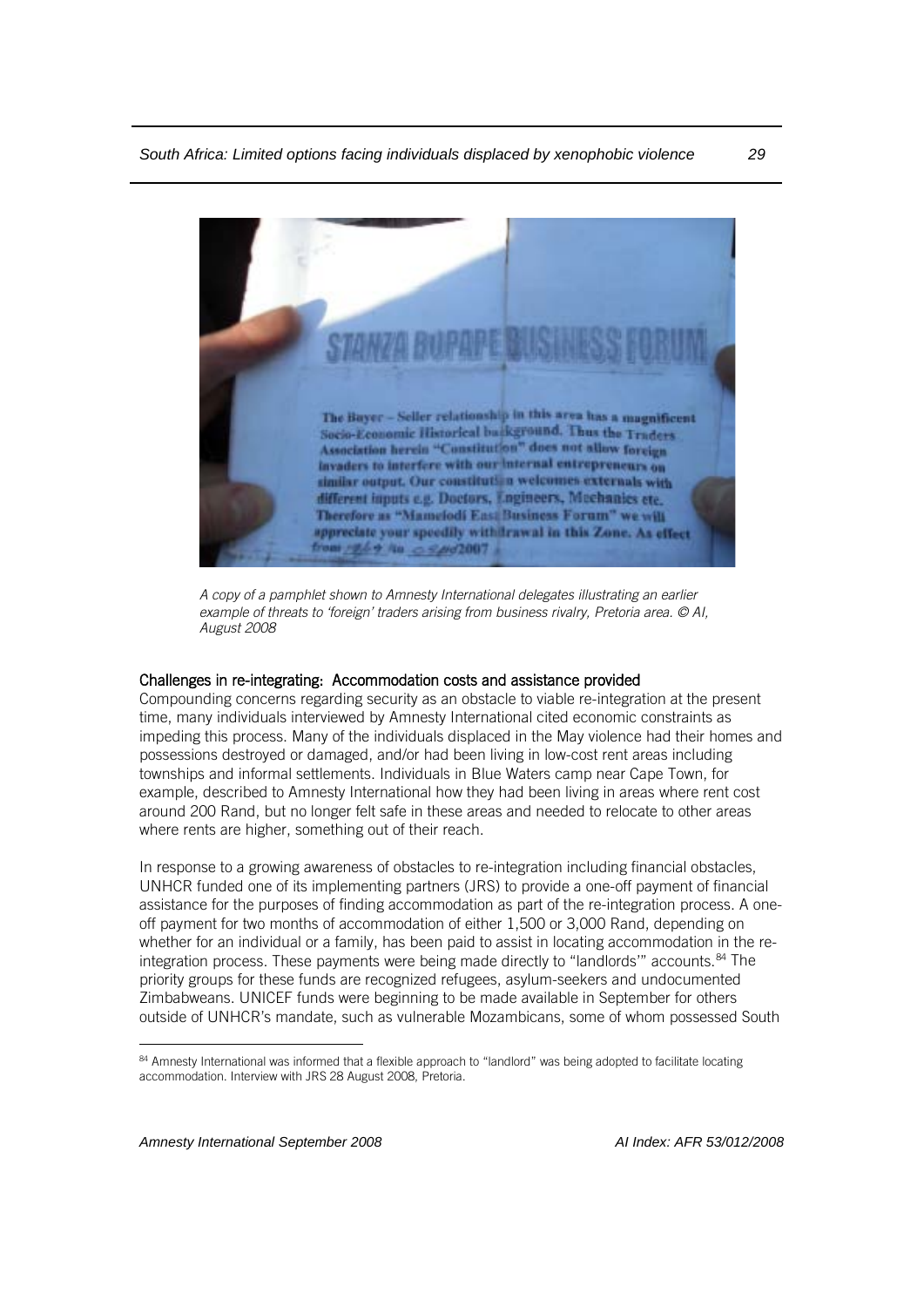African IDs but had been displaced by the violence. However due to high and increasing rent costs in inner city areas and others deemed safer, and the fact this stands as a one-off payment only, it is inadequate to meet the actual needs of displaced individuals.<sup>[85](#page-32-1)</sup>

There appeared to be additional challenges, in locating accommodation or opening bank accounts, for those who only possessed the temporary exemption permits. Amnesty International also received reports of police refusing to recognize as valid these permits for movement outside the camps and of an arbitrary police arrest of one permit holder following his attempt to open a bank account in Cape Town.

Instead, or in addition to the current JRS/UNHCR payments, Amnesty International considers that there should be increased and sustainable assistance to facilitate a gradual and safe re-integration process, which amongst other things allows individuals to find employment or income generating activities which may have been lost due to the forced displacement.

## <span id="page-32-0"></span>*Voluntary repatriation*

As noted above, one option available to refugees during their time in a country of asylum is voluntary repatriation. This option sees a refugee deciding voluntarily to return to their home country to re-establish their life there. The option of voluntary repatriation stands as a durable solution when conditions have changed in the country of origin so that a return can occur in a situation of safety (physical, legal and material) and dignity. UNHCR can assist in the voluntary return process, however due to its role in refugee protection and ensuring that individuals are not directly or indirectly forced to return to a situation where they face persecution, clear guidelines and constraints on this process exist and are outlined in the UNHCR Handbook on Voluntary Repatriation.<sup>[86](#page-32-2)</sup> In addition to ensuring the conditions of safety and dignity are met for voluntary repatriation to occur, the fundamental element of full and informed consent must be established.

As part of this process UNHCR has dictated that "[r]efugee repatriation is not voluntary when [*inter alia]* host country authorities deprive refugees of any real freedom of choice through outright coercion or measures such as, for example, reducing essential services, relocating refugees to hostile areas, encouraging anti-refugee sentiment on the part of the local population." <sup>[87](#page-32-3)</sup> Furthermore it is stated that "UNHCR must intervene where there is any evidence of coercion or pressure." [88](#page-32-4)

Since the May xenophobic violence "voluntary" repatriations have occurred from South Africa to a variety of countries. Recently UNHCR publicly highlighted the voluntary repatriation of a group of 46 Congolese and six Burundians, who flew back to their home countries with UNHCR assistance on August 18. According to UNHCR, they were "not convinced by [South African] government assurances that the situation has stabilized and they are now safe [in South Africa]." A second

<span id="page-32-1"></span><sup>85</sup> Interview with JRS 27 August 2008, Johannesburg.

<span id="page-32-2"></span><sup>86</sup> UNHCR, Voluntary Repatriation Handbook, 1996.

<sup>87</sup> UNHCR, Voluntary Repatriation Handbook, 1996 at 4.1.<br>88 Ibid.

<span id="page-32-4"></span><span id="page-32-3"></span>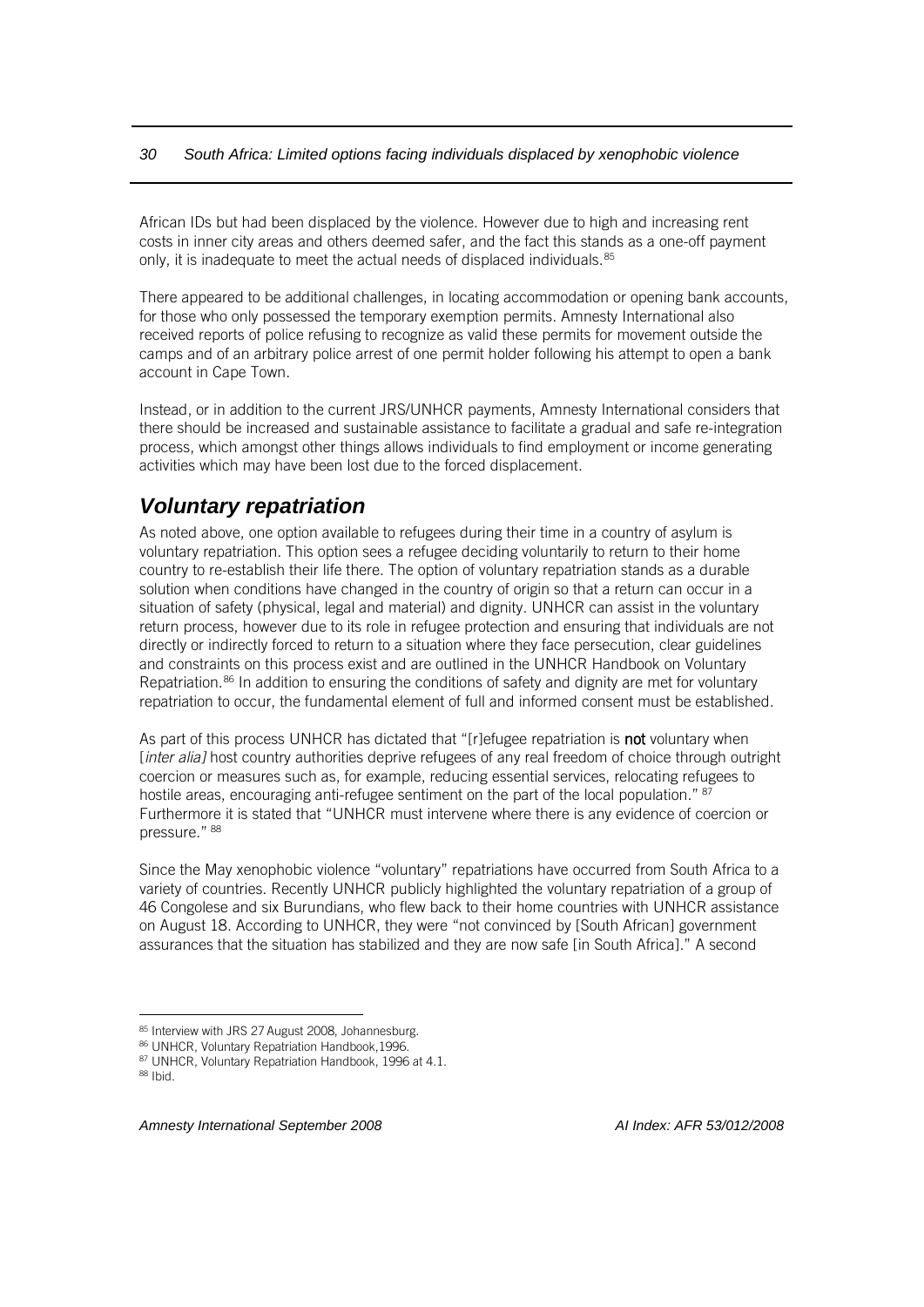group of 23 Congolese and nine Burundians was reported to be departing in early September, with "[m]ore [] likely to follow."[89](#page-33-0)

Through its research Amnesty International has become aware of other individuals who have "voluntarily" repatriated. Amnesty International is concerned some of these may have occurred due to coercive circumstances. For example at least seven Somali nationals (four males, one female and two minors) have themselves decided to return since the May violence.<sup>[90](#page-33-1)</sup> Amnesty International considers that in light of the extremely volatile situation within Somalia, the routine targeting of civilians as has been highlighted by recent Amnesty International research, $91$  the absence of a functioning government and as such absence of state protection, and the position of UNHCR itself against forcible returns to certain parts of Somalia<sup>[92](#page-33-3)</sup>, any voluntary repatriations to Somalia raise questions both in the sense of voluntariness, and conditions of safety.

Furthermore, during its research Amnesty International interviewed many refugees who expressed indications that they feel unable to cope with the current threats and arduous circumstances confronted by them in South Africa. Many told Amnesty International they wished to go home despite a continued fear of persecution in their home countries, as they "would rather die there than in South Africa", raising questions about the voluntariness of any future repatriations.

As highlighted above, in many camps a reduction of essential services including food, shelter and security has occurred. In addition the failure to provide a plan for safe and sustainable reintegration into South African society in light of the on-going threat of xenophobic violence are all actions regarded by Amnesty International as creating a situation of coercion with regards to voluntary repatriation decisions. The creation of such a coercive circumstance means that the requirement of voluntariness as outlined above may not have been met.

In light of this, Amnesty International considers real efforts need to be made to ensure that any proposed repatriation is fully voluntary and that displaced persons are not forced to repatriate due to reductions in essential services or the failure in ensuring their safety as such repatriation may amount to constructive refoulement (see below). To assist in this process it should further be provided that those considering voluntary repatriation have other meaningful alternatives such as safe and sustainable re-integration available to them. Amnesty International further calls on UNHCR to intervene as required by the Voluntary Repatriation Handbook to see that such actions are taken so as not to permit returns occurring in circumstances where they cannot be considered voluntary.

#### Constructive Refoulement

 $\overline{a}$ 

Amnesty International considers that actions taken to reduce essential services or the failure to ensure the safety of displaced individuals not only raises questions regarding compliance with guidelines on voluntary repatriation, but also places South Africa in a situation of potentially breaching its non-refoulement obligations. This obligation prohibits actions that directly or

<span id="page-33-0"></span><sup>89</sup> UNHCR, 'UNHCR begins repatriating the victims of xenophobic violence', 27 August 2008.

<span id="page-33-1"></span><sup>90</sup> Correspondence from Somali Community Board of South Africa received 27 August 2008.

<span id="page-33-2"></span><sup>91</sup> Amnesty International, Somalia: Routinely Targeted: Attacks on Civilians in Somalia, June 2008, AI Index AFR 52/009/2008.

<span id="page-33-3"></span><sup>92</sup> UNHCR Advisory on the Return of Somali Nationals to Somalia, November 2005.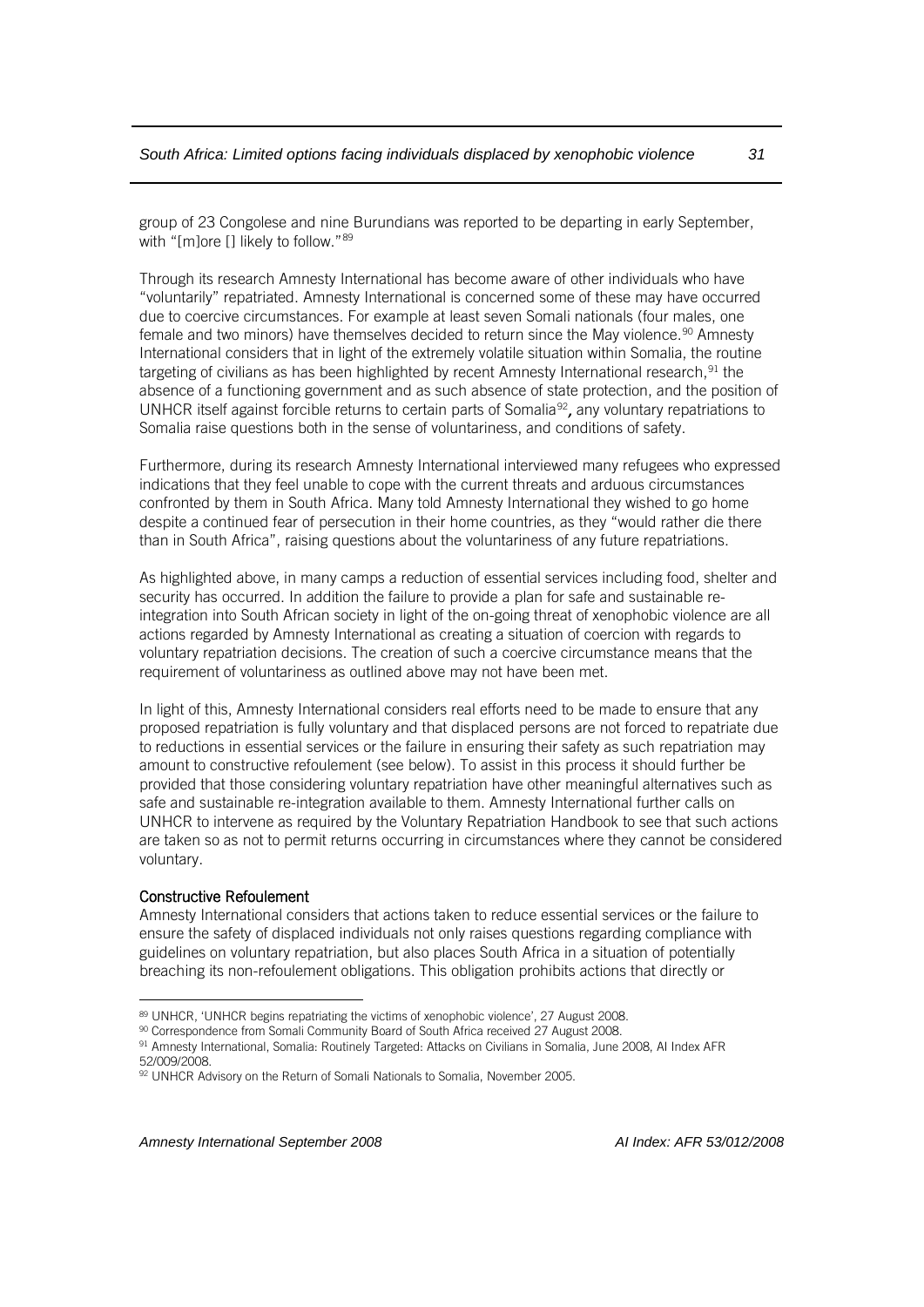*indirectly* force an individual to return to a situation of persecution in their country of origin. As such, actions such as the withdrawal of shelter and other basic services from refugees, asylumseekers and others in need of international protection in camps without the presence of safe and sustainable alternatives could place some of them indirectly in an effective situation of forcible or coerced return to countries from which they had fled and where they may be again at risk of human rights violations. Amnesty International regards this as "constructive refoulement", where refoulement occurs as a consequence of the deliberate denial of economic and social rights. As such, these actions and consequences would constitute a breach of South Africa's obligations under international, regional and domestic law to not directly or indirectly return any individual to a country where they would face persecution.<sup>[93](#page-34-1)</sup> To avoid such an occurrence and comply with legal obligations Amnesty International regards the provision of safe access to (without discrimination of any kind) essential food and potable water; basic shelter and housing; appropriate clothing; essential medical services, sanitation and safety and security (both within the camp and in terms of re-integration) as required.

## <span id="page-34-0"></span>*Resettlement*

The third option available to refugees is that of resettlement.<sup>[94](#page-34-2)</sup> Resettlement to a third country, the process by which states accept refugees still in the region at the request of UNHCR or private sponsors, can and should play a part in response to the needs of refugees within South Africa. Resettlement serves a number of crucial roles in any refugee crisis: it protects by removing vulnerable people from environments where they are at risk; it offers a durable solution for the individuals concerned; and it represents an important expression of international responsibility sharing.

Resettlement may be considered as a legal and/or physical protection measure (see below) or as a form of humanitarian protection.<sup>[95](#page-34-3)</sup> Further, it may be considered based on lack of local reintegration prospects in specific situations. It is linked to legal and/or physical protection when a refugee meets one or more of the following conditions:

1) Security threat in the asylum country resulting from pursuit by persons from, or connected with, those involved with persecution in the country of origin;

 $\overline{a}$ 

The Resettlement Handbook provides details regarding each category.

<span id="page-34-1"></span><sup>93</sup> Article 33(1) of the 1951 UN Convention relating to the Status of Refugees and its 1967 Protocol, Article 2(3) 1969 Organisation of African Unity (OAU) Convention Governing the Specific Aspects of Refugee Problems in Africa, Article 2 of the Refugees Act 1998, Article 7 of the International Covenant on Civil and Political Rights (ICCPR), Article 3 of the Convention Against Torture (CAT), as well as under international customary law to not forcibly return an individual to a situation of persecution.

<sup>94</sup> For further information on resettlement, see UNHCR Resettlement Handbook

<span id="page-34-3"></span><span id="page-34-2"></span><sup>95</sup> In addition to cases involving the guarantee of security, resettlement must be considered in providing humanitarian protection. Resettlement as a form of humanitarian protection relates predominantly to four categories of refugees defined by UNHCR as vulnerable groups, which would qualify for resettlement:

<sup>1)</sup> Women-at-risk

<sup>2)</sup> Victims of torture/violence

<sup>3)</sup> Physically or mentally disabled refugees

<sup>4)</sup> Medical cases where appropriate treatment in countries of asylum is inadequate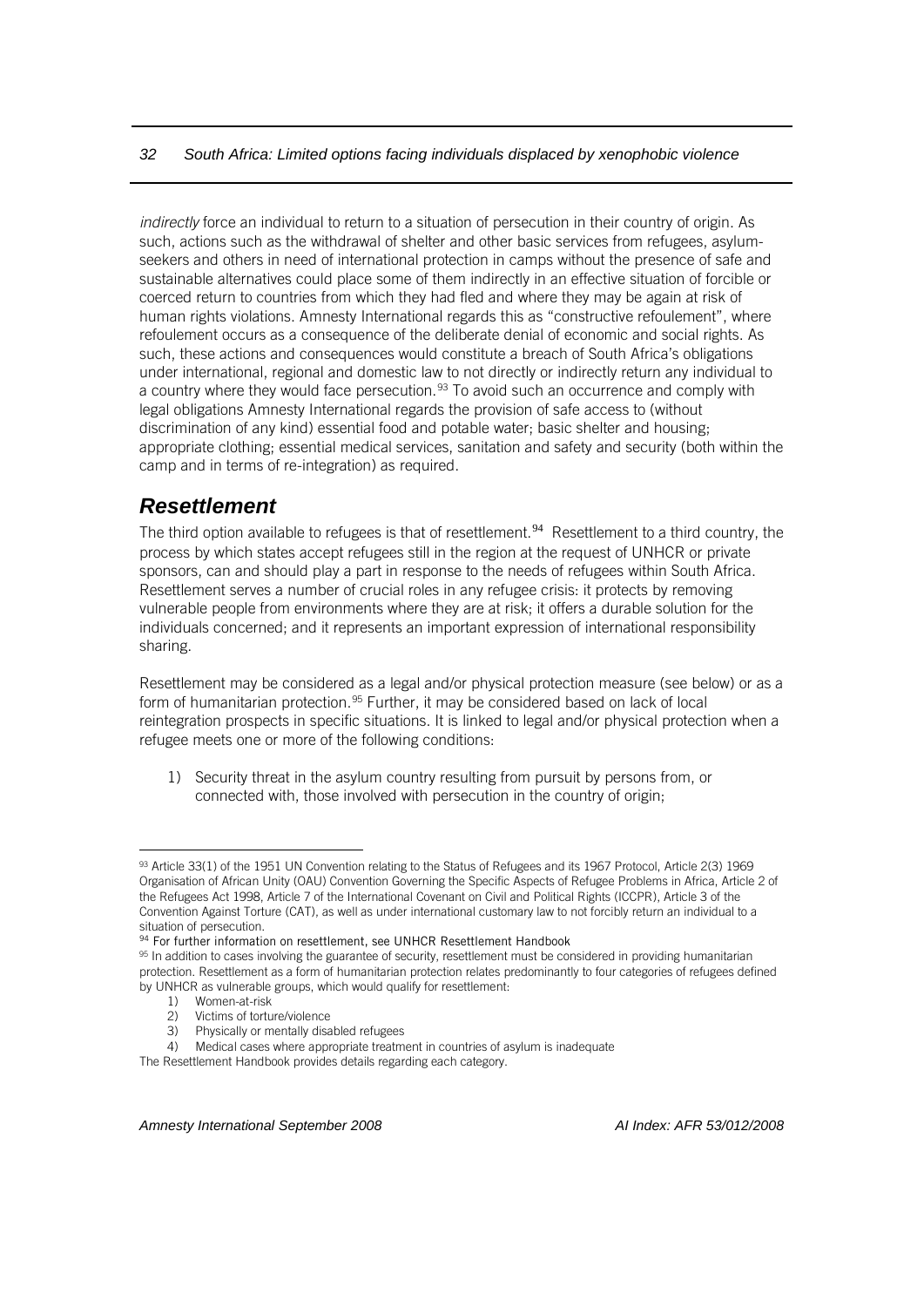- 2) Immediate or long-term threat of refoulement, forcible return, to the country of origin, or deportation to another country owing to non-accession or non-respect of (or reservations to) the 1951 Convention/1967 Protocol;
- 3) Threat to physical safety or freedom in country of asylum analogous to that considered under the definition of refugee and rendering asylum untenable;
	- a. The threat must be "real and direct," not "accidental or collateral." Past harassment, even if repetitive, would normally be insufficient. "The threat must still exist." (Resettlement Handbook, IV/6.)
	- b. To meet the definition of refugee, the asylum-seeker must, under the 1951 Convention, have a well-founded fear of persecution.
- 4) Threat to physical protection arising from armed attacks in areas where asylum seekers or refugees are located.

Despite the existence of this durable solution, and the clear relevance for it to be used in this circumstance, particularly due to the on-going and real risk to the safety and physical integrity of many refugees in South Africa, it still is not being acknowledged or pursued in any meaningful way. In fact many have been told that this is not an option at all. Amnesty International has been advised that certain groups of refugees or asylum-seekers in South Africa have a "resettlement" agenda and have been pursuing this option through manipulative means, including through, for example, the prevention of access to food for individuals including children in groups by some refugee leaders. Whilst certain actions may or may not have been taken in moments of desperation by certain individuals, the experience of Amnesty International has been to the contrary, and have witnessed situations of real need both in terms of limited access to food and willingly receiving food donations, but also in terms of a real need for resettlement in certain cases due to the insecurity and targeting of some refugees in South Africa.

Amnesty International considers that resettlement must immediately be pursued as an option for the most vulnerable refugees in South Africa and calls on UNHCR and resettlement states in the international community to make this a reality in an expedited fashion. Amnesty International is pleased to learn that UNHCR may be considering this as an option and encourages resettlement states to support UNHCR in this work by providing significantly increased resettlement places in their quotas for refugees coming out of Southern Africa.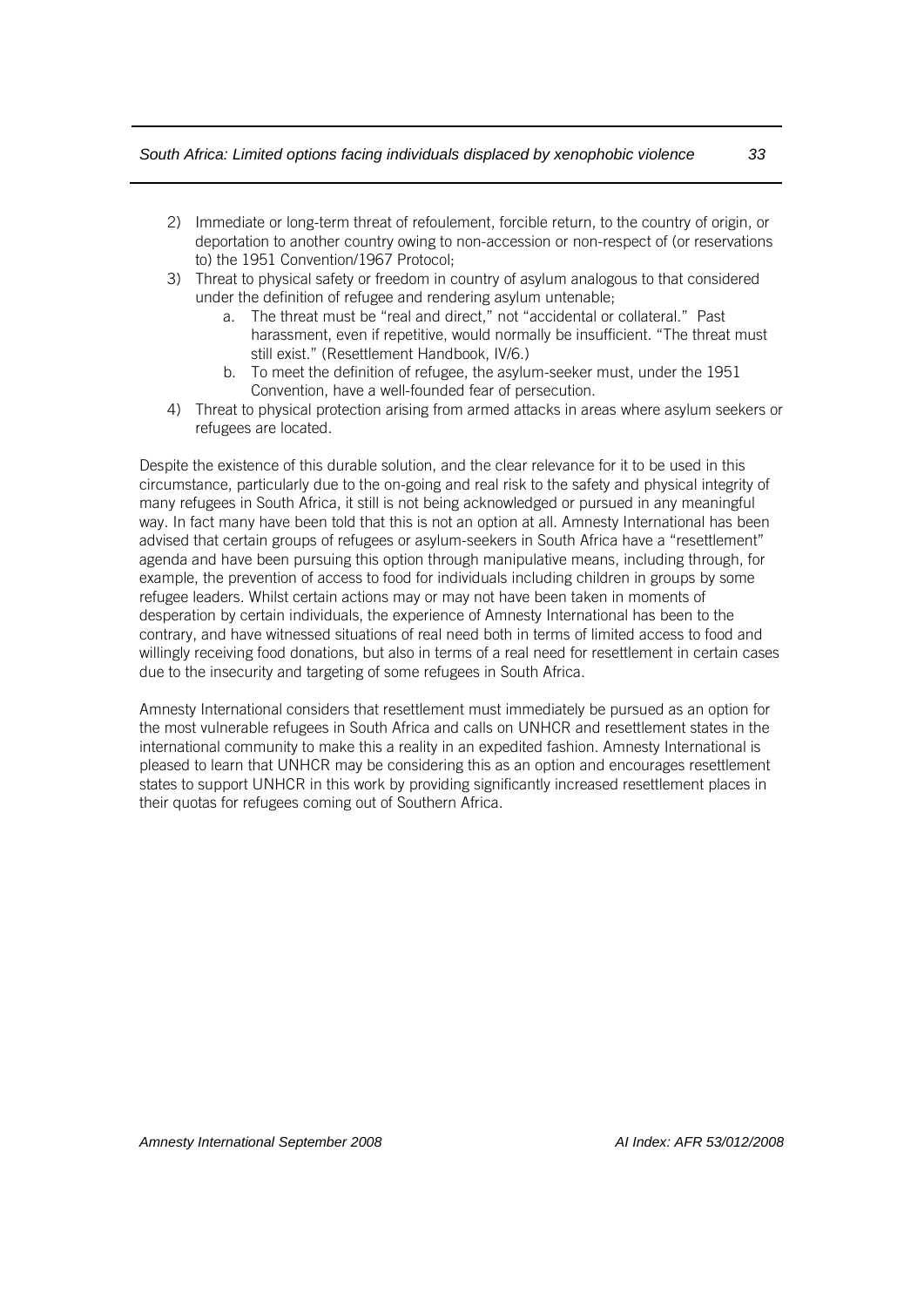## <span id="page-36-0"></span>*Recommendations*

South Africa at all levels of government has obligations to protect and to meet the needs of individuals present in the country. As outlined above, these include obligations to protect the rights of migrants, internally displaced persons, refugees and asylum-seekers. Accordingly Amnesty International wishes to make the following recommendations:

#### <span id="page-36-1"></span>**To the South African authorities at national, provincial and local levels:**

In relation to camps and other internally displaced persons sites:

- Refrain from forcibly removing internally displaced persons from camps and other shelters without a safe and sustainable re-integration plan in place;
- Allow unimpeded access to humanitarian assistance and legal advice for internally displaced persons;
- Refrain from pressuring NGOs and other organizations providing shelter and/or humanitarian assistance from ceasing such assistance;
- Restore levels of essential services including access to food, water, shelter, medical, until such time as a safe and sustainable re-integration plan is available, or other options presented to individuals, a failure of which may lead to constructive refoulement;

In relation to accelerated asylum procedures in camps:

- Ensure that no actions direct or indirect lead to a violation of the principle of non-refoulement;
- Halt any deportations or potential deportations of displaced asylum-seekers who have been processed in accelerated asylum determination procedures in camps or in Lindela;
- Due to the weakness of procedural safeguards, the very high rejection rate and the inconsistencies found in some rejection letters, provide the opportunity to resubmit their asylum claim at first instance in a fair and satisfactory asylum procedure with full procedural safeguards including interpreters, effective access to appeal rights and legal assistance for all asylum seekers in displacement camps (including those processed already, and those yet to be processed);
- Failing an opportunity to resubmit their claims at first instance, ensure that all those who have received rejection letters have effective access to a full appeal;
- In light of the difficulty faced by internally displaced persons in submitting asylum appeals, including difficulties in accessing RROs, ensure that all those rejected at first instance do not lose their appeal rights, if they exceed the allowed time limit for appeals, by extending this time limit to January 2009 (the end date of the temporary exemption permits);
- For any future asylum procedures in camps guarantee full procedural safeguards to ensure respect for the principle of non-refoulement, including but not limited to:
	- o full information on the purpose and nature of the procedures in a language they can clearly understand;
	- o adequate interpretation to those being interviewed as required;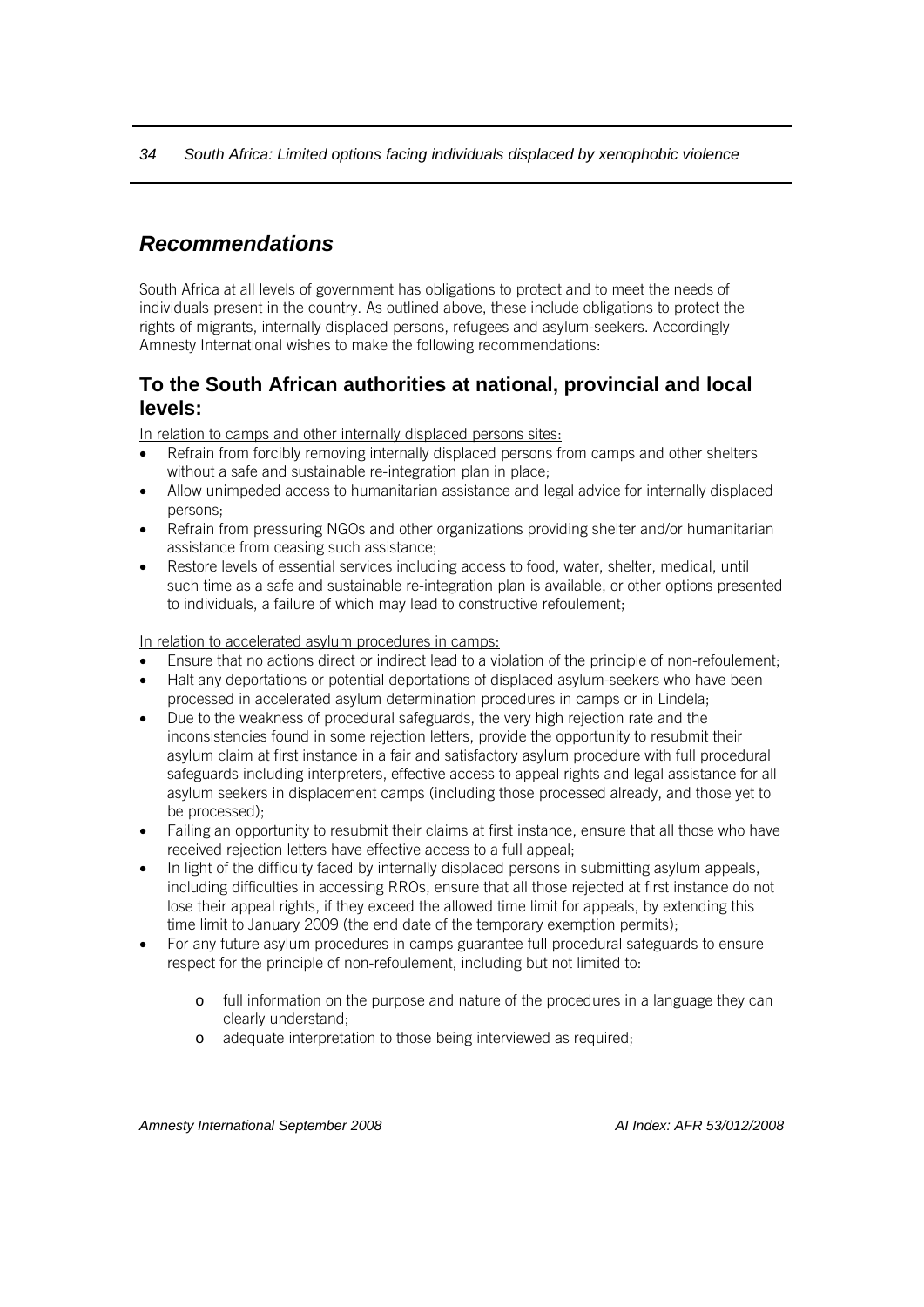- o the opportunity to fully explain their asylum claim during the procedures in a setting that guarantees confidentiality;
- o access to legal advice and assistance;
- o individualised assessments supported by up to date country of origin information;

In relation to voluntary repatriation:

- Ensure that any such repatriation is fully voluntary and that internally displaced persons are not forced to repatriate due to reductions in essential services or the failure in ensuring their safety as such repatriation may amount to constructive refoulement;
- Ensure that those considering voluntary repatriation have other meaningful alternatives such as safe and sustainable re-integration;

#### In relation to re-integration:

- Establish the necessary conditions in areas where internally displaced persons will re-integrate to allow for their re-integration to take place in safety and with dignity, including through meaningful consultation with and dialogue between internally displaced persons and host communities;
- Ensure that internally displaced persons are not forced, either directly or indirectly through the closure of camps, to re-integrate without adequate safeguards to ensure their security and safe re-integration.

In relation to the xenophobic attacks of May 2008 as well as preceding and subsequent attacks:

- Take all appropriate measures to bring those responsible for the xenophobic attacks to justice;
- Encourage relevant political leaders to denounce all instances of xenophobia;
- Expand existing public education programmes and initiate new ones as necessary for the purpose of counter-acting xenophobic sentiments and increasing understanding about the rights of refugees, asylum-seekers and migrants and the country's obligations towards them
- Initiate and expand on programmes at the community level to increase dialogue and cohesion between South African citizens and other nationality groups

In relation to safety and security:

- Encourage the use of "tension monitoring" systems at local police station and community levels to help prevent further incidents of xenophobic violence
- Further develop the model of "Community Safety Plans" to incorporate specific reference to refugees, asylum-seekers and migrants as additional vulnerable groups for whom specific safety measures should be taken
- Encourage the inclusion on community policing forums of representatives of such vulnerable groups
- Review the organizational capacity within the South African Police Services for an effective response to a recurrence of large-scale violence
- Ensure that all members of the police services and private security guards employed in law enforcement roles are fully trained on their legal and human rights obligations to conduct their duties without discrimination on any grounds and to comply with international human rights standards in regards to the use of force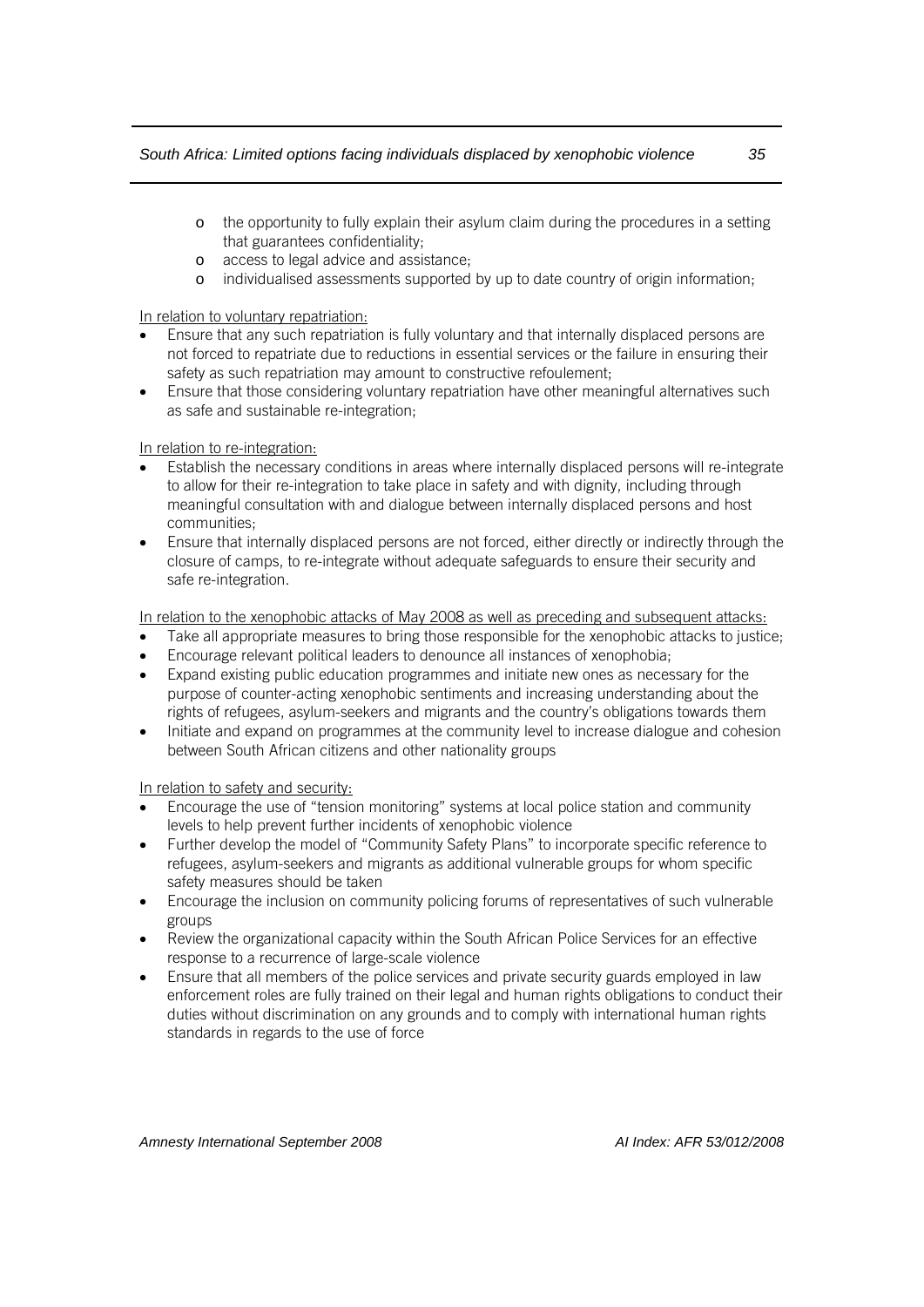In relation to Zimbabweans in South Africa:

• Use section 31(2)(b) of the 2002 Immigration Act to introduce a new "temporary immigration exemption status for Zimbabweans" (TIES) which allows Zimbabweans to legally enter South Africa, regularizes their status, ends deportations of Zimbabweans, and grants them the right to work in South Africa

In the long term, in relation to the asylum determination system and acknowledging that the turnaround strategy is seeking to address some of the following concerns:

- Increase the capacity for the provision of free legal advice and assistance through increased funding and training of NGOs and independent legal professionals, with international assistance as appropriate;
- Establish a state-funded interpreter program which includes adequate training and monitoring to ensure that asylum-seekers have access to competent and unbiased interpretation;
- Ensure that RROs are adequately staffed with RSDOs and that they receive adequate training and support;
- Set realistic targets for RSD decisions at first instance to ensure that RSDOs have sufficient time to fully hear asylum claims and adequately assess them;
- Ensure that appeal authorities are adequately staffed to enable them to hear the large number of appeal cases in a timely manner;
- Significantly increase the country of origin and legal support services at both first instance and on appeal;
- Take steps to facilitate access to RRO services including through the creation of smaller local offices or service points to submit appeals and renew asylum-seeker and refugee permits, among others.

## <span id="page-38-0"></span>**To UNHCR and other UN agencies as appropriate:**

While the South African state is primarily responsible for human rights protections for individuals in its country, in circumstances where either they are unwilling or unable to meet these obligations, others including UN agencies also have duties to assist. The United Nations High Commissioner for Refugees (UNHCR) is responsible under its mandate for the protection of refugees, asylumseekers, internally displaced persons (IDPs) and others in need of international protection. This responsibility can be met through supporting the state to meet its obligations. However in situations where the state fails to meet its own obligations, UNHCR has a duty to intervene to ensure respect for the rights of the aforementioned individuals. Amnesty International acknowledges that UNHCR has been attempting to work with and support the government in meeting its obligations under international law. However, in light of the evidence in this report detailing numerous failings on the part of the South African state in its response to the current crisis and the real risk of further breaches of human rights obligations, including the fundamental principle of non refoulement, Amnesty International makes the following recommendations:

In relation to the displacement crisis:

• Ensure there is strong leadership in the UN response to the displacement crisis in South Africa and its aftermath;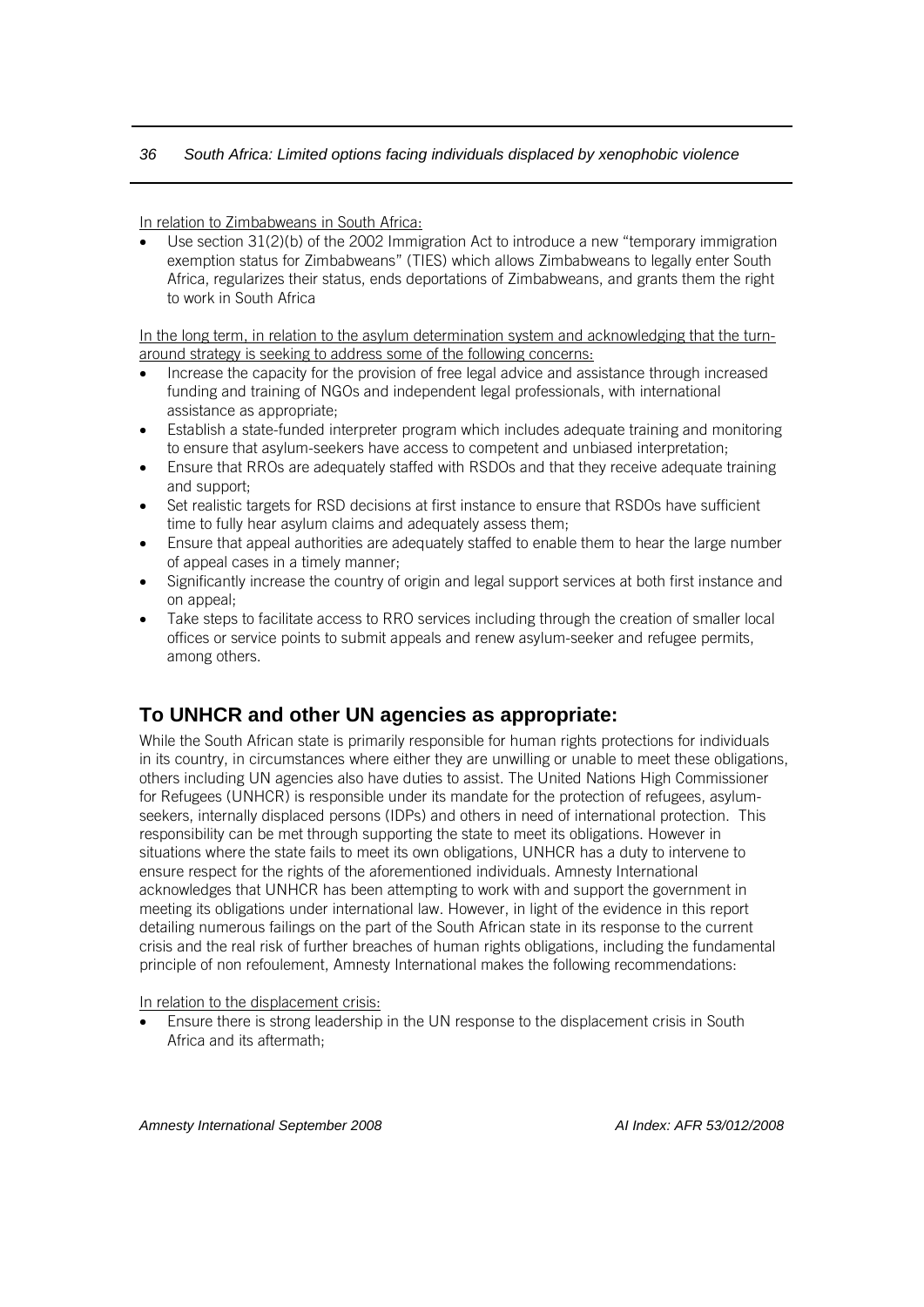- Provide adequate and sufficient monitoring of the protection and human rights situation of all IDPs at all locations in South Africa, including monitoring of those that have re-integrated;
- Directly and meaningfully engage with all IDP communities, including in Akasia camp and other locations;
- Respond to the immediate humanitarian needs of IDPs such as food in a timely manner;
- Ensure that IDPs have adequate information about the options available to them;
- Ensure that all repatriations of asylum-seekers and refugees are truly voluntary and not a result of reductions in essential services or the failure in ensuring their safety or as a consequence of unfair processing of their asylum claims;
- Intervene in cases where the actions by the South African authorities may threaten the human rights or protection of refugees, asylum-seekers and IDPs, such as premature closure of the remaining camps without a safe and sustainable re-integration plans;
- Immediately identify the most vulnerable of the displaced individuals, whether among those residing in camps or returned to local communities, using the UNHCR Resettlement Handbook guidelines, in particular in relation to safety and protection in country of asylum and refer them for resettlement;
- Ensure monitoring of those returned following displacement in South Africa.

In relation to asylum procedures:

- Provide adequate monitoring of the accelerated asylum procedures undertaken in camps and at Lindela and provide adequate information to asylum-seekers on both the first instance and appeal procedures;
- Intervene in situations where the rights of refugees and asylum-seekers are at risk, including where there is a lack of access to fair and satisfactory asylum procedures, threat of refoulement or detention;
- Increase funding for legal aid and assistance to asylum-seekers;
- In the long term and in coordination with the South African authorities, initiate a programme of funding and training for interpreters to ensure that asylum-seekers have access to competent and unbiased interpretation.

## <span id="page-39-0"></span>**To the international community**

Amnesty International calls on states with capacity in the international community, to:

- Support the resettlement of the most vulnerable individuals and groups in co-operation with UNHCR in the spirit of responsibility sharing and in recognition of the protection needs of certain refugees currently in South Africa;
- Significantly increase quotas for refugees currently in South Africa, or in the absence of current quotas or resettlement programmes to immediately institute the like.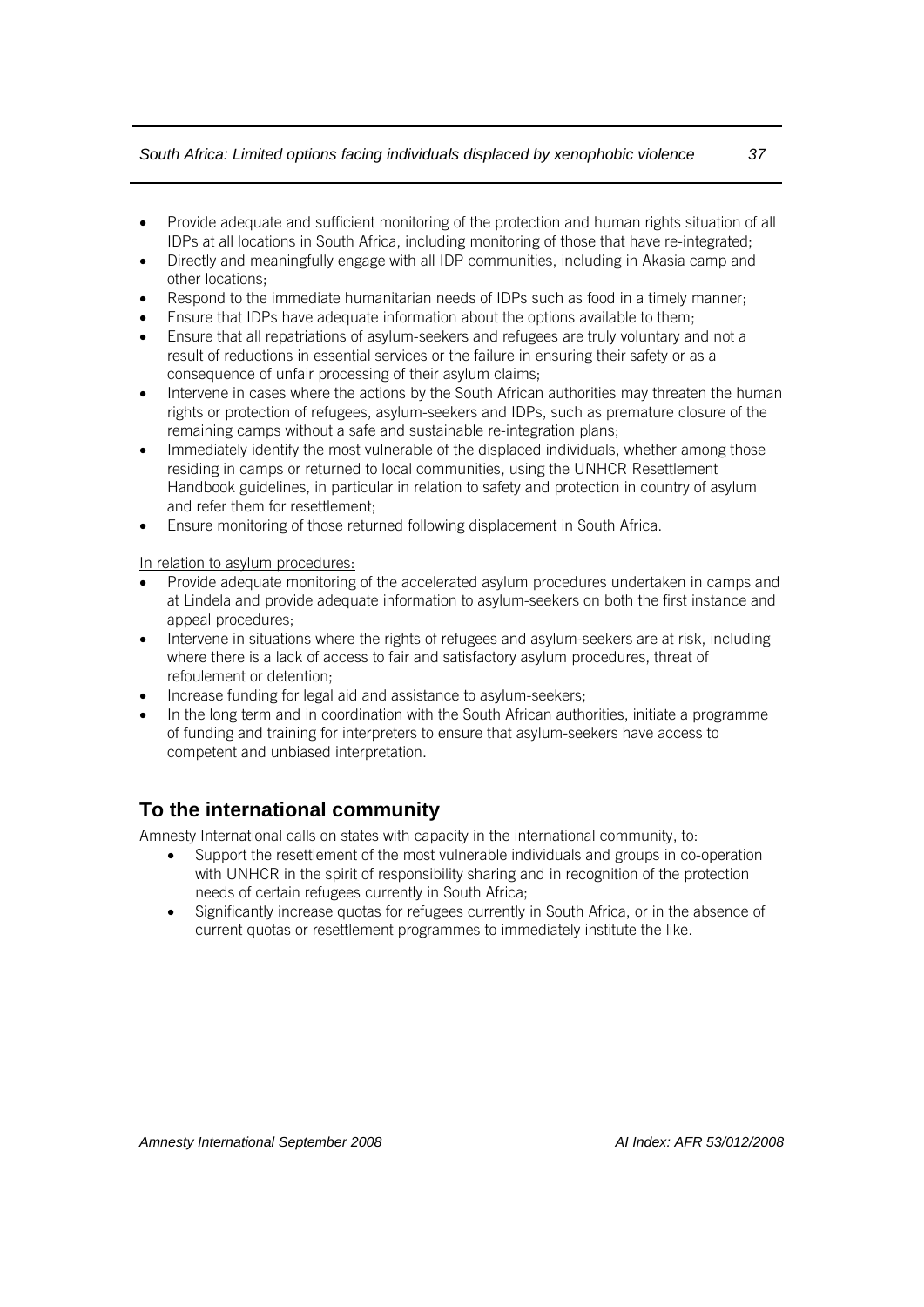## <span id="page-40-0"></span>*APPENDIX*

## International, regional and domestic legal obligations and standards South Africa's obligations towards refugees, asylum-seekers, migrants and internally displaced

persons derive from international human rights and refugee law and standards, regional human rights and refugee law and South Africa's Constitution.

## <span id="page-40-1"></span>**Generally Applicable Standards (including to refugees, asylumseekers and migrants):**

International human rights law: South Africa is a state party to various international human rights treaties, including the International Covenant on Civil and Political Rights (ICCPR), the International Convention on the Elimination of All Forms of Racial Discrimination (ICERD), the Convention on the Elimination of All Forms of Discrimination against Women (CEDAW), the Convention on the Rights of the Child (CRC) and the Convention against Torture and Other Cruel, Inhuman or Degrading Treatment or Punishment (CAT).<sup>[96](#page-40-2)</sup>

The ICCPR guarantees, *inter-alia*, everyone's "right to liberty and security of person" (article 9(1)) under which "no one shall be subjected to arbitrary arrest or detention" and protection against forced evictions (article 17). ICERD guarantees "the right of everyone, without distinction as to race, colour, or national or ethnic origin" to, *inter-alia*, the "right to security of person and protection by the State against violence or bodily harm, whether inflicted by government officials or by any individual group or institution" (article 5(b)) and the right to housing (article 5e(iii)).<sup>[97](#page-40-3)</sup> Both CEDAW and CRC guarantee numerous rights to women and children, respectively.

South Africa's Constitution: the Bill of Rights in the Constitution protects various civil and political rights. These include the rights "not to be deprived of freedom arbitrarily or without just cause" (section 12(1a)), "to be free from all forms of violence from either public or private sources" (section  $12(1c)$ ), to have equal protection of the law (Section  $9(1)$ ). These rights are guaranteed to all those under South Africa's jurisdiction, regardless of their nationality or legal status. With regard to Economic, Social and Cultural Rights (ESCR), the Constitution guarantees access to health care (section 27(1a)), sufficient food and water (section 27(1b)) and protection from arbitrary eviction (section 26(3)). The South African Constitutional Court decided that, among non-citizens, rights such as access to adequate housing, food, water, and social security can be enjoyed by "permanent residents".[98](#page-40-4) Section 28 of the Constitution protects children's rights to basic nutrition, shelter, basic health care services and social services. These rights are protected for all children, regardless of their nationality or legal status.

<span id="page-40-2"></span> $\overline{a}$ <sup>96</sup> While South Africa has signed the International Covenant on Economic, Social and Cultural Rights (ICESCR), it has not ratified it. However, many of the rights contained in the ICESCR are contained in the South African constitution.

<span id="page-40-3"></span><sup>97</sup> General Recommendation 30 of the Committee on Racial Discrimination states that the state must "guarantee the equal enjoyment of the right to adequate housing for citizens and non-citizens, especially by avoiding segregation in housing and ensuring that housing agencies refrain from engaging in discriminatory practices" (at para. 32).

<span id="page-40-4"></span><sup>98</sup> Khosa and Others v. Minister of Social Development and Others, Case CCT, 12/03; and Mahlaule and Another v. Minister of Social Development and Others, CCT 13/03.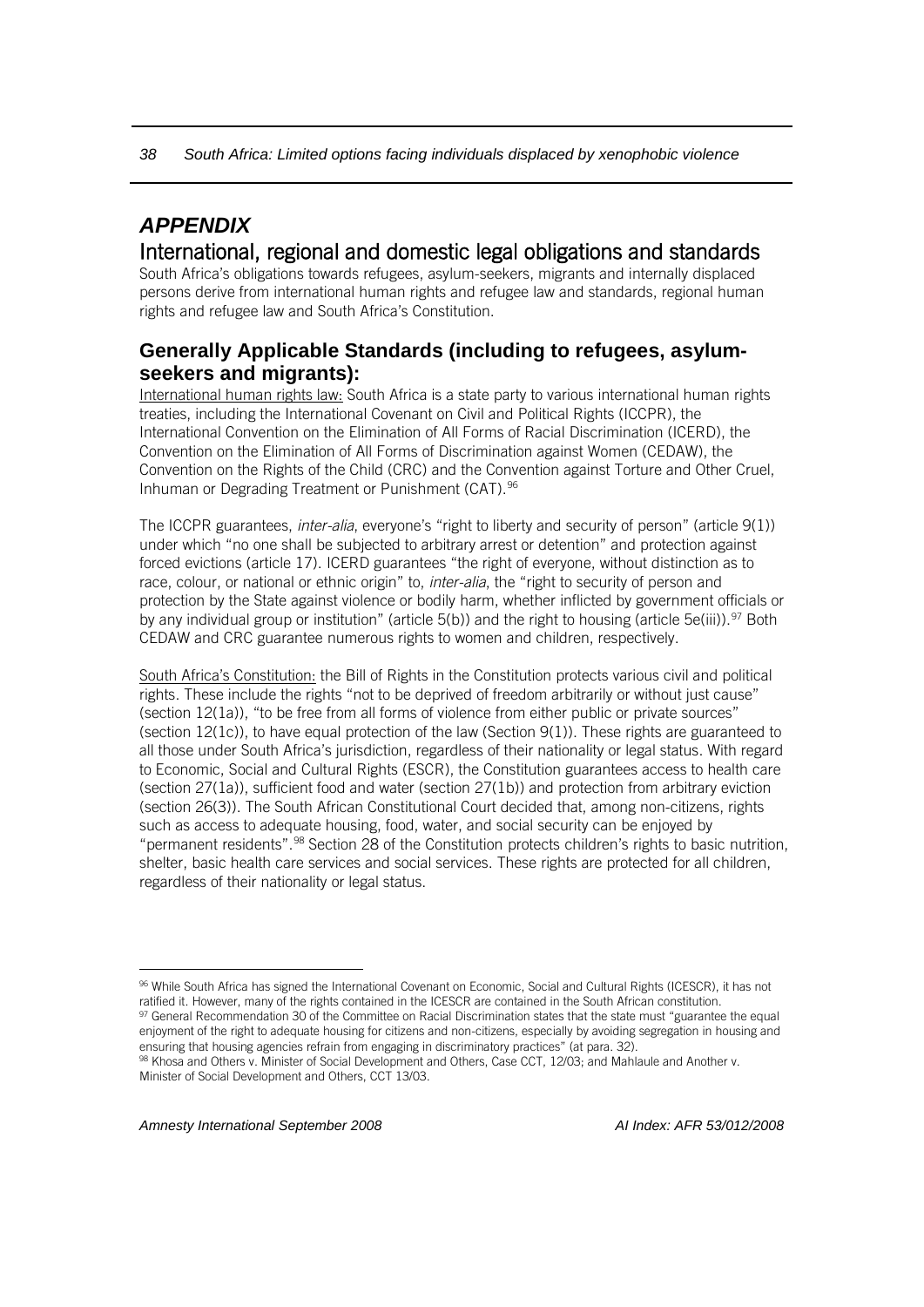## <span id="page-41-0"></span>**Standards applicable to internally displaced persons (IDPs):**

As stated above Amnesty International considers that all those displaced by the May xenophobic violence should be regarded as internally displaced persons, regardless of whether they are refugee, asylum-seekers or migrants. IDPs are defined in the UN Guiding Principles on Internal Displacement (the Guiding Principles) as "persons or groups of persons who have been forced or obliged to flee or to leave their homes or places of habitual residence, in particular as a result of or in order to avoid the effects of armed conflict, situations of generalized violence, violations of human rights or natural or human-made disasters, and who have not crossed an internationally recognized State border." While the Guiding Principles are in themselves not binding, "they reflect and are consistent with international human rights law and international humanitarian law. They restate the relevant principles applicable to the internally displaced, which are now widely spread out in existing instruments, clarify any grey areas that might exist, and address the gaps identified in the Compilation and Analysis. They apply to the different phases of displacement, providing protection against arbitrary displacement, access to protection and assistance during displacement and guarantees during return or alternative settlement and reintegration."<sup>[99](#page-41-1)</sup>

In relation to protection during displacement, The Guiding Principles state*, inter-alia*, that:

- National authorities have the primary duty and responsibility to provide protection and humanitarian assistance to internally displaced persons within their jurisdiction (Principle  $3(1)$ :
- At the minimum, regardless of the circumstances, and without discrimination, competent authorities shall provide internally displaced persons with and ensure safe access to:
	- o Essential food and potable water;
	- o Basic shelter and housing;
	- o Appropriate clothing; and
	- o Essential medical services and sanitation (Principle 18(2));
- All wounded and sick internally displaced persons as well as those with disabilities shall receive to the fullest extent practicable and with the least possible delay, the medical care and attention they require, without distinction on any grounds other than medical ones. When necessary, internally displaced persons shall have access to psychological and social services (Principle 19(1));

In relation to humanitarian assistance, the Guiding Principles state, inter-alia, that:

- The primary duty and responsibility for providing humanitarian assistance to internally displaced persons lies with national authorities.
- International humanitarian organizations and other appropriate actors have the right to offer their services in support of the internally displaced… Consent thereto shall not be arbitrarily withheld, particularly when authorities concerned are unable or unwilling to provide the required humanitarian assistance.
- All authorities concerned shall grant and facilitate the free passage of humanitarian assistance and grant persons engaged in the provision of such assistance rapid and unimpeded access to the internally displaced. (Principle 25)

<span id="page-41-1"></span><sup>99</sup> Report of the Representative of the Secretary-General, Mr. Francis M. Deng, submitted pursuant to Commission resolution 1997/39 (Addendum, Guiding Principles on Internal Displacement). UN Doc. E/CN.4/1998/53/Add.2, 11 February 1998 (at para. 9).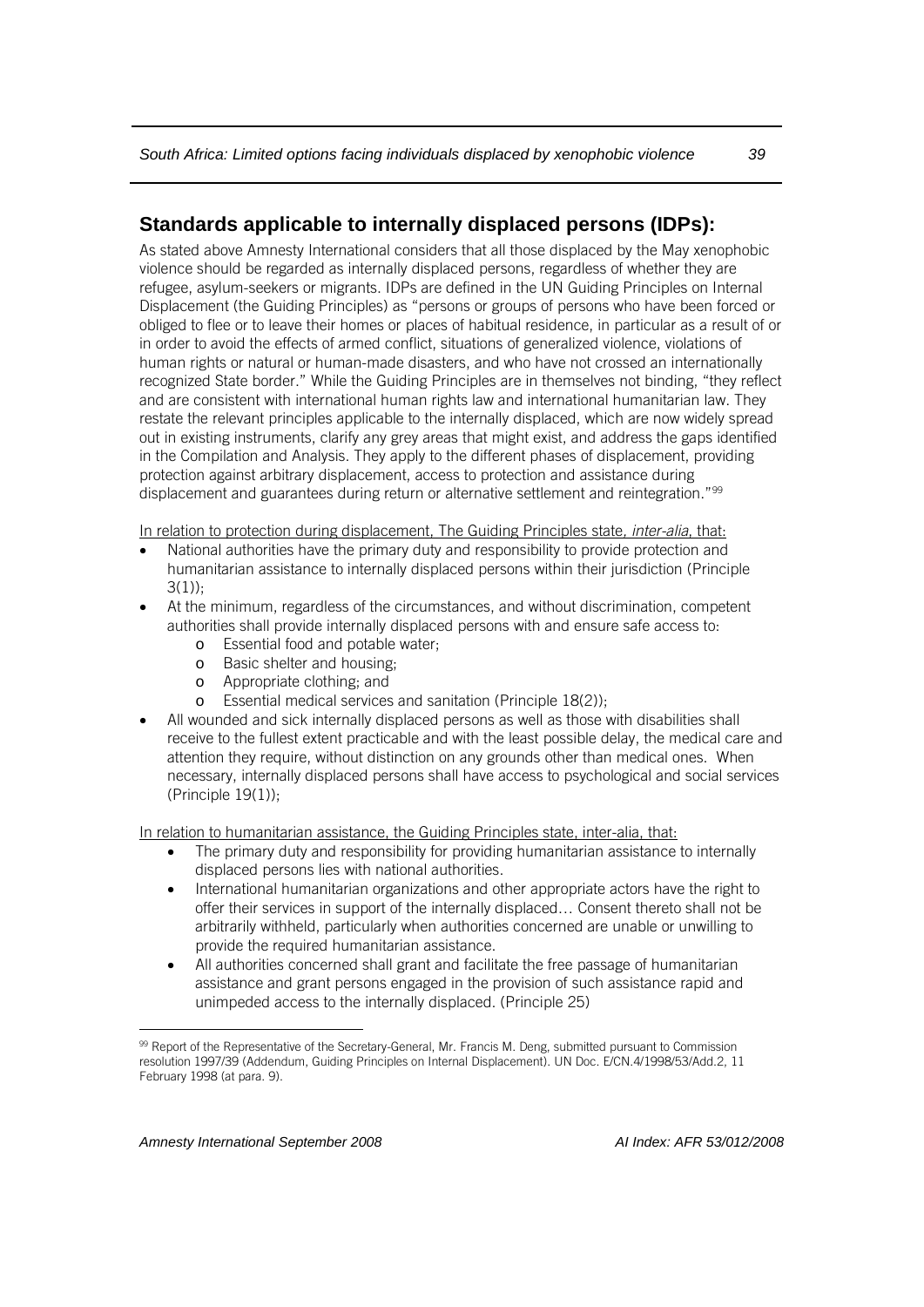In relation to return, resettlement and reintegration, the Guiding Principles state, inter-alia, that:  $^{100}$  $^{100}$  $^{100}$ 

• Competent authorities have the primary duty and responsibility to establish conditions, as well as provide the means, which allow internally displaced persons to return voluntarily, in safety and with dignity, to their homes or places of habitual residence, or to resettle voluntarily in another part of the country (Principle 28(1)).

#### <span id="page-42-0"></span>**Standards applicable to asylum-seekers, refugees and other persons in need of international protection:**

International refugee and human rights law: The UN Refugee Convention prohibits the return or expulsion of a refugee "in any manner whatsoever to the frontiers of territories where his life or freedom would be threatened on account of his race, religion, nationality, membership of a particular social group or political opinion" (article 33(1)) and also guarantees various rights to refugees and asylum-seekers. CAT and ICCPR provide an absolute prohibition on the return, expulsion or extradition of any person "to another State where there are substantial grounds for believing that he would be in danger of being subjected to torture" (article 3(1) CAT) or "torture , cruel, inhuman or degrading treatment or punishment" (article 7 ICCPR).[101](#page-42-2) The principle contained in articles 33(1) of the UN Refugee Convention, article 3(1) of CAT and article 7 o f ICCPR, and customary international law is known as the principle of non-refoulement. This principle prohibits actions that directly or indirectly force a person to return to a situation of persecution, and as highlighted below can occur in a variety of means including through deportation or constructive refoulement where essential services are removed and a person is essentially forced to return to persecution.

Regional refugee law: South Africa is a state party to the various treaties of the African Union, including the 1969 Organization of African Unity Convention Governing the Specific Aspects of Refugee Problems in Africa (OAU Refugee Convention). The OAU Refugee Convention contains a similar definition of a refugee to the one contained in the UN Refugee Convention and similarly protects refugees against refoulement (articles 1(1) and 2(3)). However, in addition the OAU Refugee Convention is of particular importance as it widens the definition of a refugee with the added definition found in article 1(2), which states that a refugee is:

• every person who, owing to external aggression, occupation, foreign domination or events seriously disturbing public order in either part or the whole of his country of origin or nationality, is compelled to leave his place of habitual residence in order to seek refuge in another place outside his country of origin or nationality.

South African Refugee Law: The Refugees Act 130 of 1998 (the Refugees Act) protects refugees from refoulement and incorporates the refugee definitions of both the UN Refugee Convention and the OAU Refugee Convention (sections 2 and 3 of the Refugees Act). The Refugees Act also guarantees the rights set out in the Constitution's Bill of Rights (section 27b), including equal access to basic health services and to basic education (section 27g).

<span id="page-42-2"></span><span id="page-42-1"></span> $\overline{a}$ 100 See also IASC Benchmarks for Durable Solutions for Internally Displaced Persons, March 2007 <sup>101</sup> See General Comment 20 of the Human Rights Committee